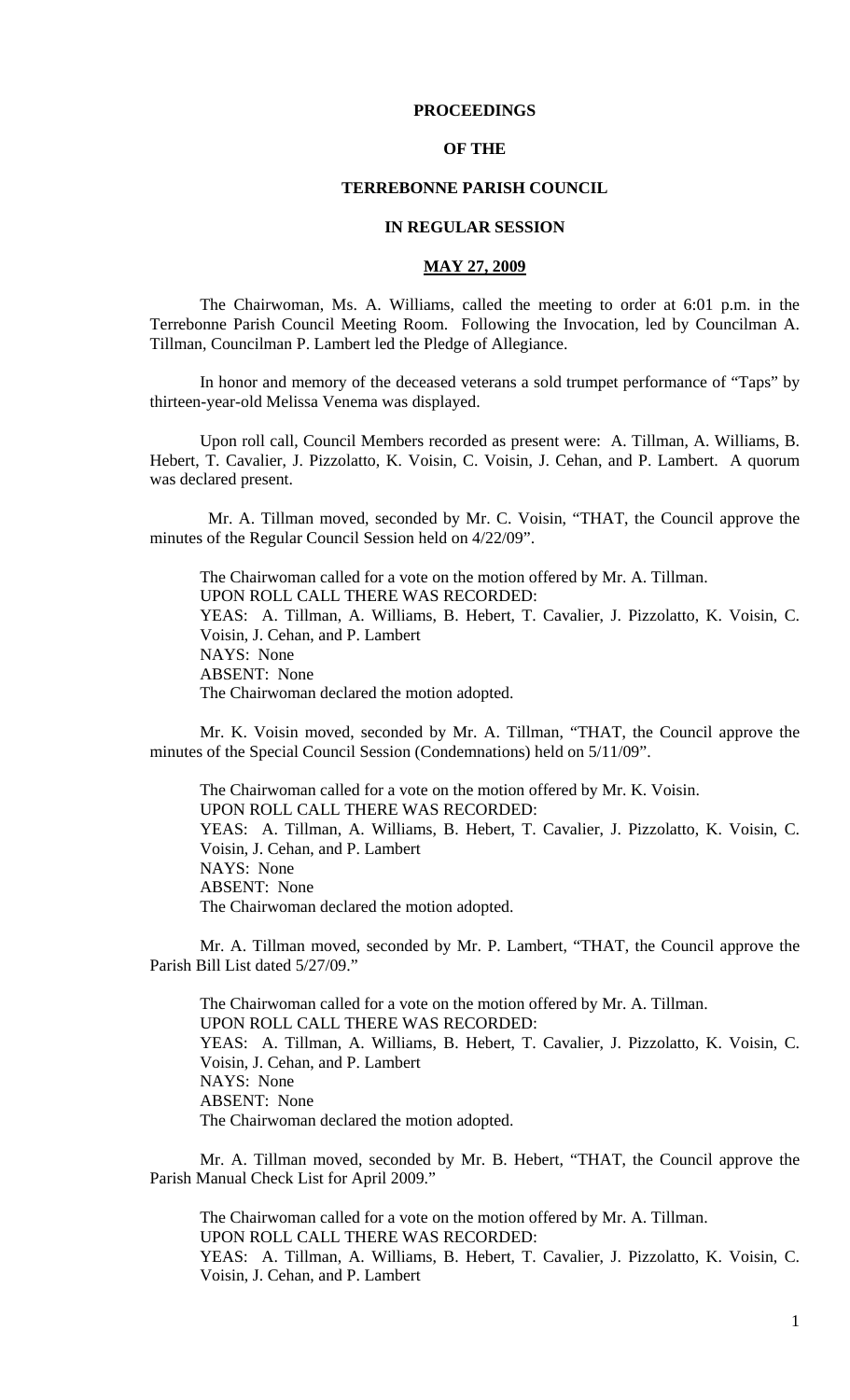NAYS: None ABSENT: None The Chairwoman declared the motion adopted.

Councilman J. Pizzolatto read aloud a memorial for Mr. Ned Bergeron, local community activist, who recently passed away and requested everyone to stand for a moment of silence in honor of his memory.

The Chairwoman recognized Mrs. Barbara Bergeron, Mr. Ned Bergeron's widow, who thanked the Council and Parish President for the memorial.

Mr. J. Pizzolatto moved, seconded by Mr. C. Voisin, "THAT, the Council concur with Administration's recommendation and agree to cosponsor the Regional Military Museum and Dr. A. J. dela Houssaye's request for co-sponsoring the First Annual Patriot's Parade and Fireworks Display."

The Chairwoman called for a vote on the motion offered by Mr. J. Pizzolatto. UPON ROLL CALL THERE WAS RECORDED: YEAS: A. Tillman, A. Williams, B. Hebert, T. Cavalier, J. Pizzolatto, K. Voisin, C. Voisin, J. Cehan, and P. Lambert NAYS: None ABSENT: None The Chairwoman declared the motion adopted.

Mr. C. Voisin moved, seconded by Mr. A. Tillman, "THAT, the Council introduce an ordinance approving the acquisition of 7027 Shrimpers Row under the HMGP Hurricane Rita funding and call a public hearing on said matter on June 10, 2009 at 6:30 p.m."

The Chairwoman called for a vote on the motion offered by Mr. C. Voisin. UPON ROLL CALL THERE WAS RECORDED: YEAS: A. Tillman, A. Williams, B. Hebert, T. Cavalier, J. Pizzolatto, K. Voisin, C. Voisin, J. Cehan, and P. Lambert NAYS: None ABSENT: None The Chairwoman declared the motion adopted.

 Mr. C. Voisin moved, seconded by Mr. A. Tillman, "THAT, the Council allow an add-on to tonight's agenda to address a resolution approving the sale of bonds for Fire Protection District No. 6."

 The Chairwoman called for a vote on the motion offered by Mr. C. Voisin. UPON ROLL CALL THERE WAS RECORDED: YEAS: A. Tillman, A. Williams, B. Hebert, T. Cavalier, J. Pizzolatto, K. Voisin, C. Voisin, J. Cehan, and P. Lambert NAYS: None ABSENT: None The Chairwoman declared the motion adopted.

The Chairwoman called for comments on the aforementioned add on, there were none.

 Mr. P. Lambert moved, seconded by Mr. C. Voisin, "THAT, the Council closed the call for public comments."

 The Chairwoman called for a vote on the motion offered by Mr. P. Lambert. UPON ROLL CALL THERE WAS RECORDED: YEAS: A. Tillman, A. Williams, B. Hebert, T. Cavalier, J. Pizzolatto, K. Voisin, C. Voisin, J. Cehan, and P. Lambert NAYS: None ABSENT: None The Chairwoman declared the motion adopted.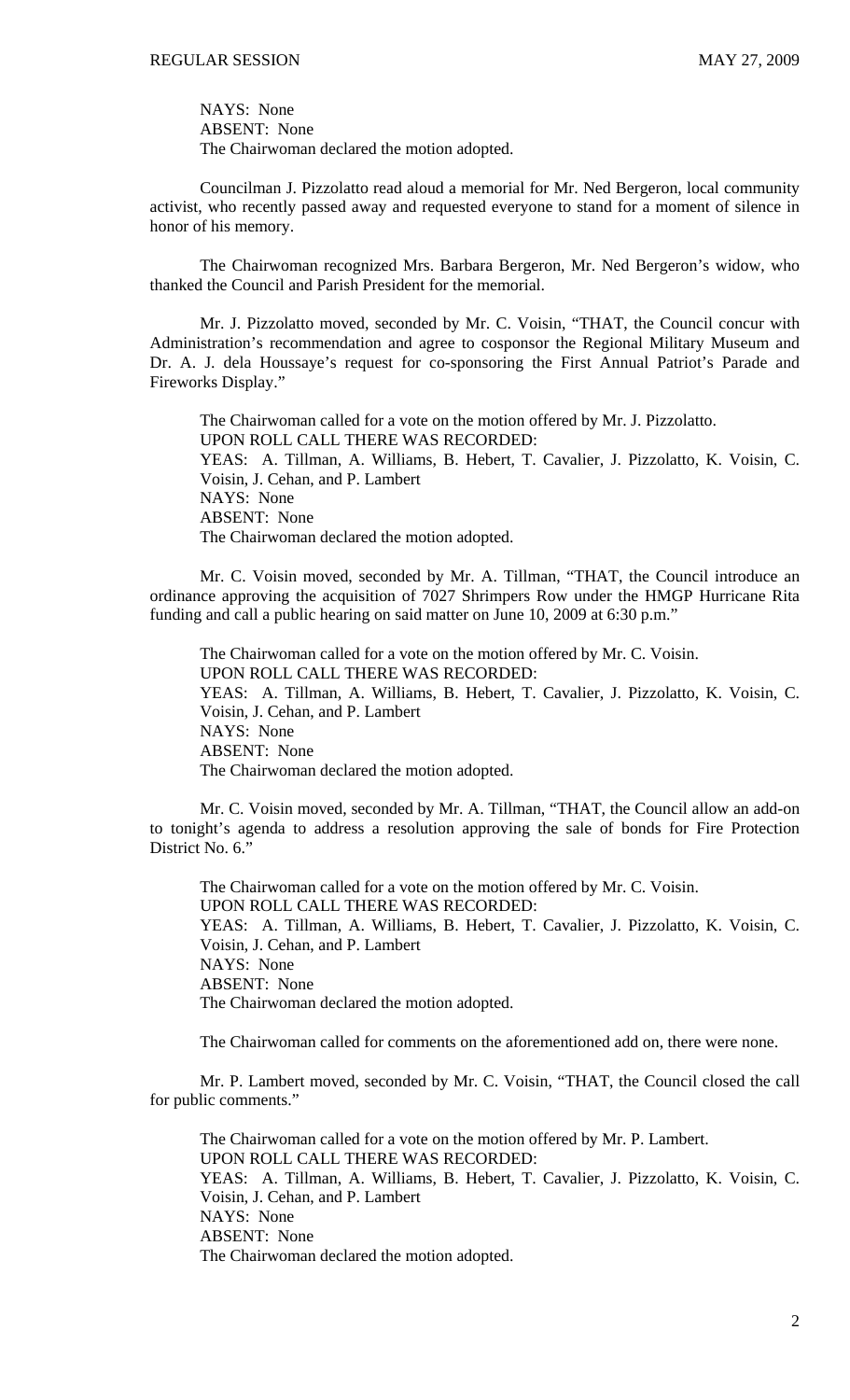The following resolution was offered by Mr. Pete Lambert and seconded by Mr. Clayton J. Voisin:

### RESOLUTION NO. 09-251

A resolution approving the issuance, sale and delivery of not exceeding Seven Hundred Fifty Thousand Dollars (\$750,000) of Limited Tax Certificates of Indebtedness, Series 2009, of Fire Protection District No. 6 of the Parish of Terrebonne and Parish of Lafourche, State of Louisiana.

WHEREAS, Fire Protection District No. 6 of the Parish of Terrebonne and Parish of Lafourche, State of Louisiana (the "District"), proposes to issue not exceeding \$750,000 of Limited Tax Certificates of Indebtedness, Series 2009 (the "Certificate"), for the purpose of acquiring, constructing and maintaining fire protection facilities and paying the costs of issuance; and

WHEREAS, the District has requested that this Parish Council approve the issuance, sale and delivery of said Certificate of the District; and

WHEREAS, as required by Article VI, Section 15 of the Constitution of the State of Louisiana of 1974, it is now the desire of this Parish Council to approve the issuance of said Certificate of the District;

NOW, THEREFORE, BE IT RESOLVED by the Terrebonne Parish Council of the Parish of Terrebonne, State of Louisiana, acting as the governing authority the Parish of Terrebonne, State of Louisiana, that:

SECTION 1. In compliance with the provisions of Article VI, Section 15 of the Constitution of the State of Louisiana of 1974, and in accordance with the request of the Board of Commissioners of Fire Protection District No. 6 of the Parish of Terrebonne and Parish of Lafourche, State of Louisiana, this Parish Council hereby approves the issuance, sale and delivery of not exceeding \$750,000 Limited Tax Certificates of Indebtedness, Series 2009, of said District, said Certificate to be secured by and payable from a special sixteen (16) mills tax, authorized at an election held within the District on October 20, 2007, as provided by Section 742.2 of Title 39 of the Louisiana Revised Statutes of 1950, as amended, and other constitutional and statutory authority, provided said certificates are issued with a final maturity not exceeding five years from date thereof and an interest rate not exceeding six per centum (6%) per annum and at a price not less than 96% of the par value thereof.

SECTION 2. The Parish of Terrebonne and this Parish Council shall not be liable in any manner for the payment of said Certificate, and no funds of the Parish or the Parish Council shall be pledged to the payment thereof.

This resolution having been submitted to a vote, the vote thereon was as follows:

YEAS: Alvin Tillman, Arlanda J. Williams, Billy Hebert, Teri C. Cavalier, Johnny Pizzolatto, Kevin Voisin, Clayton J. Voisin, Joey Cehan and Pete Lambert.

NAYS: None.

ABSENT: None.

And the resolution was declared adopted on this, the  $27<sup>th</sup>$  day of May, 2009. \* \* \* \* \* \* \* \* \*

 The Chairwoman recognized Mr. Tony Alford, President of the Terrebonne Levee & Conservation District Board, who announced that effective 7/1/09; Senator Reggie Dupre is resigning his position as State Senator to become Executive Director of the Terrebonne Levee & Conservation District. Mr. Alford gave a presentation on the status of the Morganza to the Gulf Project, explained the need for expediting the project, increasing the levees to eighteen feet instead of fifteen feet, therefore the need for a change order to the project. Upon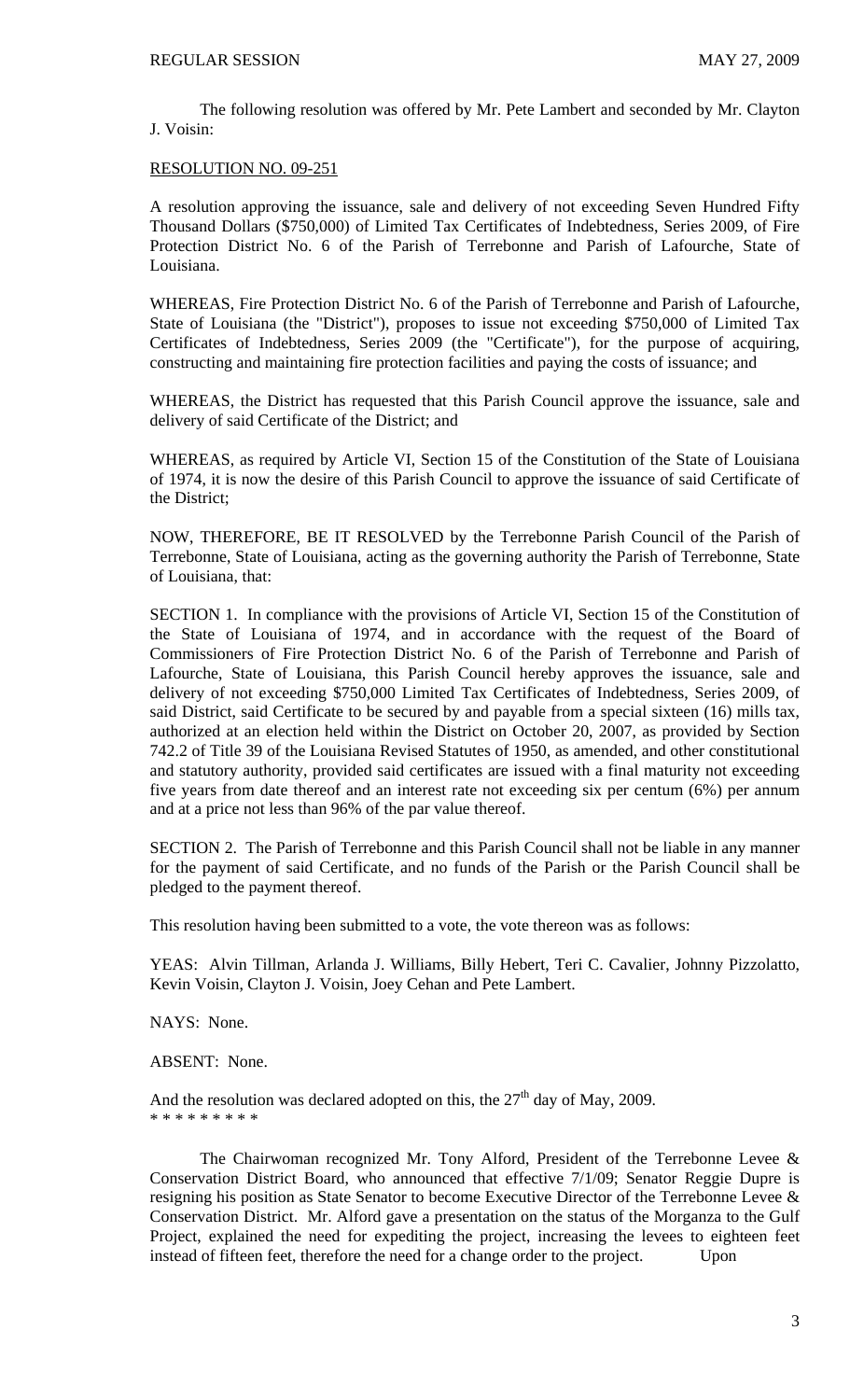questioning by Councilman C. Voisin, Mr. Tony Alford stated that the Levee Board has a special meeting scheduled for this coming Monday to address this matter.

 Mr. C. Voisin moved, seconded by Mr. J. Pizzolatto and Mr. B. Hebert, "THAT, the Council verbally supports the intention of the Terrebonne Levee & Conservation District for proceeding with the Morganza to the Gulf Project, as presented, and that the matter be referred to committee for formal action of the Council." **\*(MOTION AMENDED AFTER DISCUSSION.)** 

 Councilman J. Pizzolatto requested that the Levee District proceed as quickly as possible with the project proposed for the Houma Ship Channel.

 Upon questioning by Councilman J. Pizzolatto, Parish Attorney C. Alcock suggested that for the Council to act upon the Levee Board's actions, the Council should have in writing exactly what they are approving.

 Councilman K. Voisin suggested that the Council could call a special meeting to address this matter after the Levee Board acts upon it.

 Mr. Tony Alford announced a ceremony for the H3 Levee portion of the Morganza to the Gulf Project this Friday at 9:30 a.m. at Sportsman's Paradise.

 Mr. C. Voisin amend the motion, seconded Unanimously, "THAT, the Council verbally support the intention of the Terrebonne Levee & Conservation District for proceeding with the Morganza to the Gulf Project, as presented; that a "Special Council Meeting" be called for on June 2, 2009 at 5:30 p.m. to formally address this matter."

 The Chairwoman called for a vote on the motion offered by Mr. C. Voisin. UPON ROLL CALL THERE WAS RECORDED: YEAS: A. Tillman, A. Williams, B. Hebert, T. Cavalier, J. Pizzolatto, K. Voisin, C. Voisin, J. Cehan, and P. Lambert NAYS: None ABSENT: None The Chairwoman declared the motion adopted.

 Mr. B. Hebert moved, seconded by Mr. K. Voisin, "THAT, the Council extend the time to open public hearings to allow the U.S. Corps of Engineers to give their status presentation on the Non-Federal Levee Project."

 The Chairwoman called for a vote on the motion offered by Mr. B. Hebert. UPON ROLL CALL THERE WAS RECORDED: YEAS: A. Tillman, A. Williams, B. Hebert, T. Cavalier, J. Pizzolatto, K. Voisin, C. Voisin, J. Cehan, and P. Lambert NAYS: None ABSENT: None The Chairwoman declared the motion adopted.

 The Chairwoman recognized Ms. Sheila McCarthy, R.A., St. Louis District, U.S. Army Corps of Engineers, who gave a presentation of the status of the Non-Federal Levee Project for the north contract and the south contract. She stated that the north contract, as of Monday, is 92% complete and will be substantially complete by 6/2/09. She stated that as of 6/2/09, the south reach project levee will be at  $a + 5$  or higher, but there will be a 100,000 cubic yard overrun. Upon questioning by Councilman C. Voisin, Ms. McCarthy stated that the estimated completion date of the north project is 6/12/09 and the south project is looking at an extension of between thirty and fifty days for the last section where the 100,000 cubic yards were lost into the lake, weather permitting, approximately mid-July.

 Parish President M. Claudet clarified that as of next week the south portion of the levee will be at five or six feet, but the completed levee will be eight feet.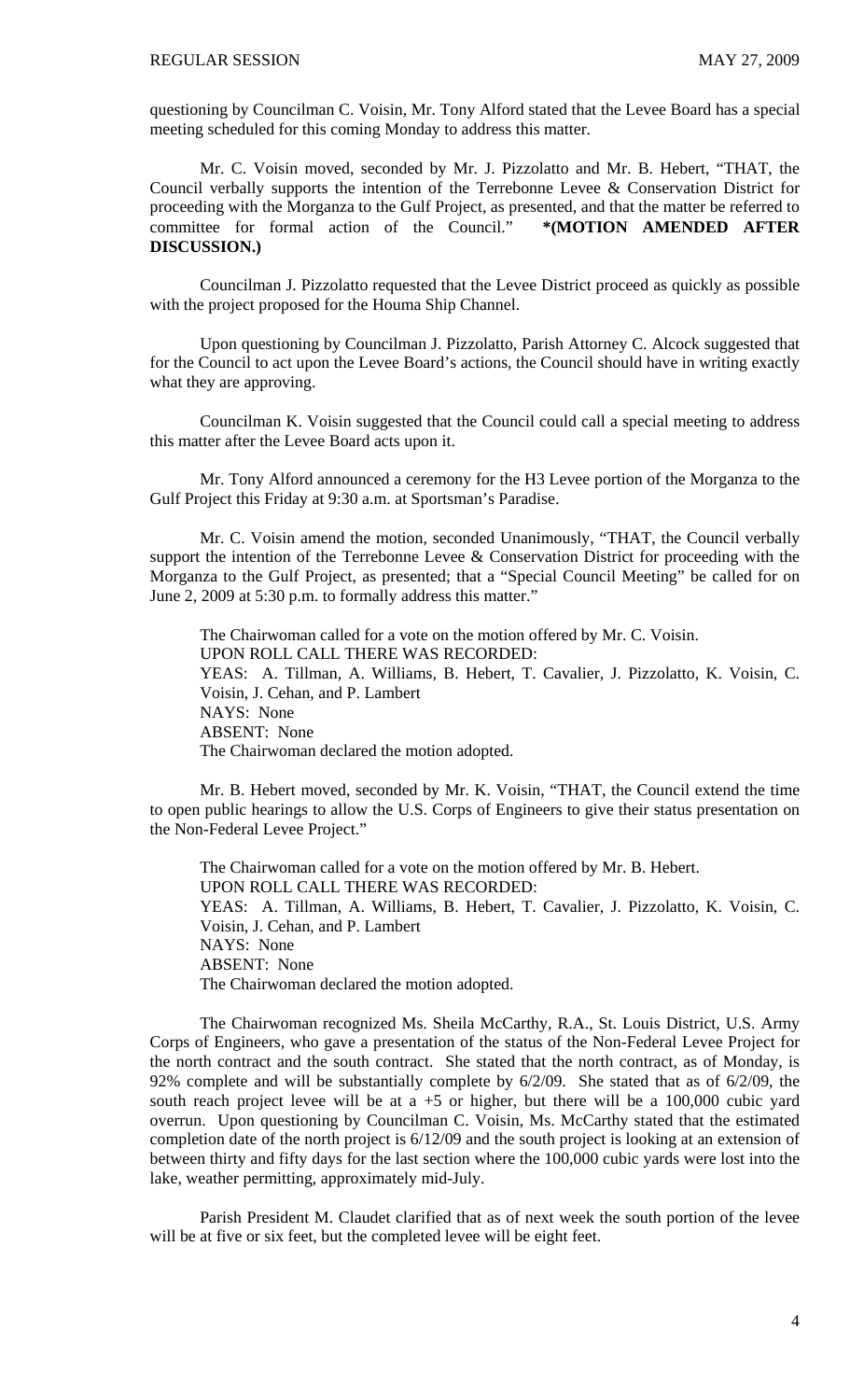Mr. B. Hebert moved, seconded by Mr. K. Voisin, "THAT, it now being 6:55 p.m., the Council open public hearings at this time."

 The Chairwoman called for a vote on the motion offered by Mr. B. Hebert. UPON ROLL CALL THERE WAS RECORDED: YEAS: A. Tillman, A. Williams, B. Hebert, T. Cavalier, J. Pizzolatto, K. Voisin, C. Voisin, J. Cehan, and P. Lambert NAYS: None ABSENT: None The Chairwoman declared the motion adopted.

The Chairwoman recognized the public for comments on the following:

A. A proposed ordinance to amend the 2009 Budgets for the following purposes: Computers for the Recreation Department, Group Insurance for the Recreation Department, GIS Technology Fund to GIS Mapping Fund, Violence Against Women Act Grant and Downtown Development Grant

There were no comments from the public on the proposed ordinance.

 Mr. A. Tillman moved, seconded by Mr. J. Pizzolatto, "THAT, the Council close the aforementioned public hearing."

 The Chairwoman called for a vote on the motion offered by Mr. A. Tillman. UPON ROLL CALL THERE WAS RECORDED: YEAS: A. Tillman, A. Williams, B. Hebert, T. Cavalier, J. Pizzolatto, K. Voisin, C. Voisin, J. Cehan, and P. Lambert NAYS: None ABSENT: None The Chairwoman declared the motion adopted.

 Councilman J. Pizzolatto requested that the matter of whether volunteer fire districts should be allowed to participate in the Parish's Groups Insurance Program be referred to the appropriate committee for review.

OFFERED BY: Mr. A. Tillman. SECONDED BY: Mr. K. Voisin.

ORDINANCE NO. 7638

AN ORDINANCE TO AMEND THE 2009 ADOPTED OPERATING AND THE 5-YEAR CAPIAL OUTLAY BUDGET FOR THE FOLLOWING ITEMS:

- I. Undedicated Grand Caillou Sewers: \$274,000
- II. Computers for Recreation Dept.: \$3,710
- III. Group Insurance for Recreation Dept.: \$38,260
- IV. GIS Technology Fund to GIS Mapping Fund: \$104,000
- V. Violence Against Women Act (VAWA) Grant: \$9,607
- VI. Downtown Development Board: \$240,000

#### SECTION I

 WHEREAS, during the 2009 Budget process, initially, Grand Caillou Sewers from Industrial Avenue to Thompson Road was budgeted in the amount \$274,000 for the engineering fees, and

 WHEREAS, since that time, the Louisiana Department of Transportation and Development has waived the sewer improvements, therefore, no need for the engineering fees.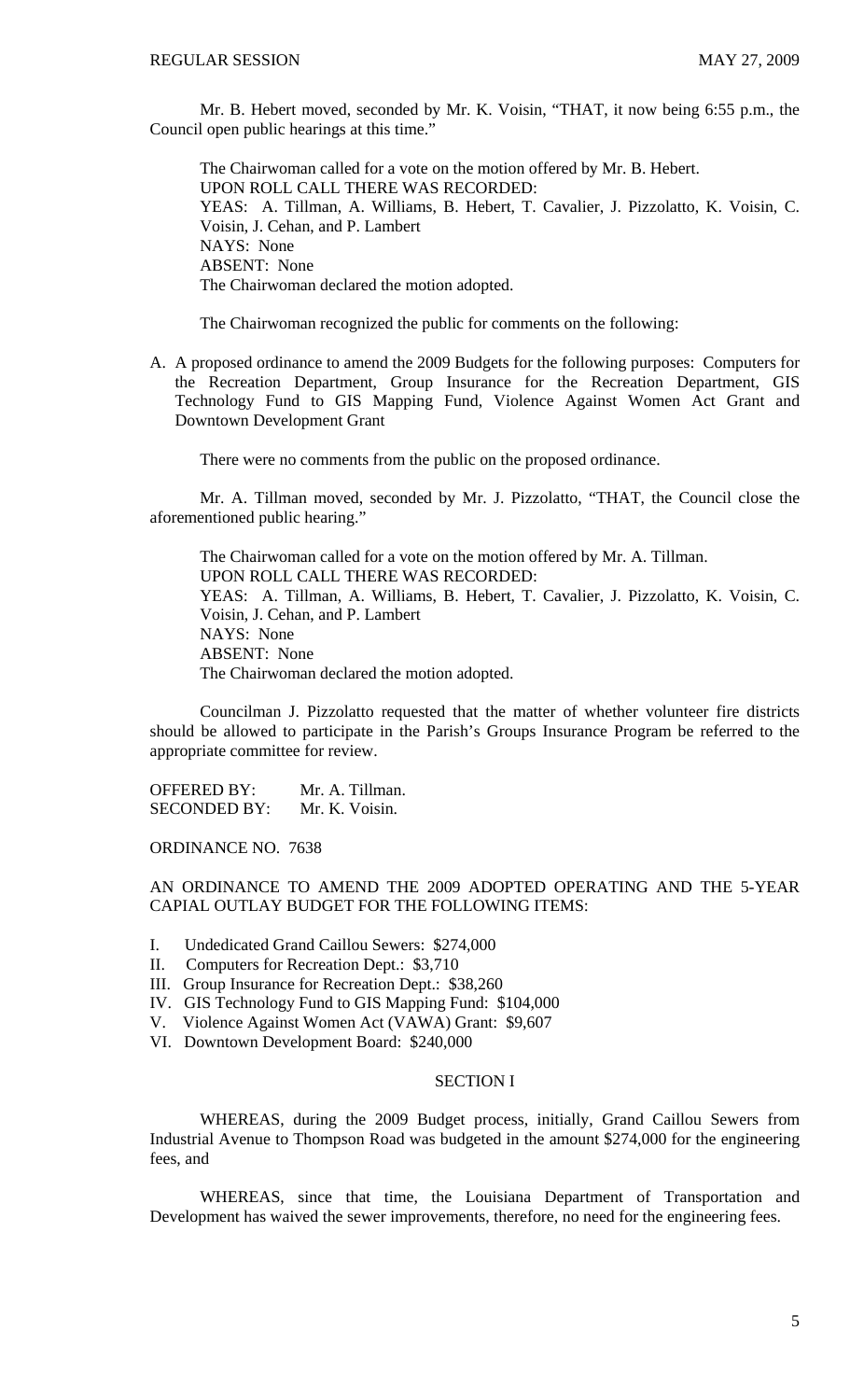BE IT ORDAINED, by the Terrebonne Parish Council, on behalf of the Terrebonne Parish Consolidated Government, that the 2009 Adopted Operating Budget and the 5 Year Capital Outlay be amended to undedicate the Grand Caillou Sewers. (Attachment A)

### SECTION II

 WHEREAS, the Recreation Department is in need of three personal, desktop computers in the amount of \$3,710, and

 WHEREAS, two of the computers are a replacement and one is a new computer for the department.

 BE IT FURTHER ORDAINED, by the Terrebonne Parish Council, on behalf of the Terrebonne Parish Consolidated Government, that the 2009 Adopted Operating Budget be amended for the funding of three new computers for the Recreation Department. (Attachment B)

#### SECTION III

 WHEREAS, during the 2009 budget process, the group insurance account for the Recreation Department was inadvertently omitted, and

 WHEREAS, the amount of \$38,260 needs to be included for the Group Insurance expense account budget, and

 BE IT FURTHER ORDAINED, by the Terrebonne Parish Council, on behalf of the Terrebonne Parish Consolidated Government, that the 2009 Adopted Budget be amended for the Group Insurance for the Recreation Department. (Attachment C)

#### SECTION IV

 WHEREAS, the GIS Mapping Fund is responsible for setting up additional maps for the Assessor's Office per the Intergovernmental Agreement dated August 6, 2004 and approved by Council Resolution 04-271, and

WHEREAS, the GIS Technology Fund is transferring an additional amount of \$104,000 to the GIS Mapping Fund to fund the cost of the maps, and

BE IT FURTHER ORDAINED, by the Terrebonne Parish Council, on behalf of the Terrebonne Parish Consolidated Government, that the 2009 Adopted Budget be amended for the GIS Mapping Fund. (Attachment D)

### SECTION V

WHEREAS, the intent of VAWA is the reduction of violence against women, and

WHEREAS, this Act reflects a firm commitment toward working to change the criminal justice system's response to violence that occurs when any woman is threatened or assaulted by someone whom she knows or who is a stranger, and

WHEREAS, this grant is in the amount of \$9,607 of which a match of \$2,402 is included from the Police Department.

BE IT FURTHER ORDAINED, by the Terrebonne Parish Council, on behalf of the Terrebonne Parish Consolidated Government, that the 2009 Adopted Budget be amended for the VAWA Grant. (Attachment E)

#### SECTION VI

 WHEREAS, the Downtown Development Board is due to receive State Revenue Sharing from Hotel/Motel Tax 2008-2009 allocation in the amount of \$225,000 of which \$112,500 is dedicated for the Boardwalk Project, and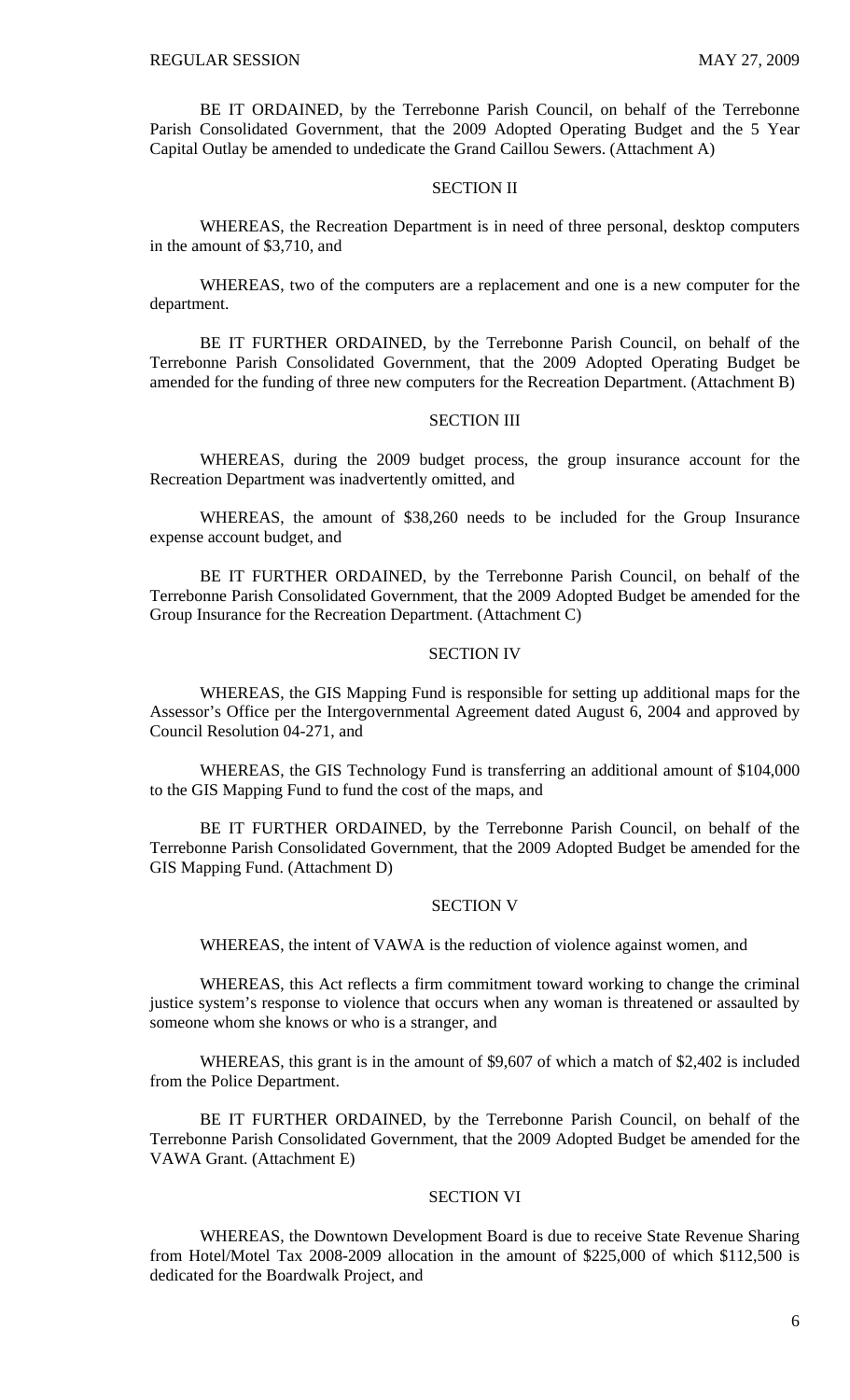WHEREAS, the Downtown Development Board has applied for State Revenue Sharing from Hotel/Motel Tax 2009-2010 allocation, of which \$127,500 is dedicated for the Boardwalk Project, and

WHEREAS, in the event that the 2009-2010 allocation falls short of the \$127,500, the Downtown Development Board will fund the difference.

BE IT FURTHER ORDAINED, by the Terrebonne Parish Council, on behalf of the Terrebonne Parish Consolidated Government, that the 2009 Adopted Budget and the 5-Year Capital Outlay be amended for the Downtown Development Board Hotel/Motel Tax Allocation. (Attachment F)

### SECTION VII

 If any word, clause, phrase, section or other portion of this ordinance shall be declared null, void, invalid, illegal, or unconstitutional, the remaining words, clauses, phrases, sections and other portions of this ordinance shall remain in full force and effect, the provisions of this ordinance hereby being declared to be severable.

### SECTION VIII

 This ordinance shall become effective upon approval by the Parish President or as otherwise provided in Section 2-13(b) of the Home Rule Charter for a Consolidated Government for Terrebonne Parish, whichever occurs sooner.

This ordinance, having been introduced and laid on the table for at least two weeks, was voted upon as follows:

THERE WAS RECORDED:

YEAS: A. Tillman, A. Williams, B. Hebert, T. Cavalier, J. Pizzolatto, K. Voisin, C. Voisin, J. Cehan, and P. Lambert. NAYS: None. ABSTAINING: None.

ABSENT: None.

The Chairwoman declared the ordinance adopted on this, the  $27<sup>th</sup>$  day of May, 2009.

\* \* \* \* \* \* \* \* \*

### ATTACHMENT A - UNDEDICATED GRAND CAILLOU SEWERS

|                             | 2009    |           |                |
|-----------------------------|---------|-----------|----------------|
|                             | Adopted | Change    | Amended        |
| <b>Grand Caillou Sewers</b> | 274,000 | (274,000) | $\blacksquare$ |
| Fund Balance (Increase)     | N/A     | 274,000   | N/A            |

#### ATTACHMENT B - COMPUTERS FOR RECREATION DEPT.

|                         | 2009<br>Adopted<br>Amended<br>Change |         |       |
|-------------------------|--------------------------------------|---------|-------|
|                         |                                      |         |       |
| Computer Equipment      | 628                                  | 3,710   | 4,338 |
| Fund Balance (Decrease) | N/A                                  | (3,710) | N/A   |

### ATTACHMENT C - GROUP INSURANCE FOR RECREATION DEPARTMENT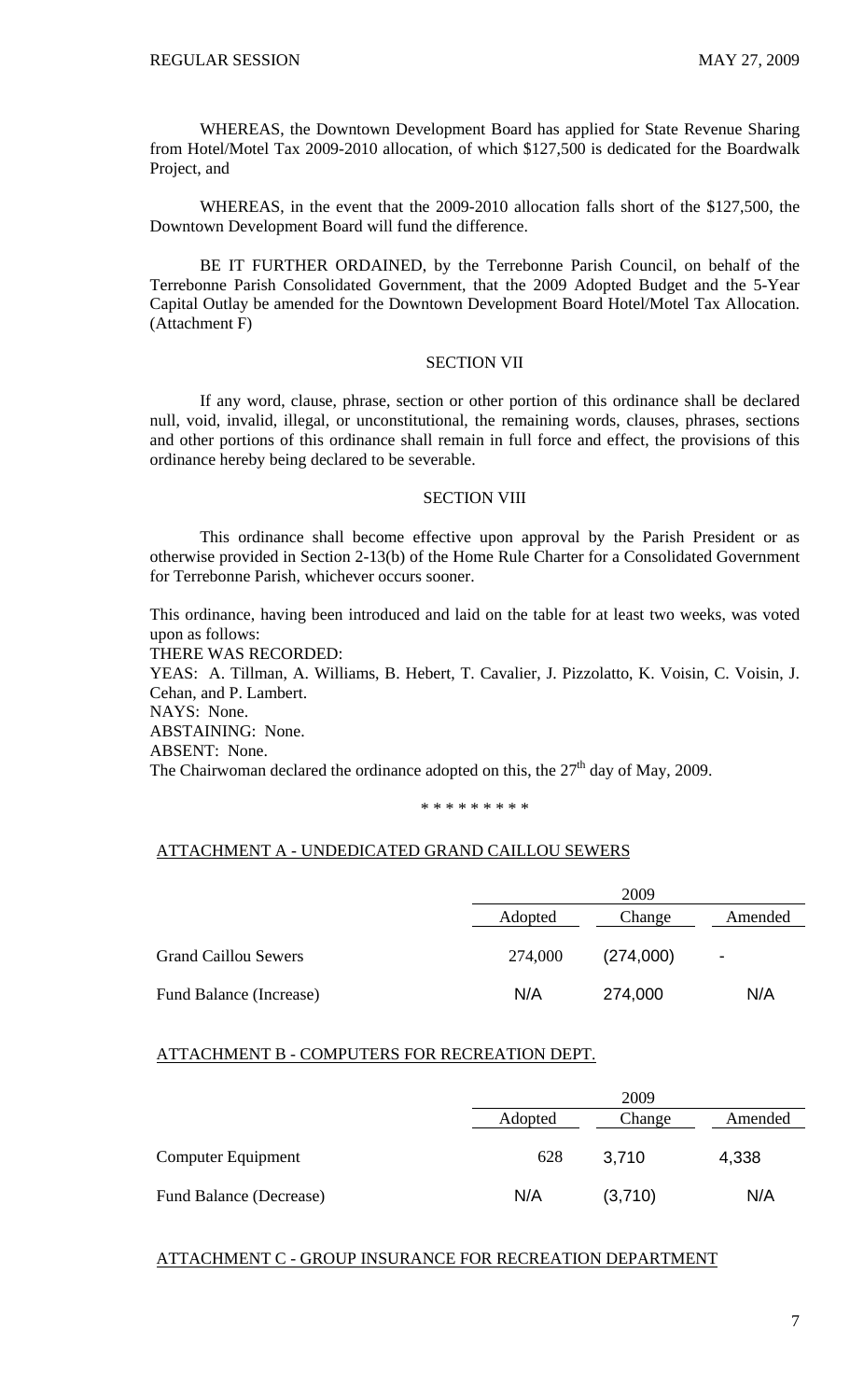|                                | 2009                         |           |        |
|--------------------------------|------------------------------|-----------|--------|
|                                | Adopted<br>Change<br>Amended |           |        |
| Group Insurance                | $\overline{\phantom{a}}$     | 38,260    | 38,260 |
| <b>Fund Balance (Decrease)</b> | N/A                          | (38, 260) | N/A    |

## ATTACHMENT D - GIS TECHNOLOGY FUND

|                            | 2009      |           |           |
|----------------------------|-----------|-----------|-----------|
|                            | Adopted   | Change    | Amended   |
| <b>GIS Mapping Fund</b>    | 200,000   | 104,000   | 304,000   |
| Fund Balance (Decrease)    | N/A       | (104,000) | N/A       |
|                            |           |           |           |
| <b>Other Fees</b>          | 19,000    | 104,000   | 123,000   |
| <b>GIS</b> Technology Fund | (200,000) | (104,000) | (304,000) |

# ATTACHMENT E - VIOLENCE AGAINST WOMEN ACT

|                                    |                          | 2009     |          |
|------------------------------------|--------------------------|----------|----------|
|                                    | Adopted                  | Change   | Amended  |
| <b>Community Policing Supplies</b> | $\overline{\phantom{a}}$ | 7,336    | 7,336    |
| <b>Computer Equipment</b>          | $\blacksquare$           | 2,271    | 2,271    |
| <b>LCLE VAWA Grant</b>             |                          | (7,205)  | (7,205)  |
| <b>Public Safety Fund</b>          | ۰                        | (2,402)  | (2, 402) |
|                                    |                          |          |          |
| Law Commission on Law Enforcement  | $\blacksquare$           | 2,402    | 2,402    |
| Fund Balance (Decrease)            | N/A                      | (2, 402) | N/A      |

## ATTACHMENT F - DOWNTOWN DEVELOPMENT BOARD

|                              |         | 2009      |           |  |
|------------------------------|---------|-----------|-----------|--|
|                              | Adopted | Change    | Amended   |  |
| <b>Boardwalk Project</b>     | 573,858 | 240,000   | 813,858   |  |
| <b>State Hotel/Motel Tax</b> |         | (240,000) | (240,000) |  |

**\*\*\*\*\*\*\*\*\*\*** 

The Chairwoman recognized the public for comments on the following:

B. A proposed ordinance to amend the 2009 Budget for purposes of various GOHSEP Grant Funds

There were no comments from the public on the proposed ordinance.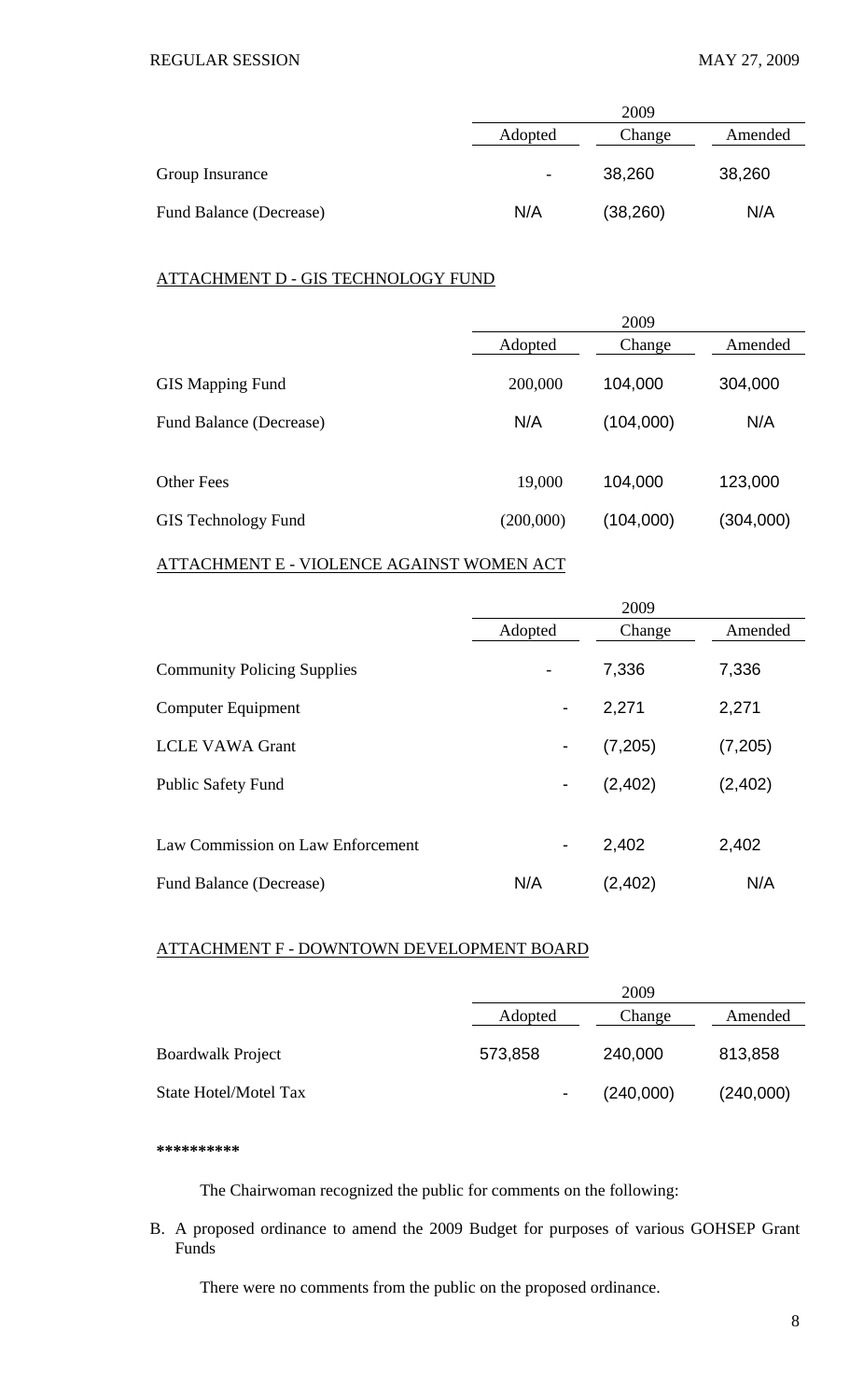Mr. J. Cehan moved, seconded by K. Voisin, "THAT, the Council close the aforementioned public hearing."

 The Chairwoman called for a vote on the motion offered by Mr. J. Cehan. UPON ROLL CALL THERE WAS RECORDED: YEAS: A. Tillman, A. Williams, B. Hebert, T. Cavalier, J. Pizzolatto, K. Voisin, C. Voisin, J. Cehan, and P. Lambert NAYS: None ABSENT: None The Chairwoman declared the motion adopted.

OFFERED BY: Mr. J. Cehan. SECONDED BY: Mr. B. Hebert and Mr. K. Voisin.

ORDINANCE NO. 7639

AN ORDINANCE TO AMEND THE 2009 ADOPTED OPERATING BUDGET FOR THE FOLLOWING ITEMS:

- I. Governor's Office of Homeland Security (Act 190: \$46,875
- II. Governor's Office of Homeland Security (2009): \$25,598
- III. Governor's Office of Homeland Security (20080: \$16,412
- IV. Governor's Office of Homeland Security (2007): \$45,000

#### SECTION I

WHEREAS, the Governor's Office of Homeland Security and Emergency Preparedness (GOHSEP) and the Parish have entered into a cooperative agreement, and

WHEREAS, Act 19 of the 2008 Regular Session of the Louisiana Legislature was adopted which contains a line item appropriation in the amount of \$46,875, and

WHEREAS, this grant monies will be used to purchase several items needed to enable the Emergency Preparedness Department to continue to operate efficiently.

BE IT FURTHER ORDAINED, by the Terrebonne Parish Council, on behalf of the Terrebonne Parish Consolidated Government, that the 2009 Adopted Budget be amended for the Office of Emergency Preparedness. (Attachment A)

### SECTION II

WHEREAS, the Parish's Office of Emergency Preparedness Department has been allocated \$65,598 under the Emergency Management Performance Grant (EMPG) program, and

WHEREAS, the 2009 budget was for \$40,000 which presents a budget excess of \$25,598, and

WHEREAS, the Fiscal 2009 funding period is from April 1, 2009 to March 30, 2010, and

WHEREAS, these grant monies will be used towards planning costs, organizational costs for operations, purchase of various equipment, training of personnel, and management and administrative fees needed to enable the Emergency Preparedness Department to continue to operate efficiently.

BE IT FURTHER ORDAINED, by the Terrebonne Parish Council, on behalf of the Terrebonne Parish Consolidated Government, that the 2009 Adopted Budget be amended for the Office of Emergency Preparedness 2009 Grant. (Attachment B)

### SECTION III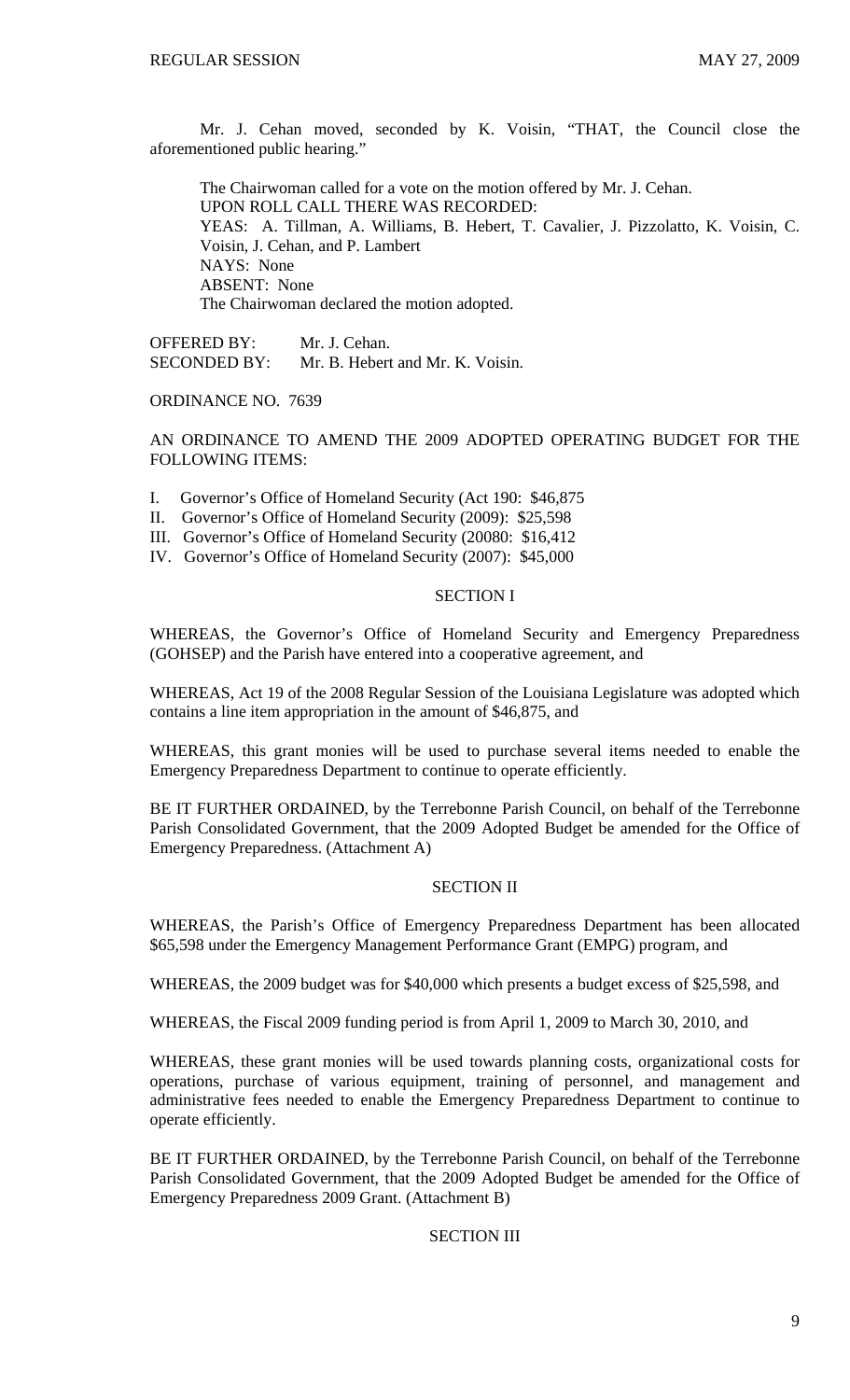WHEREAS, the Parish's Office of Emergency Preparedness Department was allocated \$65,647 under the Emergency Management Performance Grant (EMPG) program in 2008, and

WHEREAS, the Parish received \$49,235 in 2008 and the remaining \$16,412 will be received in 2009, and

WHEREAS, these grant monies will be used towards planning costs, organizational costs for operations, purchase of various equipment, training of personnel, and management and administrative fees needed to enable the Emergency Preparedness Department to continue to operate efficiently.

BE IT FURTHER ORDAINED, by the Terrebonne Parish Council, on behalf of the Terrebonne Parish Consolidated Government, that the 2009 Adopted Budget be amended for the Office of Emergency Preparedness 2008 Grant excess. (Attachment C)

### SECTION IV

WHEREAS, the Parish's Office of Emergency Preparedness Department was allocated \$45,000 under the Emergency Management Performance Grant (EMPG) program in 2007, and

WHEREAS, this planning grant has not been completed, therefore, the state has granted an extension of time until July 30, 2009, and

WHEREAS, these grant monies are limited to planning activities, equipment, personnel, and training which may be necessary to support planning activities.

BE IT FURTHER ORDAINED, by the Terrebonne Parish Council, on behalf of the Terrebonne Parish Consolidated Government, that the 2009 Adopted Budget be amended for the Office of Emergency Preparedness 2007 Grant. (Attachment D)

#### SECTION V

 If any word, clause, phrase, section or other portion of this ordinance shall be declared null, void, invalid, illegal, or unconstitutional, the remaining words, clauses, phrases, sections and other portions of this ordinance shall remain in full force and effect, the provisions of this ordinance hereby being declared to be severable.

#### SECTION VI

 This ordinance shall become effective upon approval by the Parish President or as otherwise provided in Section 2-13(b) of the Home Rule Charter for a Consolidated Government for Terrebonne Parish, whichever occurs sooner.

This ordinance, having been introduced and laid on the table for at least two weeks, was voted upon as follows:

THERE WAS RECORDED:

YEAS: A. Tillman, A. Williams, B. Hebert, T. Cavalier, K. Voisin, C. Voisin, J. Cehan, and P. Lambert.

NAYS: None.

ABSTAINING: None.

ABSENT: J. Pizzolatto.

The Chairwoman declared the ordinance adopted on this, the  $27<sup>th</sup>$  day of May, 2009.

### \* \* \* \* \* \* \* \* \*

### ATTACHMENT A - GOVERNOR'S HOMELAND SECURITY (ACT 19)

|                       |         | 2009   |         |
|-----------------------|---------|--------|---------|
|                       | Adopted | Change | Amended |
| Machinery & Equipment | 20,450  | 46,875 | 67,325  |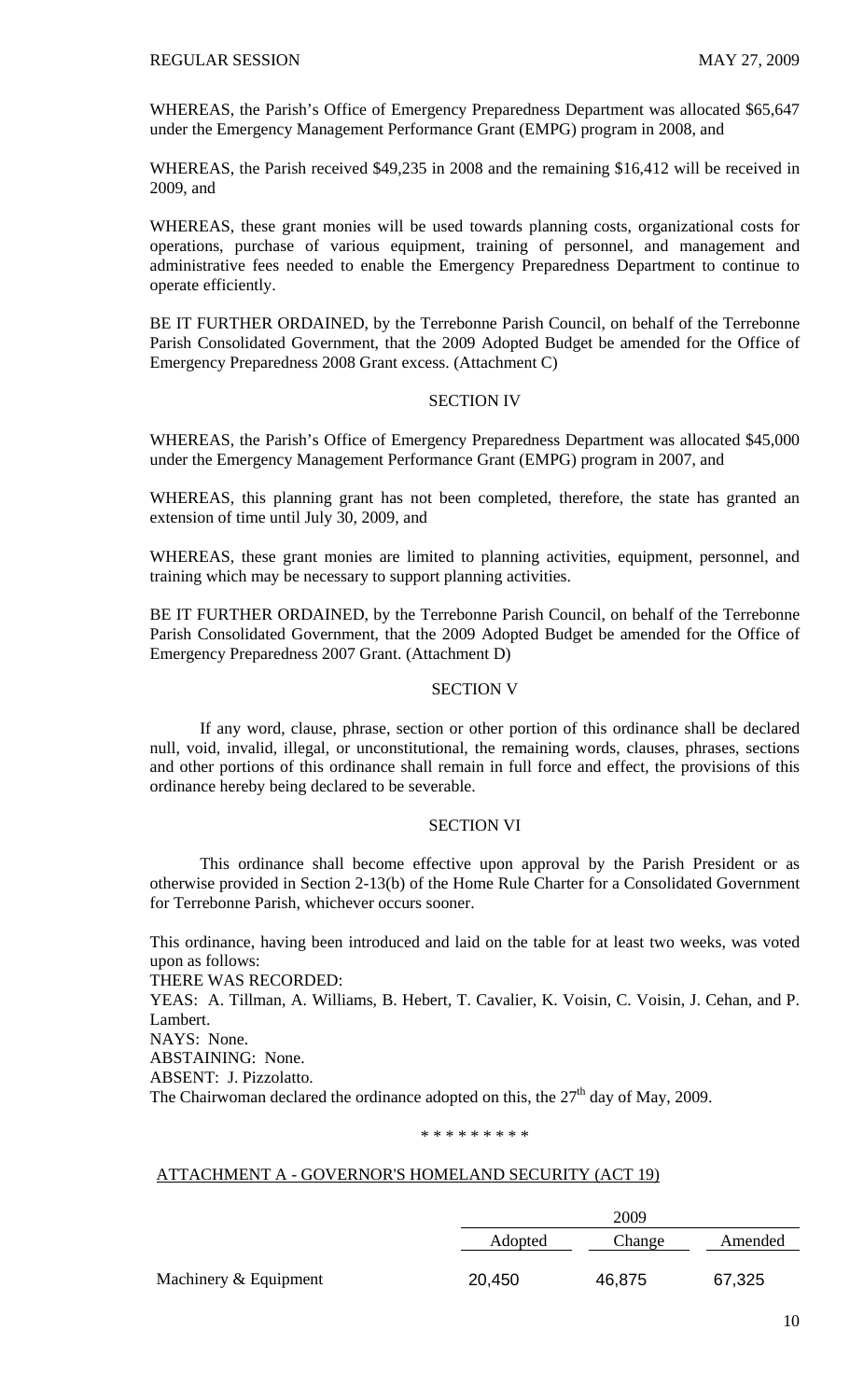#### GOHSEP - Act 19 (46,875) (46,875)

### ATTACHMENT B - GOVERNOR'S HOMELAND SECURITY (2009)

|                                         |          | 2009      |           |  |
|-----------------------------------------|----------|-----------|-----------|--|
|                                         | Adopted  | Change    | Amended   |  |
| <b>Operating Supplies</b>               | 21,713   | 25,598    | 47,311    |  |
| <b>Office of Emergency Preparedness</b> | (40,000) | (25, 598) | (65, 598) |  |

### ATTACHMENT C - GOVERNOR'S HOMELAND SECURITY (2008)

|                                  | 2009      |           |          |
|----------------------------------|-----------|-----------|----------|
|                                  | Adopted   | Change    | Amended  |
| <b>Operating Supplies</b>        | 47,311    | 16,412    | 63,723   |
| Office of Emergency Preparedness | (65, 598) | (16, 412) | (82,010) |

### ATTACHMENT D - GOVERNOR'S HOMELAND SECURITY (2007)

|                                 |                | 2009     |          |
|---------------------------------|----------------|----------|----------|
|                                 | Adopted        | Change   | Amended  |
| <b>Operating Supplies</b>       | 63,723         | 45,000   | 108,723  |
| GOHSEP 2007 Supp Planning Grant | $\blacksquare$ | (45,000) | (45,000) |

\*\*\*\*\*\*\*\*\*\*

The Chairwoman recognized the public for comments on the following:

C. A proposed ordinance to amend the Parish Code to include a deadline for accepting Board of Adjustment Application Fees, notification of adjacent property owners, and submittal of site plans

There were no comments from the public on the proposed ordinance.

 Mr. K. Voisin moved, seconded by Mr. B. Hebert, "THAT, the Council close the aforementioned public hearing."

 The Chairwoman called for a vote on the motion offered by Mr. K. Voisin. UPON ROLL CALL THERE WAS RECORDED: YEAS: A. Tillman, A. Williams, B. Hebert, T. Cavalier, K. Voisin, C. Voisin, J. Cehan, and P. Lambert NAYS: None ABSENT: J. Pizzolatto The Chairwoman declared the motion adopted.

 Councilman K. Voisin requested that the matter of notifying more than just adjacent property owners of zoning applications be referred to the appropriate committee for review.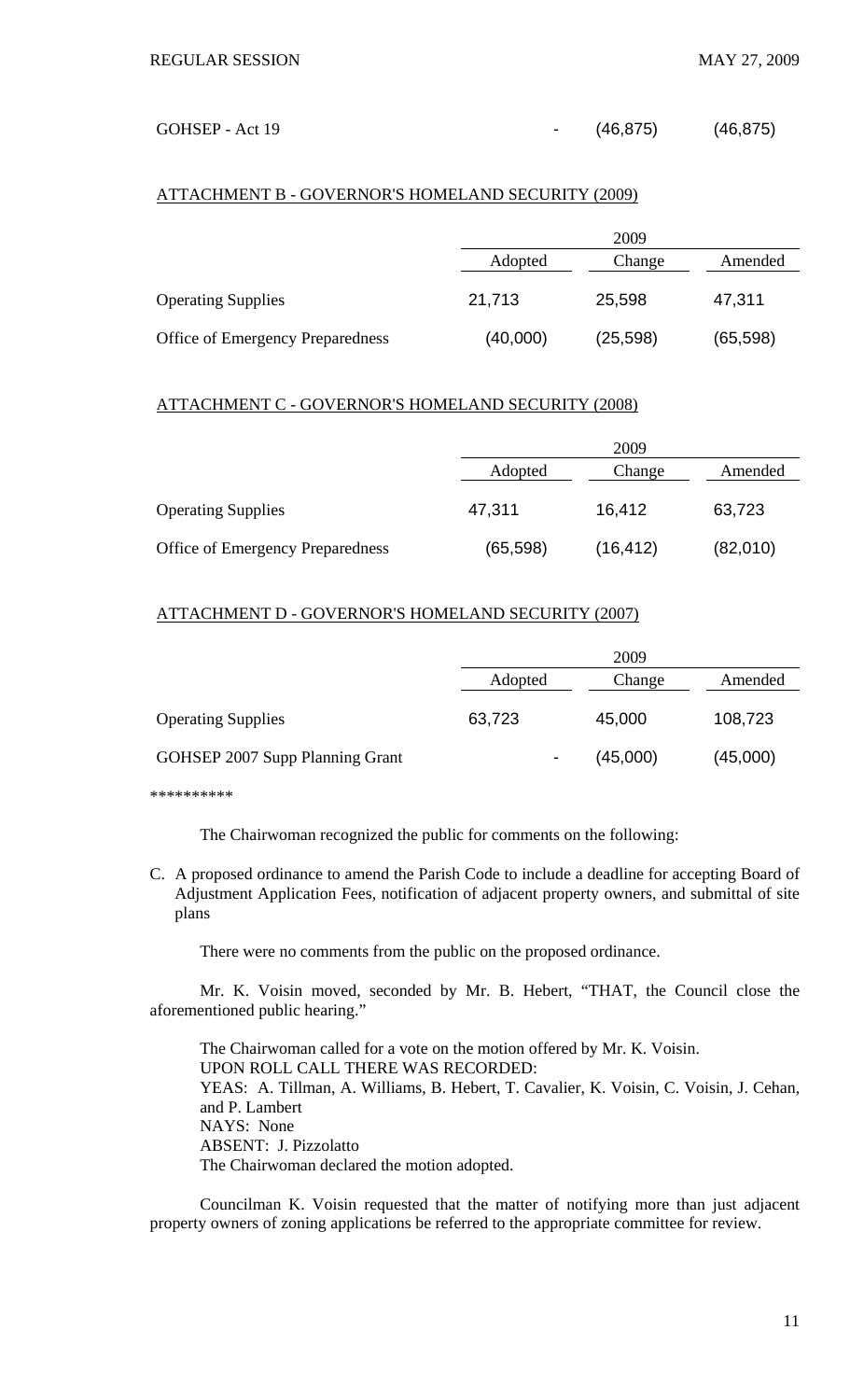OFFERED BY: Mr. K. Voisin.<br>SECONDED BY: Mr. B. Hebert. SECONDED BY:

ORDINANCE NO. 7640

ORDINANCE TO AMEND ARTICLE IX, "ADMINISTRATION AND ENFORCEMENT," OF CHAPTER 28 "ZONING," SECTION 28-178 "BOARD OF ADJUSTMENT" OF THE TERREBONNE PARISH CODE OF ORDINANCES SO AS TO CREATE SECTION "(H) APPLICATION PROCESS" TO INCLUDE A DEADLINE FOR ACCEPTING BOARD OF ADJUSTMENTS APPLICATIONS, THE PAYMENT OF APPLICATION FEES, THE NOTIFICATION OF ADJACENT PROPERTY OWNERS, AND THE SUBMITTAL OF SITE PLANS.

Sec. 28-178. Board of adjustment.

*Members; appointment; terms*. Remain as is.

*Rules of procedure.* Remain as is.

(c) *Hearings.* Remain as is.

(d) *Records.* Remain as is.

*Decisions.* Remain as is.

*Powers of the board.* Remain as is.

- (1) *Administrative review.* Remain as is.
- (2) *Interpretation.* Remain as is.
- (3) *Special exceptions.* Remain as is.
- (4) *Variances.* Remain as is.
- (5) *Use variances; nonconforming structure variances* . Remain as is.
- (g) *Appeals from the board.* Remain as is.
	- (1) *Procedure.* Remain as is.
	- (2) *Certiorari.* Remain as is.

*Return.* Remain as is.

*Evidence.* Remain as is.

*Decision.* Remain as is.

#### *(h) Application Process:*

Applications shall have a deadline for submittal of fifteen (15) days prior to the meeting. Application fees shall be paid at the time the application is submitted.

A minimum of ten (10) copies of a site plan shall be submitted along with the application. List of Property owners adjacent to property shall be submitted to the Planning Office and shall be notified via regular mail.

(City Code 1965, App. A, art. VIII, § C; Ord. No. 4215, § I, 7-27-88; Ord. No. 4563, 10-10-90; Ord. No. 6825, § I, 12-3-03; Ord. No. 7350, § I, 9-12-07; Ord. No. 7419, § I, 2-13-08) Cross references: Administration, Ch. 2.

State law references: Board of adjustment, R.S. 33:4727.

### SECTION I

BE IT ORDAINED by the Terrebonne Parish Council, in regular session convened, acting pursuant to the authority invested in it by the Constitution and laws of the State of Louisiana, the Home Rule Charter for a Consolidated Government for Terrebonne Parish, and including, but not limited to, LSA R.S. 33:1368 and other statutes of the State of Louisiana, to amend Article IX, "Administration and Enforcement," of Chapter 28 "Zoning," Section 28-178 "Board of Adjustment" of the Terrebonne Parish Code of Ordinances so as to create section "(h) Application Process" to include a deadline for accepting Board of Adjustments applications, application fees, notification of adjacent property owners, submittal of site plans.

#### SECTION II

If any word, clause, phrase, section or other portion of this ordinance shall be declared null, void, invalid, illegal, or unconstitutional, the remaining words, clauses, phrases, sections and other portions of this ordinance shall remain in full force and effect, the provisions of this ordinance hereby being declared to be severable.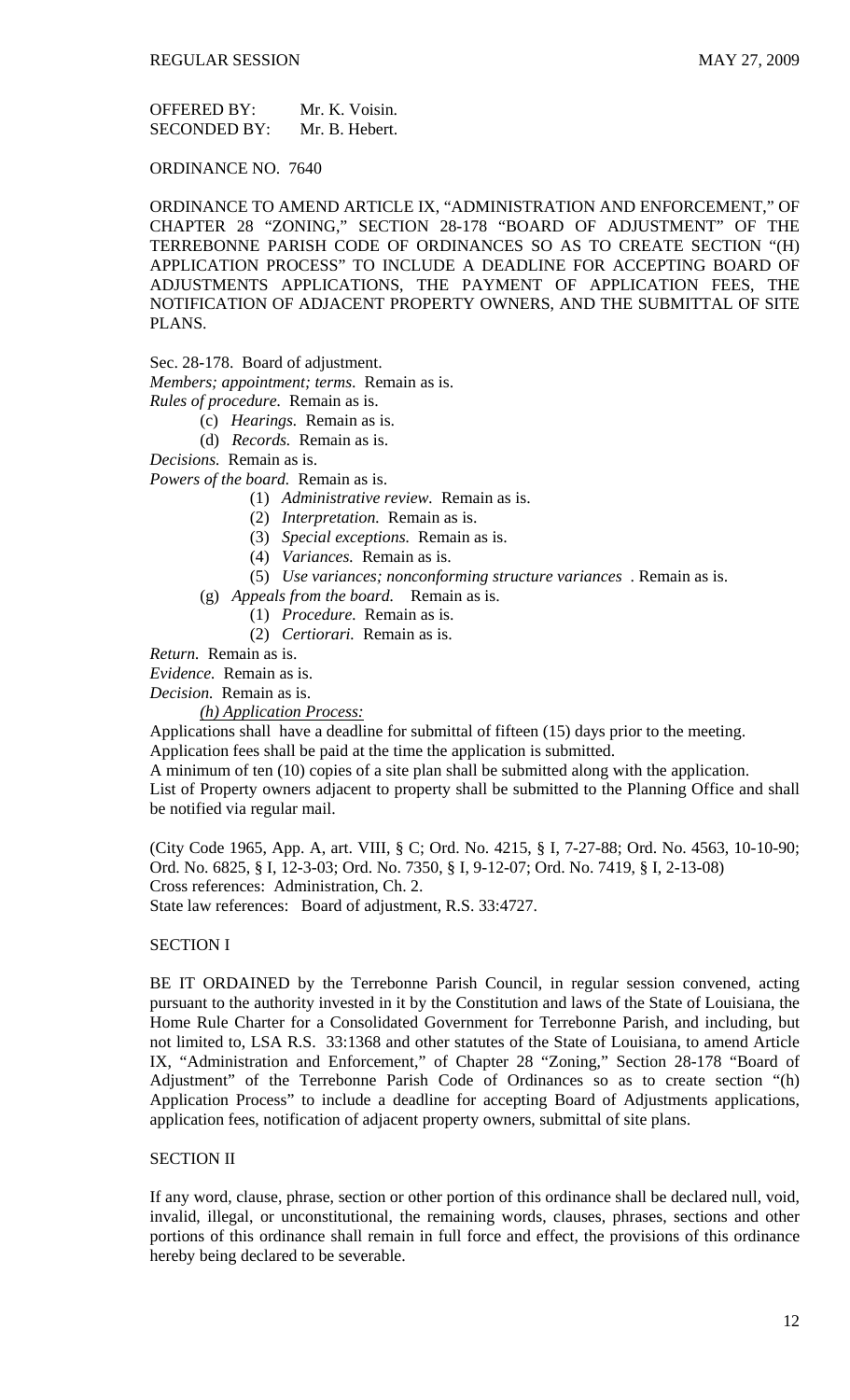### SECTION III

This ordinance shall become effective upon approval by the Parish President or as otherwise provided in Section 2-13 (b) of the Home Rule Charter for a Consolidated Government of Terrebonne Parish, whichever occurs sooner.

This ordinance, having been introduced and laid on the table for at least two weeks, was voted upon as follows: THERE WAS RECORDED: YEAS: A. Tillman, A. Williams, B. Hebert, T. Cavalier, K. Voisin, C. Voisin, J. Cehan, and P. Lambert. NAYS: None. ABSTAINING: None. ABSENT: J. Pizzolatto The Chairwoman declared the ordinance adopted on this, the  $27<sup>th</sup>$  day of May, 2009.

\* \* \* \* \* \* \* \* \*

The Chairwoman recognized the public for comments on the following:

D. A proposed ordinance to amend the Parish Code relative to Supplementary Major Corridor Overlay District Regulations so as to clarify the landscaping requirements in the required 10 foot vegetative green area

There were no comments from the public on the proposed ordinance.

 Mr. B. Hebert moved, seconded by Mr. J. Cehan, "THAT, the Council close the aforementioned public hearing."

 The Chairwoman called for a vote on the motion offered by Mr. B. Hebert. UPON ROLL CALL THERE WAS RECORDED: YEAS: A. Tillman, A. Williams, B. Hebert, T. Cavalier, K. Voisin, C. Voisin, J. Cehan, and P. Lambert NAYS: None ABSENT: J. Pizzolatto The Chairwoman declared the motion adopted.

OFFERED BY: Mr. B. Hebert. SECONDED BY: Mr. K. Voisin.

ORDINANCE NO. 7641

AN ORDINANCE TO AMEND ARTICLE IV, "SUPPLEMENTARY REGULATIONS," OF CHAPTER 28 "ZONING," SECTION 28-76(3)(a) " SUPPLEMENTARY MAJOR CORRIDOR OVERLAY DISTRICT REGULATIONS" OF THE TERREBONNE PARISH CODE OF ORDINANCES SO AS TO CLARIFY THE LANDSCAPING REQUIREMENTS IN THE REQUIRED TEN (10) FOOT VEGETATIVE GREEN AREA.

#### CHAPTER 28 ZONING

Article IV. Supplementary Regulations

Sec. 28-76. Supplementary major corridor overlay district regulations.

- (3) *Landscaping generally*. A landscaping plan must be submitted to the Terrebonne Parish Department of Planning and Zoning for review at the time a building permit is applied for.
	- a. Landscape buffer requirements. The landscape buffer area, identified as the required ten-foot vegetative green area within the property line abutting all public rights-ofway, shall contain small trees, shrubs and other landscape elements.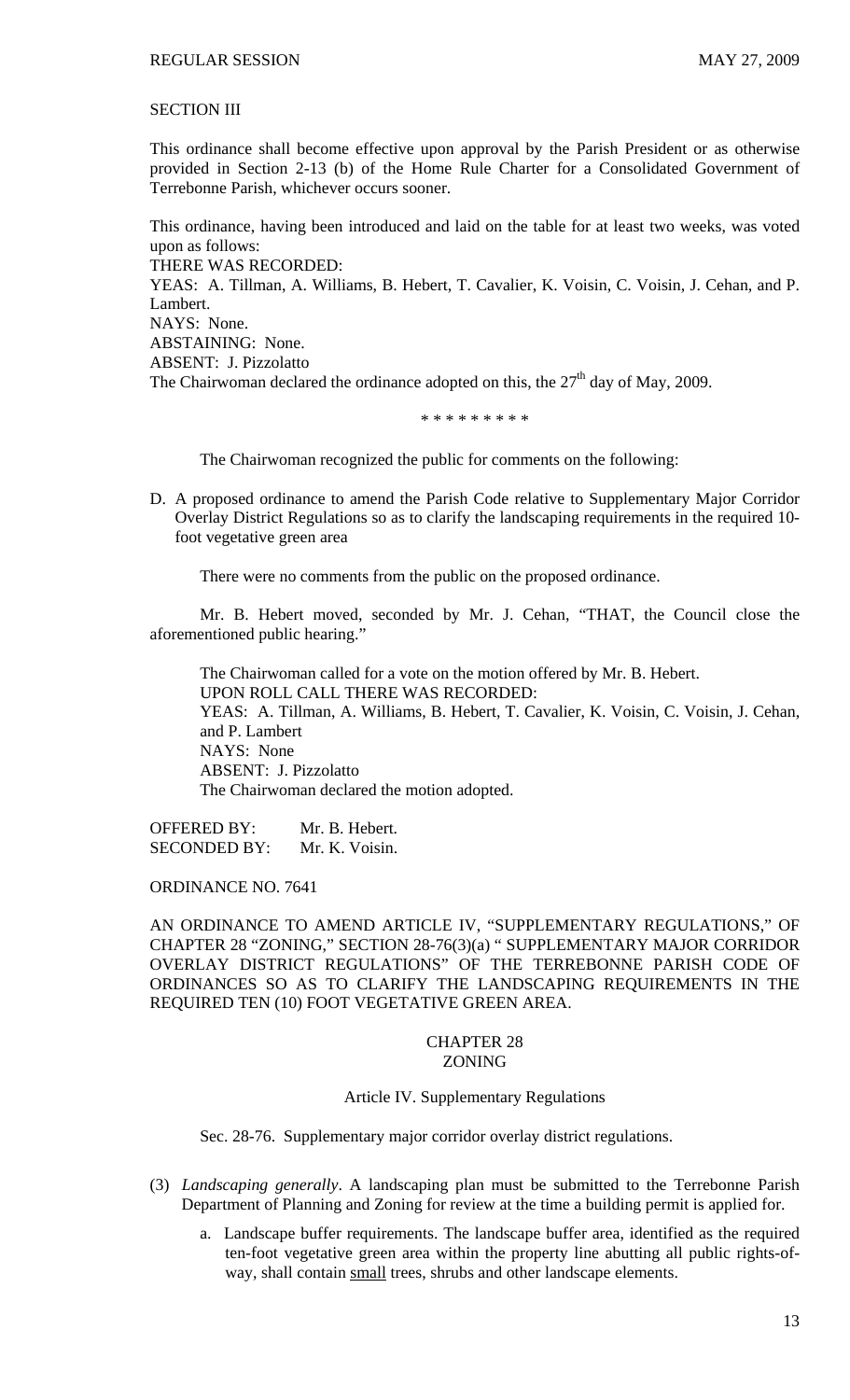#### SECTION I

BE IT ORDAINED by the Terrebonne Parish Council, in regular session convened, acting pursuant to the authority invested in it by the Constitution and laws of the State of Louisiana, the Home Rule Charter for a Consolidated Government for Terrebonne Parish, and including, but not limited to, LSA R.S. 33:1368 and other statutes of the State of Louisiana, to amend Article IV, "Supplementary Regulations," of Chapter 28 "Zoning," Section 28-76(3)(a) " Supplementary Major Corridor Overlay District Regulations" of the Terrebonne Parish Code of Ordinances so as to clarify the landscaping requirements in the required ten (10) foot vegetative green area.

### SECTION II

If any word, clause, phrase, section or other portion of this ordinance shall be declared null, void, invalid, illegal, or unconstitutional, the remaining words, clauses, phrases, sections and other portions of this ordinance shall remain in full force and effect, the provisions of this ordinance hereby being declared to be severable.

#### SECTION III

This ordinance shall become effective upon approval by the Parish President or as otherwise provided in Section 2-13 (b) of the Home Rule Charter for a Consolidated Government of Terrebonne Parish, whichever occurs sooner.

This ordinance, having been introduced and laid on the table for at least two weeks, was voted upon as follows:

THERE WAS RECORDED:

YEAS: A. Tillman, A. Williams, B. Hebert, T. Cavalier, K. Voisin, C. Voisin, J. Cehan, and P. Lambert.

NAYS: None.

ABSTAINING: None.

ABSENT: J. Pizzolatto.

The Chairwoman declared the ordinance adopted on this, the  $27<sup>th</sup>$  day of May, 2009.

\* \* \* \* \* \* \* \* \*

The Chairwoman recognized the public for comments on the following:

E. A proposed ordinance to amend the Parish Code to provide for the protection of public water lines and other utilities

There were no comments from the public on the proposed ordinance.

 Mr. P. Lambert moved, seconded by Mr. K. Voisin, "THAT, the Council close the aforementioned public hearing."

 The Chairwoman called for a vote on the motion offered by Mr. P. Lambert. UPON ROLL CALL THERE WAS RECORDED: YEAS: A. Tillman, A. Williams, B. Hebert, T. Cavalier, K. Voisin, C. Voisin, J. Cehan, and P. Lambert NAYS: None ABSENT: J. Pizzolatto The Chairwoman declared the motion adopted.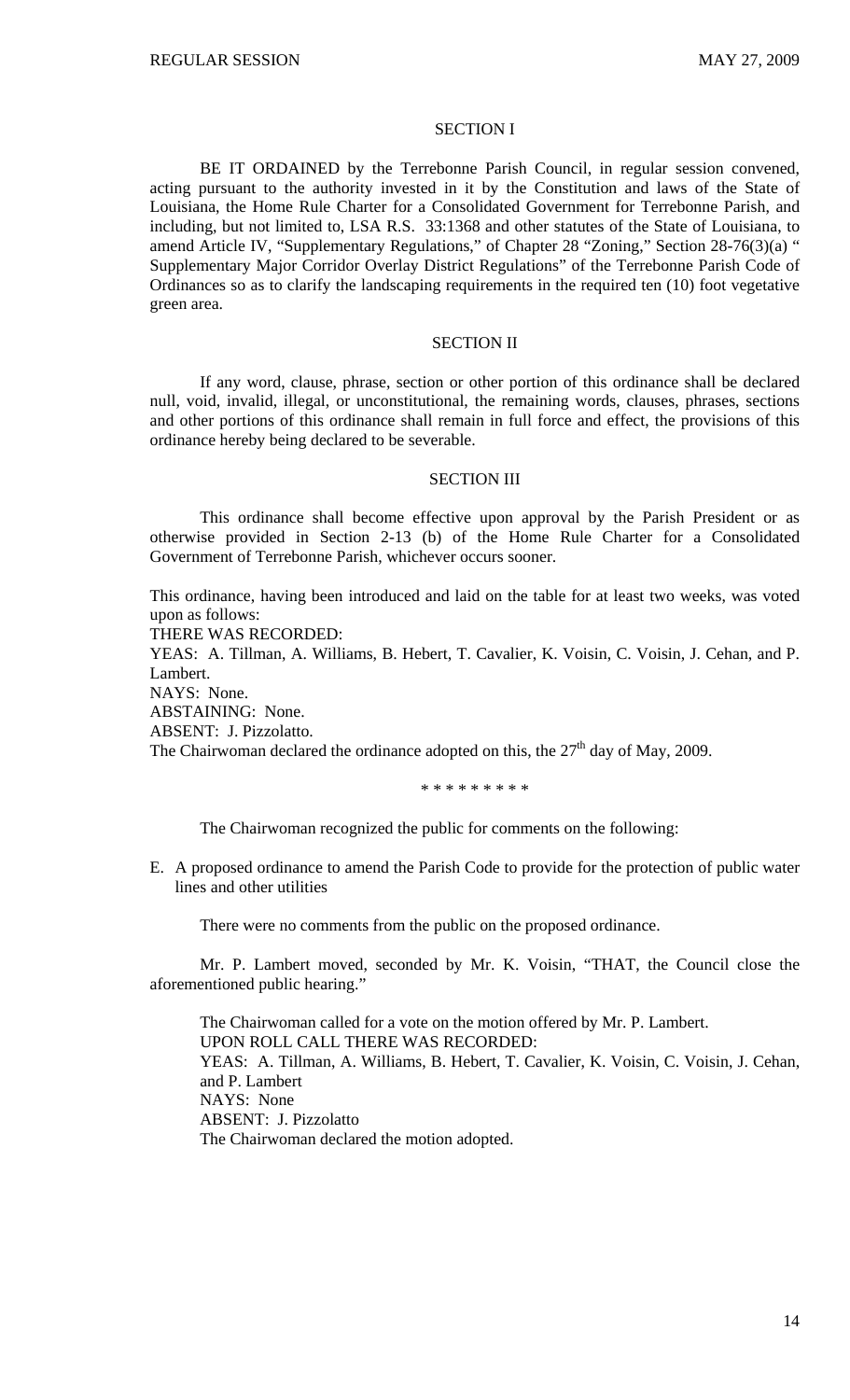OFFERED BY: Mr. P. Lambert. SECONDED BY: Mr. K. Voisin.

ORDINANCE NO. 7642

### ORDINANCE TO AMEND ARTICLE XVII, SECTION 2-540 OF THE TERREBONNE PARISH CODE, AND TO PROVIDE FOR THE PROTECTION OF PUBLIC WATER LINES AND OTHER UTILITIES

WHEREAS, Sec. 1-06 of the Home Rule Charter for the Parish of Terrebonne provides that parish government shall have the right, power and authority to pass all ordinances requisite or necessary to promote, protect and preserve the general welfare, safety, health, peace and good order of the parish, including, but not by way of limitation, the right, power and authority to pass ordinances on all subject matters necessary, requisite or proper for the management of parish affairs, and all other subject matter without exception, subject only to the limitation that the same shall not be inconsistent with the constitution or expressly denied by general law applicable to the parish; and

WHEREAS, with the assistance of the members of the Terrebonne Parish Tree Board, the Parish Council previously adopted Ordinance 6949 to establish the Tree Board whose purpose it is to protect and promote trees in Terrebonne Parish; and

WHEREAS, Ordinance 6949 is codified in the Terrebonne Parish Code of Ordinances at Article XVII, Section 2-531, et seq.; and

WHEREAS, the Parish Council along with the Terrebonne Parish Tree Board, previously adopted Ordinance 7251 to amend Article XVII, to provide for the protection of trees during construction projects;

 WHEREAS, the Parish Council on behalf of the Terrebonne Parish Consolidated Government with the support of the Consolidated Waterworks District #1 and the Terrebonne Parish Tree Board, again desire to make certain amendments to the Terrebonne Parish Code of Ordinances at Article XVII, Section 2-540, to provide for the protection of water lines existing below publicly dedicated rights-of-way land within Terrebonne Parish; and

NOW THEREFORE, BE IT RESOLVED**,** by the Terrebonne Parish Council, on behalf of the Terrebonne Parish Consolidated Government, that

### SECTION I

To provide for the protection of water lines existing below publicly dedicated rights-ofway, Article XVII, Section 2-540 of the Terrebonne Parish Code is amended to read in its entirety as follows:

Section 2-540. Utilities.

(a) No Street trees, other than those species qualifying as small trees in section 2- 538 of this article, shall be planted under or within ten (10) lateral feet of any overhead utility wire.

(b) No Street trees, other than those species qualifying as small trees in section 2- 538 of this article, shall be planted above or within ten (10) lateral feet of any underground water line, sewer line, transmission line or other utility.

(c) No trees, other than those species qualifying as small trees in section 2-538 of this article, shall be planted within ten (10) lateral feet of the boundaries of a publicly dedicated right-of-way where water lines, sewer lines, transmission lines, or other utility lines are buried below the publicly dedicated right-of-way.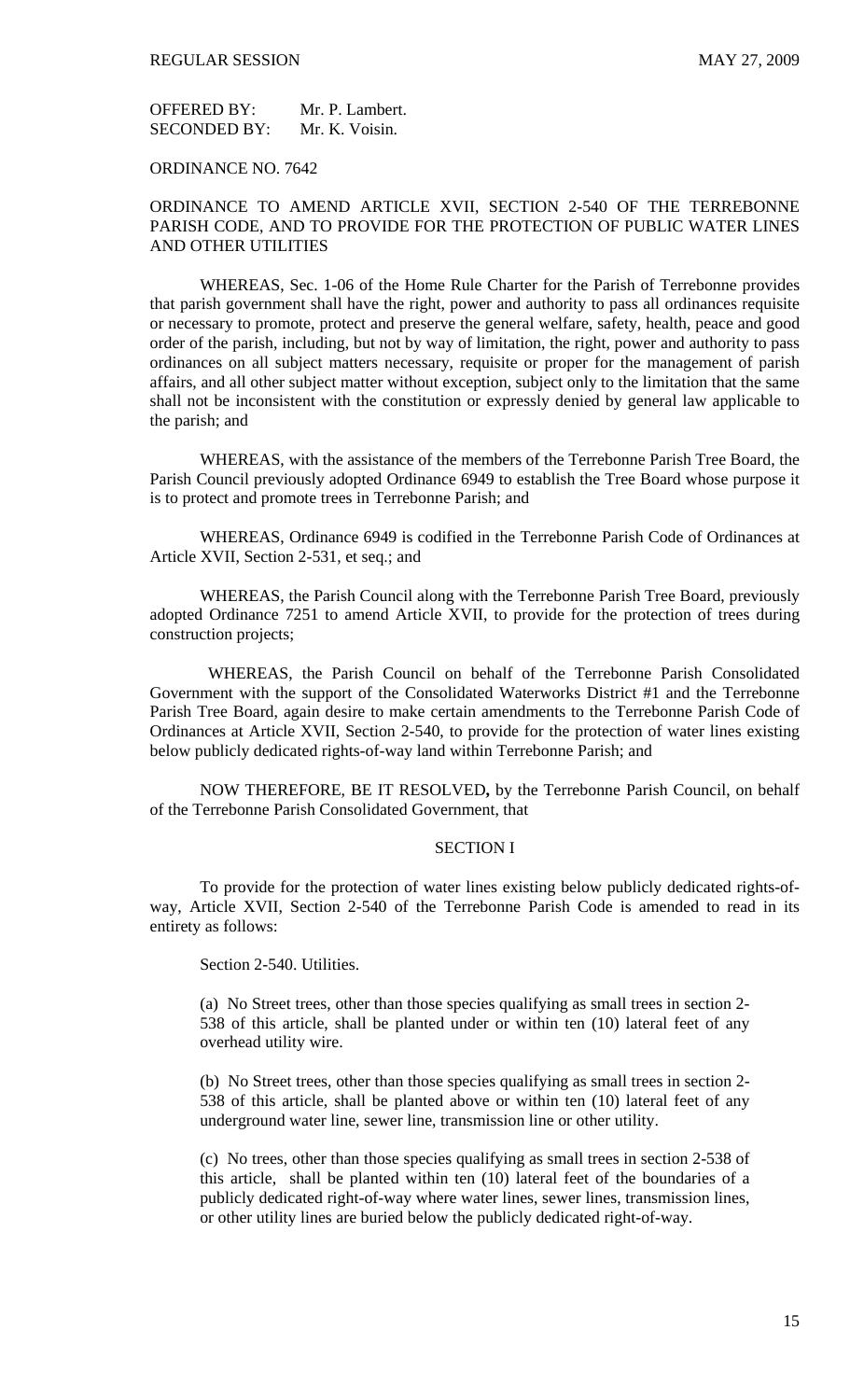#### SECTION II

 If any word, clause, phrase, section or other portion of this ordinance shall be declared null, void, invalid, illegal, or unconstitutional, the remaining words, clauses, phrases, sections and other portions of this ordinance shall remain in full

force and effect, the provisions of this ordinance hereby being declared to be separable.

### SECTION III

This ordinance shall become effective upon approval by the Parish President.

This ordinance, having been introduced and laid on the table for at least two weeks, was voted upon as follows:

THERE WAS RECORDED:

YEAS: A. Tillman, A. Williams, B. Hebert, T. Cavalier, K. Voisin, C. Voisin, J. Cehan, and P. Lambert.

NAYS: None.

ABSTAINING: None.

ABSENT: J. Pizzolatto.

The Chairwoman declared the ordinance adopted on this, the  $27<sup>th</sup>$  day of May, 2009.

\* \* \* \* \* \* \* \* \*

The Chairwoman recognized the public for comments on the following:

F. A proposed ordinance to provide for the sale and issuance of Public Improvement Refunding Bonds, Series ST-2009

 The Chairwoman recognized Mr. Jerry Osborne, Foley-Judell, who explained that the current market will save Terrebonne Parish less money than anticipated, therefore he is recommending that this matter not be acted upon tonight and allow the underwriters to continue to monitor the market for a an appropriate savings level.

There were no further comments from the public on the proposed ordinance.

 Mr. C. Voisin moved, seconded by Mr. P. Lambert, "THAT, the Council close the aforementioned public hearing."

 The Chairwoman called for a vote on the motion offered by Mr. C. Voisin. UPON ROLL CALL THERE WAS RECORDED: YEAS: A. Tillman, A. Williams, B. Hebert, T. Cavalier, J. Pizzolatto, K. Voisin, C. Voisin, J. Cehan, and P. Lambert NAYS: None ABSENT: None The Chairwoman declared the motion adopted.

 Mr. C. Voisin moved, seconded by Mr. K. Voisin and Mr. P. Lambert, "THAT, the Council table the proposed ordinance providing for the sale and issuance of Public Improvement Refunding Bonds, Series ST-2009."

 The Chairwoman called for a vote on the motion offered by Mr. C. Voisin. UPON ROLL CALL THERE WAS RECORDED: YEAS: A. Tillman, A. Williams, B. Hebert, T. Cavalier, J. Pizzolatto, K. Voisin, C. Voisin, J. Cehan, and P. Lambert NAYS: None ABSENT: None The Chairwoman declared the motion adopted.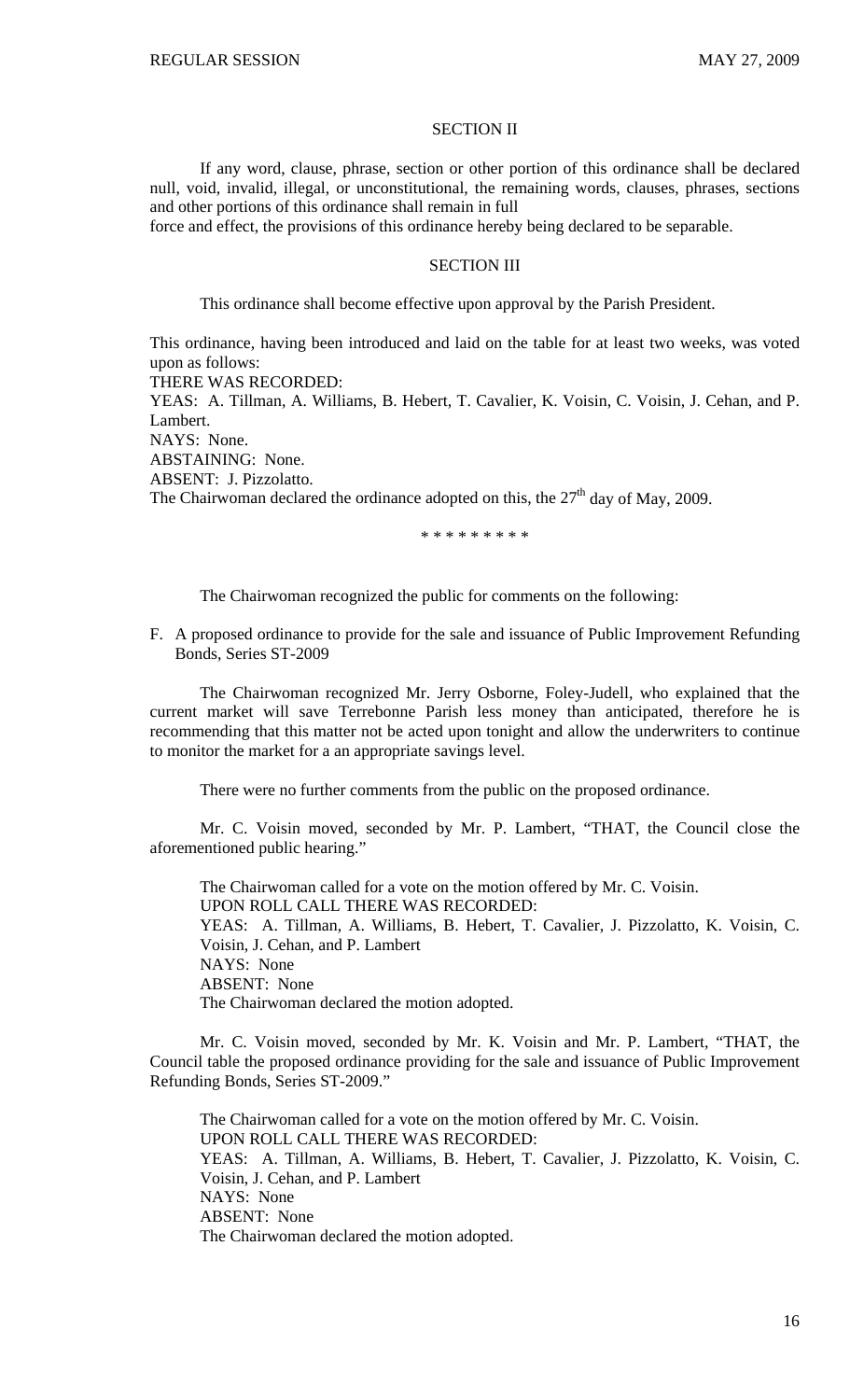The Chairwoman recognized the public for comments on the following:

G. A proposed ordinance to provide additional funding for the 4-1 Levee Project, a Cooperative Endeavor with the Terrebonne Levee and Conservation District

 The Chairwoman recognized Mr. Reggie Bourg, Bourg resident, who asked whether the additional funding is the \$2,000,000. for the lower Ward 7 Levee.

 Parish President M. Claudet stated that the funding is an additional \$175,000. which a Cooperative Endeavor Agreement was entered into with the Levee District for \$500,000. to raise the 4-1 Levee at Point-aux-Chenes that breached and overtopped. He said the bids came in very well and Senator Dupre was successful in matching the \$175,000. with state funds.

 Mr. Reggie Bourg suggested that there should have been more clarity of where the 4-1 Levee is.

There were no further comments from the public on the proposed ordinance.

 Mr. P. Lambert moved, seconded by Mr. C. Voisin, "THAT, the Council close the aforementioned public hearing."

 The Chairwoman called for a vote on the motion offered by Mr. P. Lambert. UPON ROLL CALL THERE WAS RECORDED: YEAS: A. Tillman, A. Williams, B. Hebert, T. Cavalier, J. Pizzolatto, K. Voisin, C. Voisin, J. Cehan, and P. Lambert NAYS: None ABSENT: None The Chairwoman declared the motion adopted.

OFFERED BY: Mr. P. Lambert. SECONDED BY: Mr. J. Cehan and Mr. C. Voisin.

ORDINANCE NO. 7643

AN ORDINANCE TO AMEND THE 2009 ADOPTED BUDGET AND THE 5-YEAR CAPITAL OUTLAY TO PROVIDE ADDITIONAL FUNDING FOR THE 4-1 LEVEE PROJECT, A COOPERATIVE PROJECT WITH TERREBONNE LEVEE AND CONSERVATION DISTRICT.

#### SECTION I

 WHEREAS, recent construction bids for the 4-1 Levee Project have come in lower than anticipated which allows a larger portion of the levee to be elevated with additional funds, and

WHEREAS, Administration desires to allocate an additional \$175,000 to the cooperative project with Terrebonne Levee and Conservation District for a portion of the 4-1 Levee Project, and

WHEREAS, the Parish currently has \$500,000 in the budget for this project, and

WHEREAS, Administration recommends the use of \$175,000 from the Grand Caillou Sewerage Industrial/Thompson Road.

 NOW, THEREFORE BE IT ORDAINED, by the Terrebonne Parish Council, on behalf of the Terrebonne Parish Consolidated Government, that the 2009 Adopted Budget and the 5- Year Capital Outlay of the Terrebonne Parish Consolidated Government be amended to provide additional funding for the 4-1 Levee Project. (Attachment A)

NOW, THEREFORE BE IT FURTHER ORDAINED, by the Terrebonne Parish Council, on behalf of the Terrebonne Parish Consolidated Government, that the Parish President be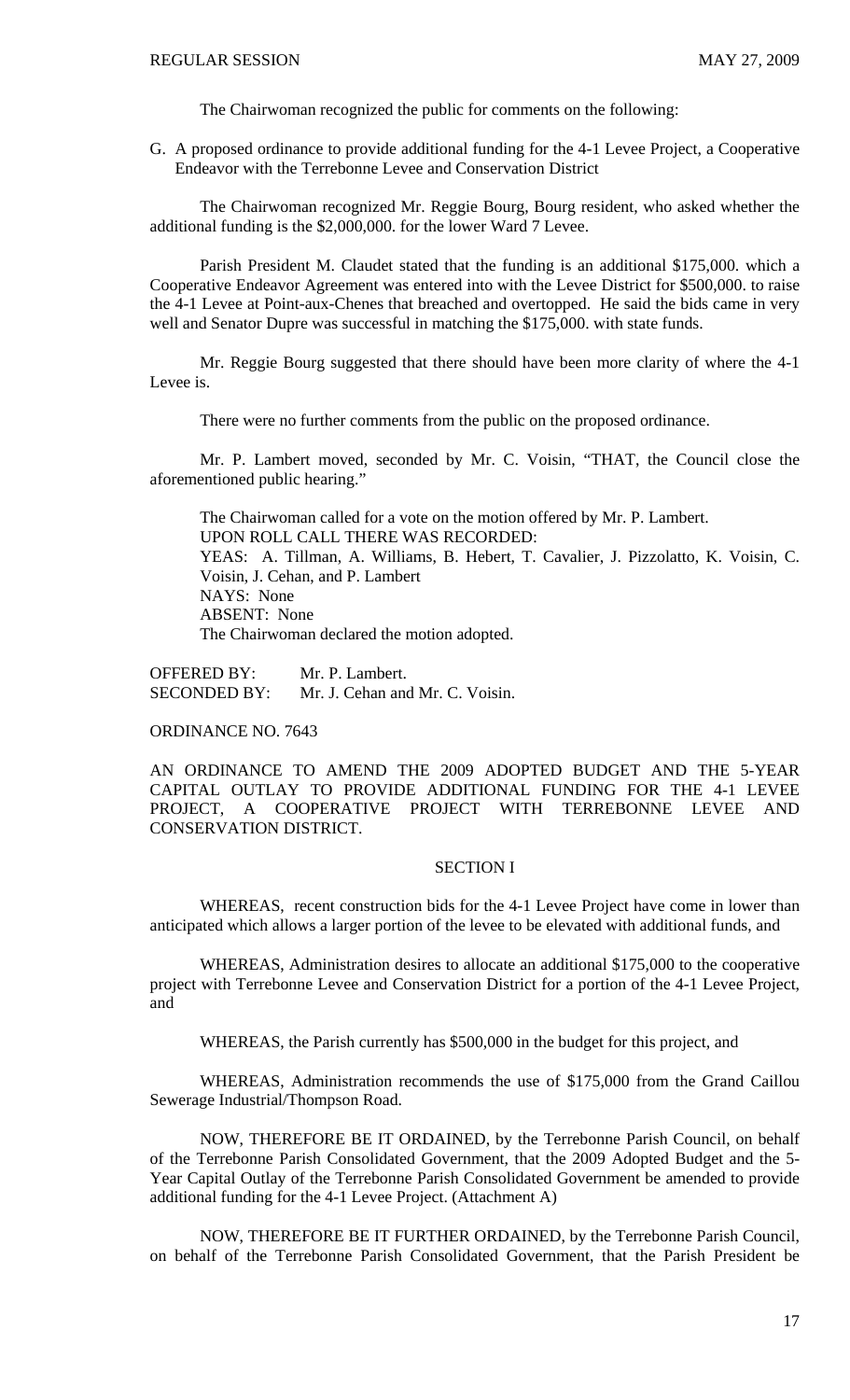authorized to amend the existing Cooperative Endeavor Agreement with the Terrebonne Levee and Conservation District to increase the funding allocated to the 4-1 Levee Project

### SECTION II

 If any word, clause, phrase, section or other portion of this ordinance shall be declared null, void, invalid, illegal, or unconstitutional, the remaining words, clauses, phrases, sections and other portions of this ordinance shall remain in full force and effect, the provisions of this ordinance hereby being declared to be severable.

#### SECTION III

 This ordinance shall become effective upon approval by the Parish President or as otherwise provided in Section 2-13(b) of the Home Rule Charter for a Consolidated Government for Terrebonne Parish, whichever occurs sooner.

This ordinance, having been introduced and laid on the table for at least two weeks, was voted upon as follows:

THERE WAS RECORDED:

YEAS: A. Tillman, A. Williams, B. Hebert, T. Cavalier, J. Pizzolatto, K. Voisin, C. Voisin, J. Cehan, and P. Lambert.

NAYS: None.

ABSTAINING: None.

ABSENT: None.

The Chairwoman declared the ordinance adopted on this, the  $27<sup>th</sup>$  day of May, 2009.

\* \* \* \* \* \* \* \* \*

### ATTACHMENT A - 4-1 LEVEE PROJECT

|                                                                                     | 2009           |           |           |
|-------------------------------------------------------------------------------------|----------------|-----------|-----------|
|                                                                                     | Adopted        | Change    | Amended   |
| Parishwide Drainage Construction Fund<br>Grand Caillou Sewerage Industrial/Thompson | $\blacksquare$ | 175,000   | 175,000   |
| Rd                                                                                  | 274,000        | (175,000) | 99,000    |
|                                                                                     |                |           |           |
| 4-1 Levee Rehabilitation                                                            | 500,000        | 175,000   | 675,000   |
| Parishwide Sewerage Construction Fund                                               | -              | (175,000) | (175,000) |
|                                                                                     |                |           |           |

\*\*\*\*\*\*\*\*\*\*

 Mr. B. Hebert moved, seconded by Mr. J. Cehan, "THAT, the Council continue with the regular order of business."

 The Chairwoman called for a vote on the motion offered by Mr. B. Hebert. UPON ROLL CALL THERE WAS RECORDED: YEAS: A. Tillman, A. Williams, B. Hebert, T. Cavalier, J. Pizzolatto, K. Voisin, C. Voisin, J. Cehan, and P. Lambert NAYS: None ABSENT: None The Chairwoman declared the motion adopted.

 The Chairwoman called for Mr. Harold (Paul) Arceneaux, who was listed on the agenda to address the Council, but Mr. Arceneaux was not present.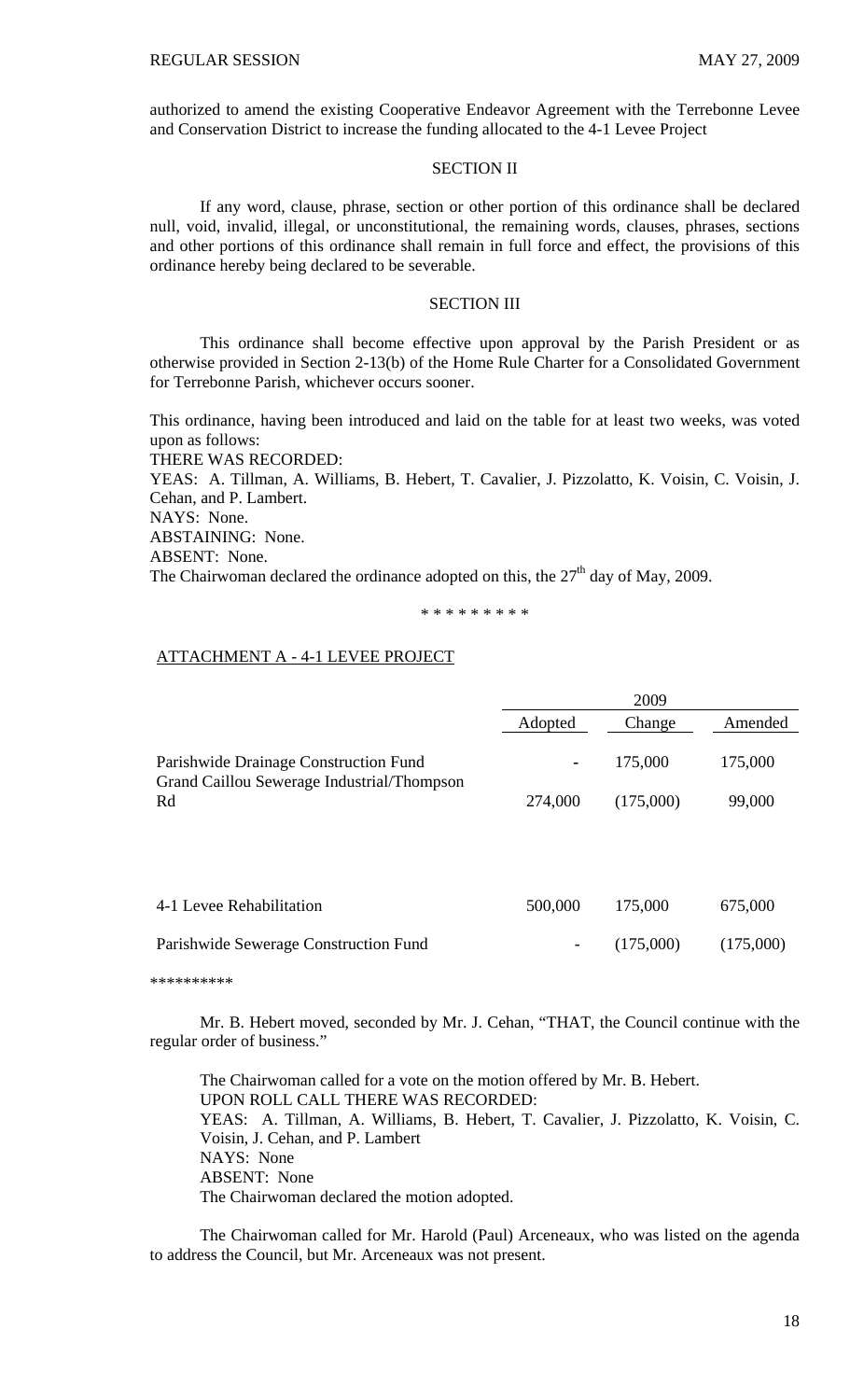The Chairwoman recognized Mr. Mickey Fonseca, Magnolia Street resident, who expressed his concerns relative to the members of the Emergency Shelter/Evacuation Advisory Committee not receiving formal written notification of a public meeting held by the Office of Emergency Preparedness.

 The Chairwoman recognized Mr. Reggie Bourg, Bourg resident, who expressed his concerns relative to the public not being given, in his opinion, proper participation in where they feel CDBG funding received by TPCG should be expended. Mr. Bourg expressed his concerns for the funding not going to the appropriate areas of the Parish, as proposed.

Chairwoman A. Williams relinquished the Chair to Vice-Chairman J. Pizzolatto.

 Councilman K. Voisin stated that he was at the second CDBG scoping meeting, which only lasted fifteen minutes, and everyone except the news reporter had spoken about the issue. He stated that when the public hearing was closed, Mr. Bourg and three other people came in and were given the opportunity to reopen the meeting, but Mr. Bourg and the other people didn't want the meeting to be reopened and left upset.

 Councilman A. Tillman stated that individuals from the public cannot be forced to come to a public hearing to speak and the meeting was advertised.

 Councilwoman A. Williams explained there is confusion between CDBG funding the Parish normally receives and the CDBG funding the Parish received and the Recovery Grants to fix what was broken and what caused things to break during Hurricanes Gustav and Ike. She stated that three public hearings were held to give the public opportunity to voice their opinions and there is a draft out for seven days that the public can comment on.

 Interim Parish Manager P. Gordon stated that there is a Citizen Participation Plan for CDBG funding every year and HUD has found the program to be in order and it has been monitored year after year.

Chairwoman A. Williams resumed the Chair.

 The Chairwoman called for a report on the Public Services Committee meeting held on 5/26/09, whereupon the Committee Chairman, noting that ratification of the minutes calls a public hearing on 6/10/09, rendered the following:

### **PUBLIC SERVICES COMMITTEE**

### **MAY 26, 2009**

 The Chairman, Joey Cehan, called the Public Services Committee meeting to order at 5:30 p. m. in the Terrebonne Parish Council Meeting Room with the Invocation led by Mr. A. Tillman and the Pledge of Allegiance led by Mr. B. Hebert. Upon roll call, Committee Members recorded as present were: T. Cavalier, J. Cehan, B. Hebert, P. Lambert, J. Pizzolatto, A. Tillman, C. Voisin, K. Voisin, and A. Williams. A quorum was declared present.

 Public Works Director Lt. Col. (Ret.) Greg Bush presented an update on drainage issues in Broadmoor Subdivision noting that an engineer has been appointed and work has commenced; in Lisa Park all outfall ditches have been cleared from Hollywood Road to Bayou Gardens Boulevard and along St. Louis Canal Road; in the Bayou Cane area, the Bonanza Levee is being cleared from the Matherne property extending toward Martin Luther King Boulevard; and clearing of Bayou Terrebonne is awaiting State approval and will consist of clearing from Southland Mall northward.

 Committee Member B. Hebert stated that residents along Daigle Street have inquired about the cleaning of the reservoir behind the Holiday Inn and requested that Administration contact the Sheriff's Office to see if trustees could be used to clean the reservoir.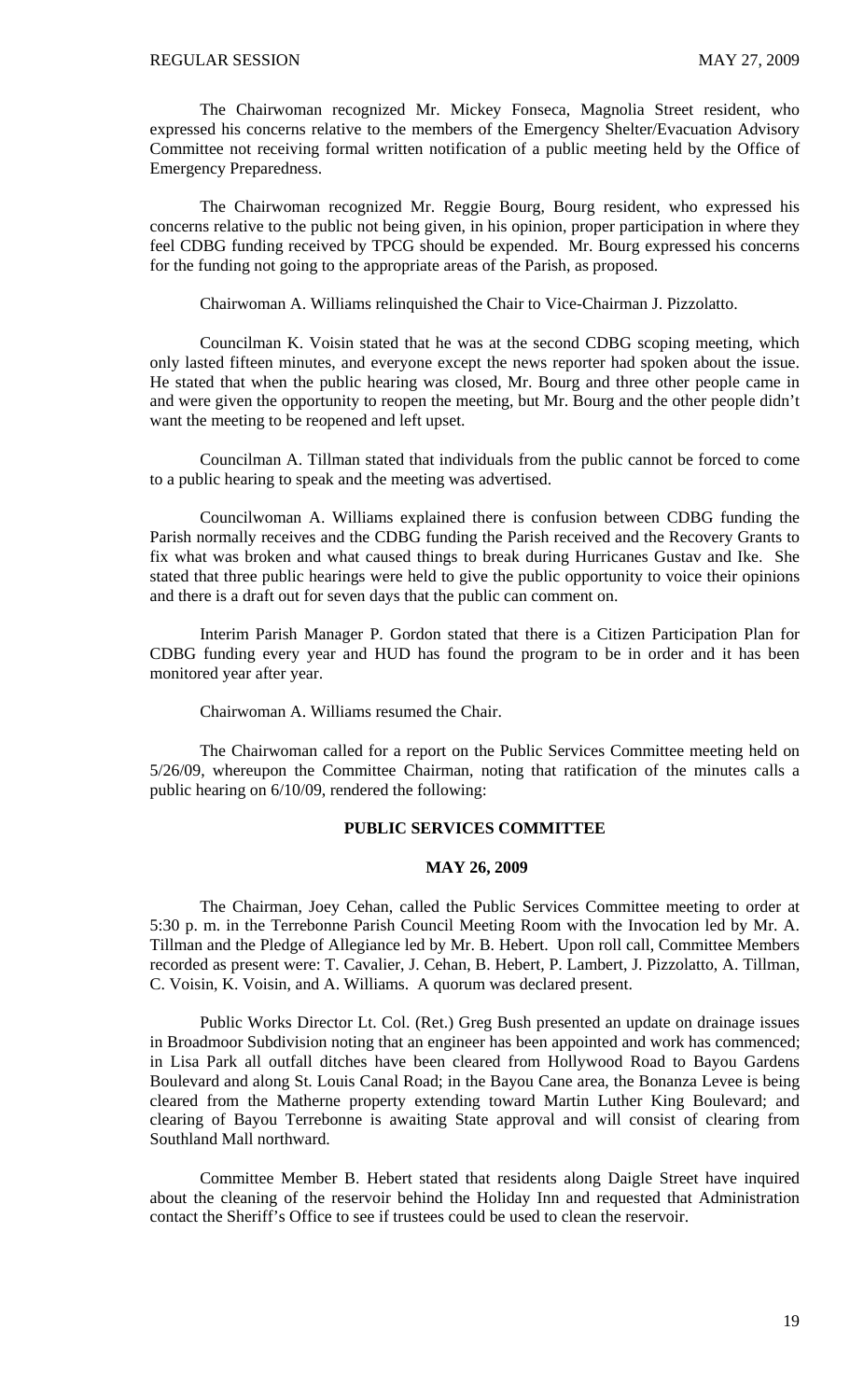Parish President Michel Claudet stated that Administration has spoken with Ms. Darby regarding the obstructed culvert on Collins Street; that work has been scheduled to remove the obstruction; and that additional sheet piling will be placed in the ditch to prevent further erosion.

 Committee Member T. Cavalier inquired about the clearing of Bayou Terrebonne noting that she was under the impression that the permits have been obtained and that the Parish was working on rights-of-way.

 Lt. Col. (Ret.) Bush explained that the State has requested that Administration clarify the Bayou Terrebonne clearing plans and that the hold up with the project could be attributed to another engineer reviewing the plans and making recommendations. Mr. Bush stated that he will contact the Department of Transportation and Development regarding the matter.

 Interim Parish Manager Patrick Gordon stated that Administration will investigate drainage issues and tall grass in the reservoir behind Lowe's noting that the reservoir is on private property.

 President Claudet stated that private holding ponds are the responsibility of the private landowners and that the property owners could be cited under the Parish's nuisance abatement regulations. He continued that Bayou Terrebonne Dredging Project is awaiting final approval from DOTD to advertise the project.

 In response to questioning, Mr. Gordon stated that he is unaware of any complaints filed against the reservoir pond behind Lowe's.

 Committee Member A. Tillman filed a complaint regarding tall grass in the reservoir pond behind Lowe's and requested that the Council is copied on the complaint.

Mr. Gordon stated that Administration has discussed the functionality of the reservoir behind Lowes'. (NO ACTION TAKEN)

OFFERED BY: Mr. C. Voisin. SECONDED BY: Mr. J. Pizzolatto.

### RESOLUTION NO. 09-252

A RESOLUTION ADOPTING FORCED DRAINAGE AREAS 3-1A&B COLLECTION CANALS AS PUBLIC DRAINAGE CHANNELS.

 WHEREAS, Forced Drainage Areas 3-1A&B provides for the collection and pumping of storm water in Wards 4 for the benefit of the community of Dulac, and the Grand Caillou area and periodically requires maintenance; and

 WHEREAS, La. R.S. 38:113 authorizes the Parish to exercise control over all public drainage channels or outfall canals within the limits of the Parish which are selected by the Parish, as necessary parts of or extensions to improved drainage channels or outfall canals, solely for the purpose of preserving the efficiency of the drainage channels or outfall canals.

 NOW, THEREFORE BE IT RESOLVED by the Terrebonne Parish Council (Public Services Committee), on behalf of the Terrebonne Parish Consolidated Government, that the Forced Drainage Area 3-1A&B Collection Canals, as more fully shown on Exhibit "A" attached hereto, are hereby adopted as public drainage channels in accordance with La. R.S. 38:113.

THERE WAS RECORDED:

YEAS: T. Cavalier, J. Cehan, B. Hebert, P. Lambert, J. Pizzolatto, A. Tillman, C. Voisin, K. Voisin and A. Williams. NAYS: None. ABSTAINING: None. NOT VOTING: None. ABSENT: None. The Chairman declared the resolution adopted on this, the  $26<sup>th</sup>$  day of May, 2009.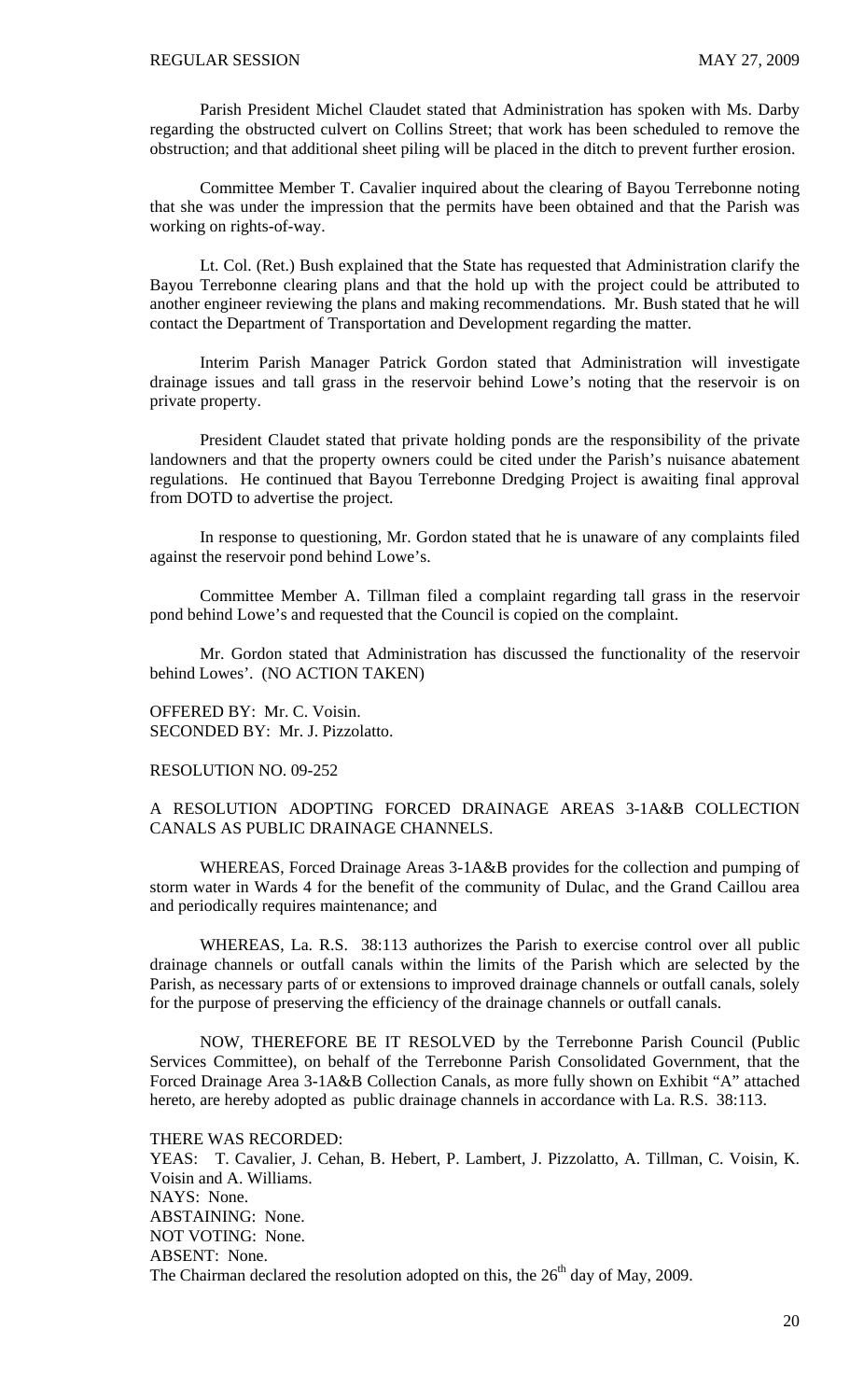#### \* \* \* \* \* \* \* \* \*

(The Exhibit to the previous document is on file in the office of the Terrebonne Parish Council, 8026 Main Street, Government Tower, Suite 600, Houma, Louisiana, and is available for inspection during regular business hours weekdays, Monday through Friday.) \*\*\*\*\*\*\*\*\*\*

OFFERED BY: Mr. P. Lambert. SECONDED BY: Ms. A. Williams.

#### RESOLUTION NO. 09-253

A Resolution awarding and authorizing the signing of the Construction Contract for the Toussaint-Foret Bridge Over Bayou Petit Caillou Emergency Repair, Parish Project No. 08- BRG-50, Terrebonne Parish, Louisiana, and authorizing the issuance of the Notice to Proceed.

 WHEREAS, the Terrebonne Parish Consolidated Government did receive construction bids on the Toussaint- Foret Bridge Over Bayou Petit Caillou Emergency Repair Project, and identified as Parish Project No. 08-BRG-50, Terrebonne Parish, Louisiana, and

 WHEREAS, the base bid was that submitted by F. Miller Corporation, L.L.C. in the overall amount of \$267,812.00, and

 NOW, THEREFORE, BE IT RESOLVED that the Terrebonne Parish Council (Public Services Committee), on behalf of the Terrebonne Parish Consolidated Government, award the construction contract to F. Miller Corporation, L.L.C. in the overall amount of \$267,812.00 contingent upon a budget adjustment, and

 BE IT FURTHER RESOLVED that the President of Terrebonne Parish Consolidated Government, be and he is hereby authorized and empowered to sign a construction contract for and on behalf of the Terrebonne Parish Consolidated Government with . Miller Corporation, L.L.C. contingent upon a budget adjustment and upon receipt of the performance bond in the amount of the contract price, and

 BE IT FURTHER RESOLVED that upon receipt of required certificates of insurance evidencing coverage as provided in the project specifications and upon execution and recordation of all contract documents, that the Engineer is hereby authorized to issue the Notice to Proceed to the Contractor to commence construction of the project.

THERE WAS RECORDED:

YEAS: T. Cavalier, J. Cehan, B. Hebert, P. Lambert, J. Pizzolatto, A. Tillman, C. Voisin, K. Voisin and A. Williams. NAYS: None. ABSTAINING: None. NOT VOTING: None. ABSENT: None. The Chairman declared the resolution adopted on this, the  $26<sup>th</sup>$  day of May, 2009. \* \* \* \* \* \* \* \* \*

 Mr. Charles Bass of Hall Street addressed the Committee regarding illegal trucking along Routier Street noting crumbling streets, sewerage issues, and drainage concerns. He noted that law enforcement personnel have been contacted regarding the matter; however, there has not been any resolution to the problem.

 Ms. A. Williams moved, seconded by Mr. P. Lambert, "THAT, the Public Services Committee grant Mr. Charles Bass two minutes to address his concern regarding the 'Stay-n-Go' container parked on a Parish roadway."

The Chairman called for the vote on the motion offered by Ms. A. Williams. UPON ROLL CALL THERE WAS RECORDED:

YEAS: T. Cavalier, J. Cehan, B. Hebert, P. Lambert, J. Pizzolatto, A. Tillman, C. Voisin, K. Voisin, and A. Williams.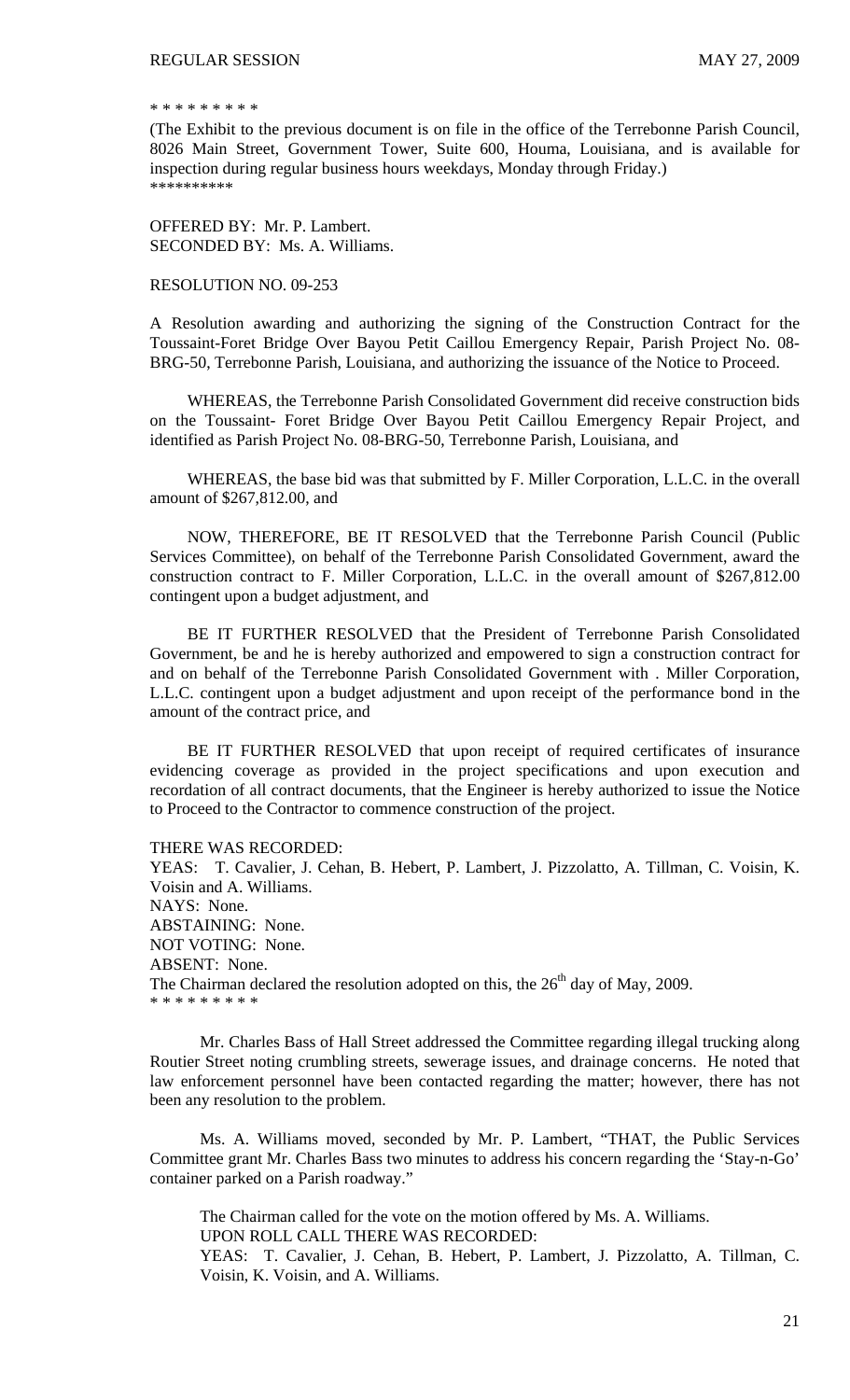NAYS: None. ABSENT: None. The Chairman declared the motion adopted.

 Mr. Bass expressed his concern with respect to the "Stay-n-Go" parked along a roadway in the vicinity of Hall Street presenting visual obstructions.

 Interim Parish Manager Patrick Gordon stated that the Parish does not permit storage containers on public rights-of-way and noted concerns with respect to possible hazards the containers pose.

 Committee Member A. Williams requested that Administration send a letter to the business owner regarding the complaints.

 Mr. Bass interjected that a guard rail was previously installed in the area, but has been removed.

 Committee Member A. Williams requested that Administration investigate whether or not the guard rail was removed.

 Committee Member K. Voisin requested that Administration aggressively follow-up on the matter relative to storage containers being placed on Parish roadways and rights-of-way. (NO ACTION TAKEN)

OFFERED BY: Ms. A. Williams. SECONDED BY: Mr. K. Voisin.

RESOLUTION NO. 09-254

A resolution authorizing Amendment No. 1 to the Cooperative Endeavor Agreement between Nicholls State University and Terrebonne Parish Consolidated Government for Dataset Maintenance and Geomatics Program Funding.

WHEREAS, the Parish and Nicholls State University are parties to a certain agreement for cooperating in the implementation of a mapping center at Nicholls State University, dated April 27, 2007, which contract is of record with the Terrebonne Parish Clerk of Court at file no. 1265462, and

WHEREAS, in consideration of these premises, the mutual covenants contained herein, and for other good and valuable consideration, the receipt and sufficiency whereof is hereby acknowledged by each party here to, the Parish and NSU do hereby agree to amend said agreement.

NOW THEREFORE BE IT RESOLVED, by the Terrebonne Parish Council (Public Services Committee), on behalf of the Terrebonne Parish Consolidated Government that the Utilities Department GIS Division be, and is hereby authorizing Amendment No. 1 to the Cooperative Endeavor Agreement with Nicholls State University for Dataset Maintenance and Geomatics Program Funding.

BE IT FURTHER RESOLVED, that the Parish President and all other appropriate parties be, and they are hereby authorized to execute any and all contract documents associated therewith.

THERE WAS RECORDED:

YEAS: T. Cavalier, J. Cehan, B. Hebert, P. Lambert, J. Pizzolatto, A. Tillman, C. Voisin, K. Voisin and A. Williams. NAYS: None. ABSTAINING: None. NOT VOTING: None. ABSENT: None. The Chairman declared the resolution adopted on this, the  $26<sup>th</sup>$  day of May, 2009. \* \* \* \* \* \* \* \* \*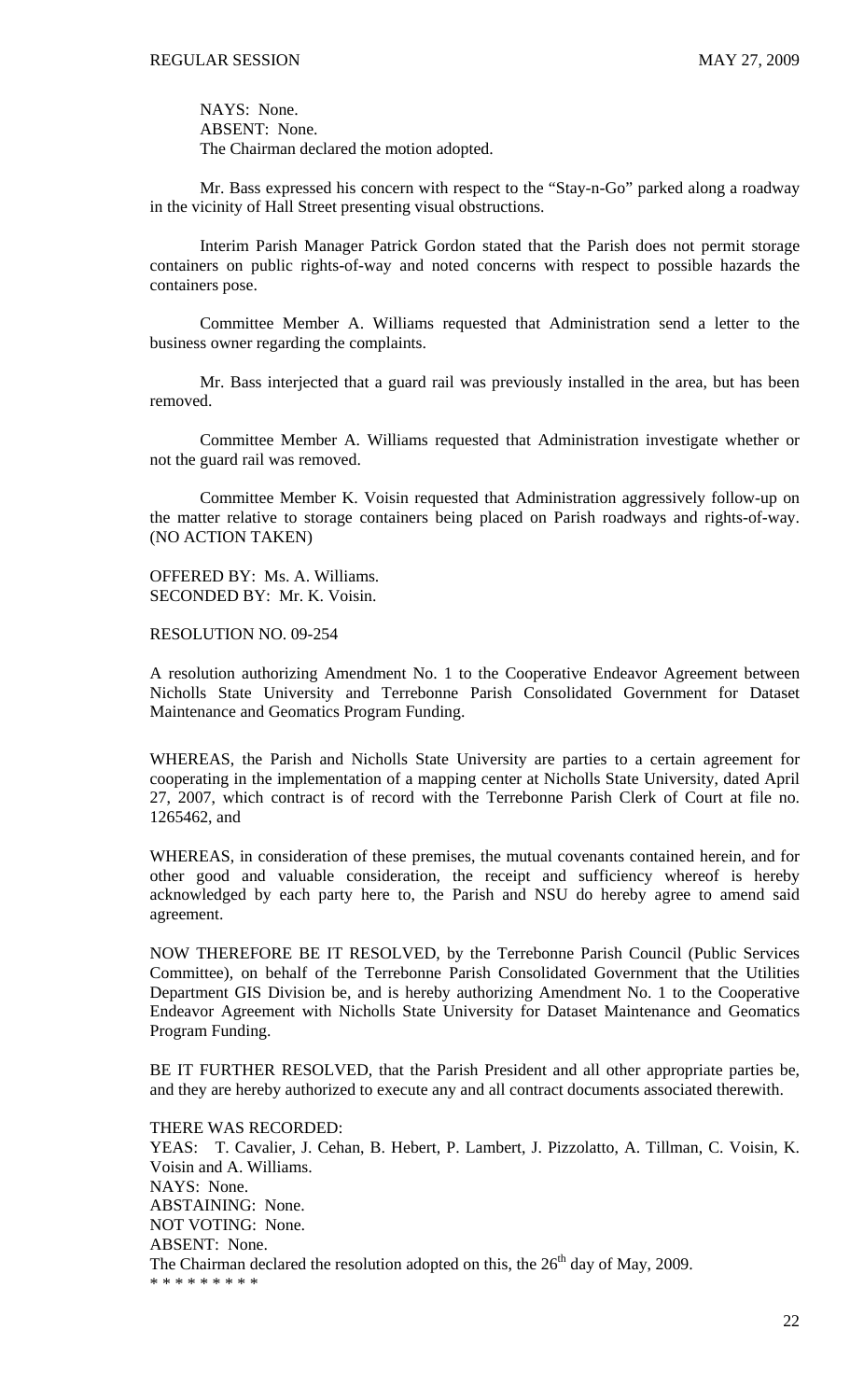Mr. P. Lambert moved, seconded by Mr. C. Voisin and Mr. B. Hebert, "THAT, the Public Services Committee introduce an ordinance to authorize the acquisition of sites and/or servitudes required for the upper Ward 7 (Reach 2B); to authorize the parish President to execute any and all documents to acquire sites and/or servitudes for said purposes; to authorize the Legal Staff to commence expropriation proceedings in the event the sites and/or servitudes cannot be obtained conventionally; and call a public hearing on said matter on June 10, 2 009 at 6:30 p. m."

The Chairman called for the vote on the motion offered by Mr. P. Lambert. UPON ROLL CALL THERE WAS RECORDED: YEAS: T. Cavalier, J. Cehan, B. Hebert, P. Lambert, J. Pizzolatto, A. Tillman, C. Voisin, K. Voisin, and A. Williams. NAYS: None. ABSENT: None. The Chairman declared the motion adopted.

OFFERED BY: Mr. C. Voisin. SECONDED BY: Mr. B. Hebert and Mr. P. Lambert.

### RESOLUTION NO. 09-255

STATE PROJECT NO. 576-55-0023(332) PARISH OF TERREBONNE

WHEREAS, the Terrebonne Parish Consolidated Government has submitted an application for funding of Flood Control Improvements, Upper Ward 7 Levee Improvements, North of South Central Blvd to St. Louis Canal, a flood control project under the Statewide Flood Control Program, and

WHEREAS, the State's share of the project funds have been made available and the Terrebonne Parish Consolidated Government has available its local matching share of the project funds in an amount of not less than ten (10%) percent; and

WHEREAS, at the request of the Terrebonne Parish Consolidated Government, Shaw Coastal, Inc. has prepared plans and specifications for said project, which plans and specifications are designated by State Project No. 576-55-0023(332), and

WHEREAS, the Terrebonne Parish Consolidated Government has reviewed the final plans, specifications and cost estimate and accepts them as submitted and the Department of Transportation and Development has reviewed the final plans, specifications and cost estimate and approved them inasmuch as they comply with the requirements of the Statewide Flood Control Program, and

WHEREAS, all necessary servitudes, rights-of-way, spoil disposal areas, rights of ingress and egress and the means thereof have been acquired by the Terrebonne Parish Consolidated Government, and titles thereto are valid and indefeasible, and

WHEREAS, the Terrebonne Parish Consolidated Government has obtained all necessary permits required for the construction of this project, and

WHEREAS, the Terrebonne Parish Consolidated Government has agreed to accomplish all necessary utilities, fence and other facilities relocations and relocations made necessary by this project, and

WHEREAS, the official Journal for the Terrebonne Parish Consolidated Government, is the HOUMA COURIER whose mailing address is 3030 Barrow Street Extension, Houma, LA 70360 and whose telephone number is 985-857-2222, and

WHEREAS, the Terrebonne Parish Consolidated Government desires to advertise for competitive bids, in accordance with LRS 38:2212, et. seq., for the award of a contract in the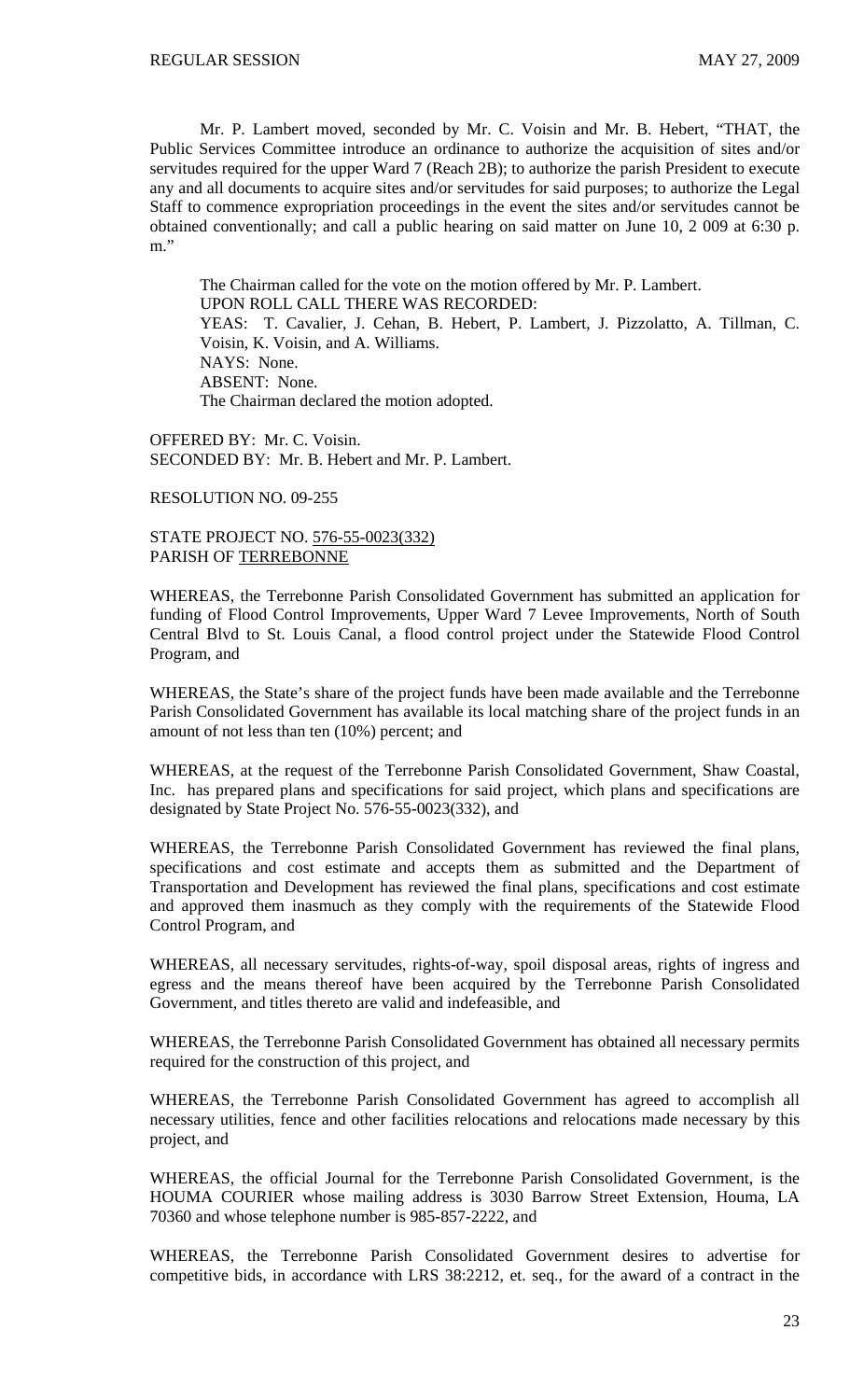name of the Terrebonne Parish Consolidated Government and furnish engineering services during the progress of the work.

NOW, THEREFORE, BE IT RESOLVED that the Terrebonne Parish Council (Public Services Committee), on behalf of the Terrebonne Parish Consolidated Government in regular session assembled on the  $27<sup>th</sup>$  day of May, 2009, that the Department of Transportation and Development be and hereby is requested to authorize the Terrebonne Parish Consolidated Government to advertise for competitive bids in accordance with LRS 38:2212, et seq. for the award of a contract in the mane of the Terrebonne Parish Consolidated Government, covering the aforesaid improvements.

BE IT RESOLVED that the Department of Transportation and Development be and hereby is assured that all necessary servitudes, rights-of-way, rights of ingress and egress and the means thereof have been obtained by Terrebonne Parish Consolidated Government and the titles thereto are indefeasible and Terrebonne Parish Consolidated Government expressly agrees to defend any action for the failure of any servitude, right-of-way, right of ingress or egress, and Terrebonne Parish Consolidated Government does hereby assume complete responsibility for providing engineering services during construction and the maintenance and upkeep of the project after construction.

BE IT RESOLVED that the Department of Transportation and Development be and hereby is assured that all required permits have been obtained by the Terrebonne Parish Consolidated Government.

BE IT RESOLVED that the Department of Transportation and Development be and hereby is assured that the Terrebonne Parish Consolidated Government has available its local matching funds in an amount not less than ten (10%) percent of the total project cost to insure construction of this project.

BE IT RESOLVED that the Terrebonne Parish Consolidated Government will and hereby does assume complete responsibility for all utilities, fence, and other facilities relocations and alterations made necessary by this project.

BE IT RESOLVED that the Terrebonne Parish Consolidated Government does hereby save and hold harmless the Department of Transportation and Development against any loss or damage of any kind incident to or occasioned by activities undertaken in pursuance of this agreement and expressly aggress to defend any suit brought against the Department of Transportation and Development, and pay any judgment which may result from said suit as it relates to this project.

THERE WAS RECORDED:

YEAS: T. Cavalier, J. Cehan, B. Hebert, P. Lambert, J. Pizzolatto, A. Tillman, C. Voisin, K. Voisin and A. Williams. NAYS: None. ABSTAINING: None. NOT VOTING: None. ABSENT: None. The Chairman declared the resolution adopted on this, the  $26<sup>th</sup>$  day of May, 2009. \* \* \* \* \* \* \* \* \*

OFFERED BY: Ms. A. Williams. SECONDED BY: Mr. P. Lambert.

#### RESOLUTION NO. 09-256

A resolution providing for the ratification of the Parish President's appointment of Bean Consulting, LLC, to provide professional consulting services for the Feasibility Cost Estimate for transportation of Atchafalaya River Sediments to the East and authorizing Parish President Michel Claudet to negotiate and execute the appropriate contract documents for said project.

WHEREAS, Parish Administration has proposed to further evaluate the transportation of sediments from the Atchafalaya River to locations east in Terrebonne Parish, and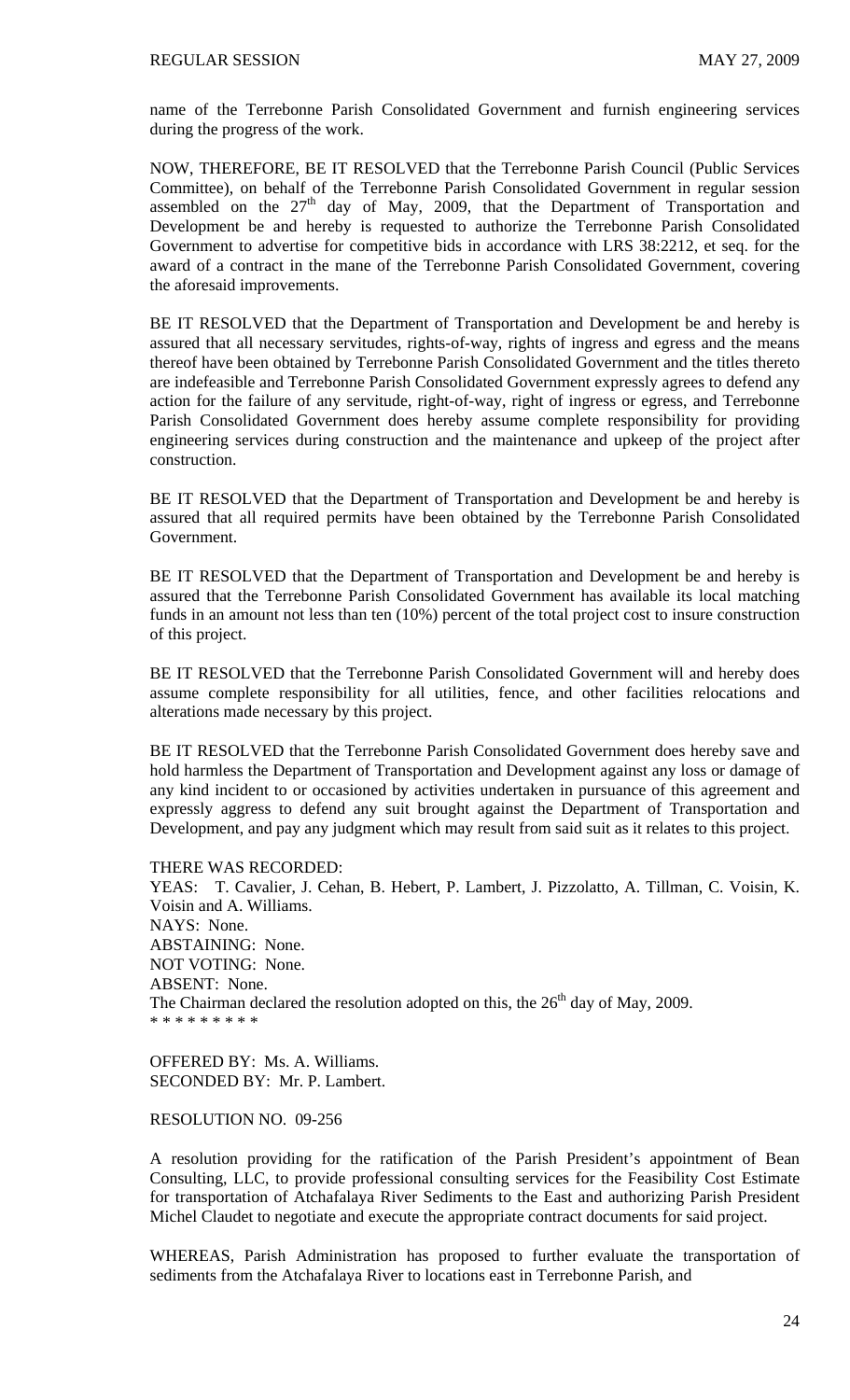WHEREAS, the Terrebonne Parish Consolidated Government has budgeted funds in account #659-301-8941-02 to fund said project, and

NOW, THEREFORE BE IT RESOLVED by the Terrebonne Parish Council (Public Services Committee), on behalf of the Terrebonne Parish Consolidated Government, that the Parish President's appointment of Bean Consulting, LLC is hereby ratified and the Parish President be authorized to negotiate and execute any and all documents with said firm for the Feasibility Cost Estimate for Transportation of Atchafalaya River Sediments to the East for Terrebonne Parish.

#### THERE WAS RECORDED:

YEAS: T. Cavalier, J. Cehan, B. Hebert, P. Lambert, J. Pizzolatto, A. Tillman, C. Voisin, K. Voisin and A. Williams. NAYS: None. ABSTAINING: None. NOT VOTING: None. ABSENT: None. The Chairman declared the resolution adopted on this, the  $26<sup>th</sup>$  day of May, 2009. \* \* \* \* \* \* \* \* \*

OFFERED BY: Mr. A. Tillman. SECONDED BY: Mr. C. Voisin.

### RESOLUTION NO. 09-257

A resolution providing for the ratification of the appointment by Parish President Michel Claudet of the firm of Gulf South Engineers, Inc. to provide engineering services for the Emergency Generator Connections for Four (4) Buildings and also authorizing Parish President Michel Claudet to execute the appropriate engineering contract documents for this project.

WHEREAS, Terrebonne Parish is desirous to establish the following emergency generator points of connection at the following four (4) buildings: Government Tower, Court House, Court House Annex, and City Hall, and

WHEREAS, the Terrebonne Parish Consolidated Government would like to proceed with the design and construction of this project, and

WHEREAS, Parish President Michel Claudet has recommended that the firm of Gulf South Engineers, Inc. be retained to provide the necessary professional services for this project contingent upon a budget adjustment, and

NOW, THEREFORE BE IT RESOLVED, that the Terrebonne Parish Council (Public Services Committee), on behalf of the Terrebonne Parish Consolidated Government, that the Parish President Michel Claudet be ratified and that the engineering firm of Gulf south Engineers, Inc. be retained to provide the necessary professional services for the Emergency Generator Connections for Four (4) Buildings and that Parish President Michel Claudet be authorized to execute any and all documents with said firm for this project contingent upon a budget adjustment.

THERE WAS RECORDED:

YEAS: T. Cavalier, J. Cehan, B. Hebert, P. Lambert, J. Pizzolatto, A. Tillman, C. Voisin, K. Voisin and A. Williams. NAYS: None. ABSTAINING: None. NOT VOTING: None. ABSENT: None. The Chairman declared the resolution adopted on this, the  $26<sup>th</sup>$  day of May, 2009. \* \* \* \* \* \* \* \* \*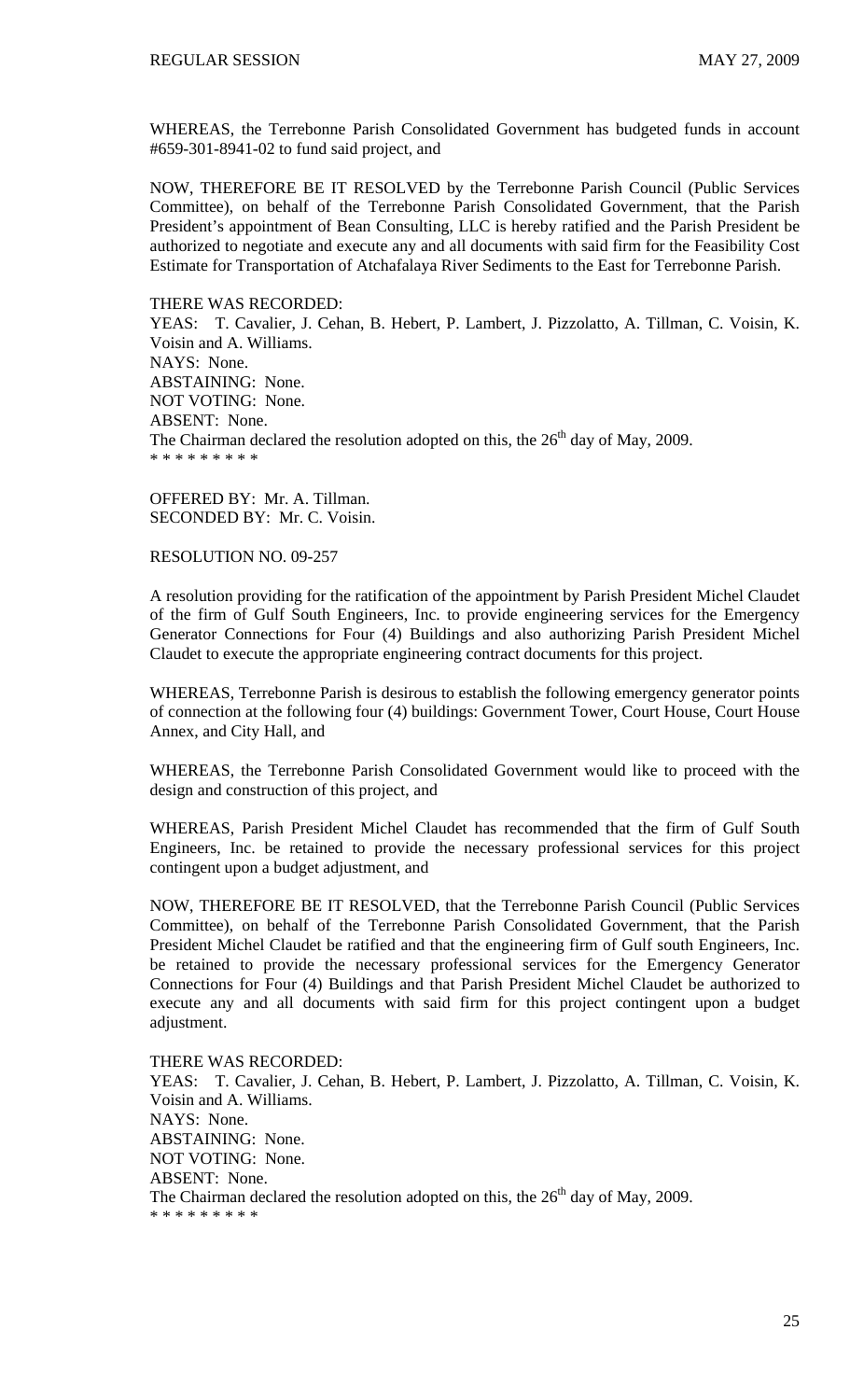RESOLUTION: Providing for the acceptance of work performed by Toltest, Inc. in accordance with the Certificate of Substantial Completion for the Cleaning of Storm Drains Project in impacted areas of Terrebonne Parish, Project No. 08-IKE-38, and Terrebonne Parish, Louisiana.

> Mr. B. Hebert moved, seconded by Ms. A. Williams. (\*\*RESOLUTION RETAINED AFTER DISCUSSION)

 Public Works Director Lt. Col. (Ret.) Greg Bush explained that Beck Disaster Recovery does not use the same type of Substantial Completion Form used by engineering firms. He continued that Beck issued a letter indicating that they were substantially complete and did not have any punch list items. In response to questioning, he stated that the contractor does not have to accept the Substantial Completion and noted that a final invoice has not been submitted yet. Lt. Col. (Ret.) Bush stated that Administration can request that Beck utilize the Parish standard Substantial Completion Form.

 Parish President Michel Claudet stated that, in actuality, the longer the lien period, the more beneficial it is to the Parish and that the longer any potential claims can arise.

 Mr. B. Hebert offered an amendment, seconded by Ms. A. Williams, "THAT, the Public Services Committee retain the matter relative to accepting the Certificate of Substantial Completion from Toltest, Inc. for cleaning Parish storm drains in committee for two weeks."

The Chairman called for the vote on the "*amendment*" offered by Mr. B. Hebert. UPON ROLL CALL THERE WAS RECORDED: YEAS: T. Cavalier, J. Cehan, B. Hebert, P. Lambert, J. Pizzolatto, A. Tillman, C. Voisin, K. Voisin, and A. Williams. NAYS: None. ABSENT: None. The Chairman declared the "*amended"* motion adopted.

 Committee Member T. Cavalier requested that the matter relative to requesting a traffic study to consider decreasing the speed limit on Bon Jovi Boulevard be retained for two weeks. (NO ACTION TAKEN)

OFFERED BY: Ms. T. Cavalier. SECONDED BY: Ms. A. Williams.

RESOLUTION NO. 09-258

A resolution providing for the ratification of the appointment by Parish President Michel Claudet of the firm of Milford & Associates, Inc. to provide engineering services for the Sunset Park Drainage Improvements Project, and also authorizing Parish President Michel Claudet to execute the appropriate engineering contract documents for this project.

WHEREAS, Terrebonne Parish is desirous improving the drainage system in the Sunset Park Subdivision Area, and

WHEREAS, the Terrebonne Parish Consolidated Government would like to proceed with the survey and the design of this project in the Sunset Park Area contingent upon a budget adjustment, and

WHEREAS, Parish President Michel Claudet has recommended that the firm of Milford & Associates, Inc. be retained to provide the necessary professional services for this project, and

NOW, THEREFORE BE IT RESOLVED, that the Terrebonne Parish Council (Public Services Committee), on behalf of the Terrebonne Parish Consolidated Government, that the Parish President Michel Claudet be ratified and that the engineering firm of Milford & Associates, Inc. be retained to provide the necessary professional services for the Sunset Park Area Drainage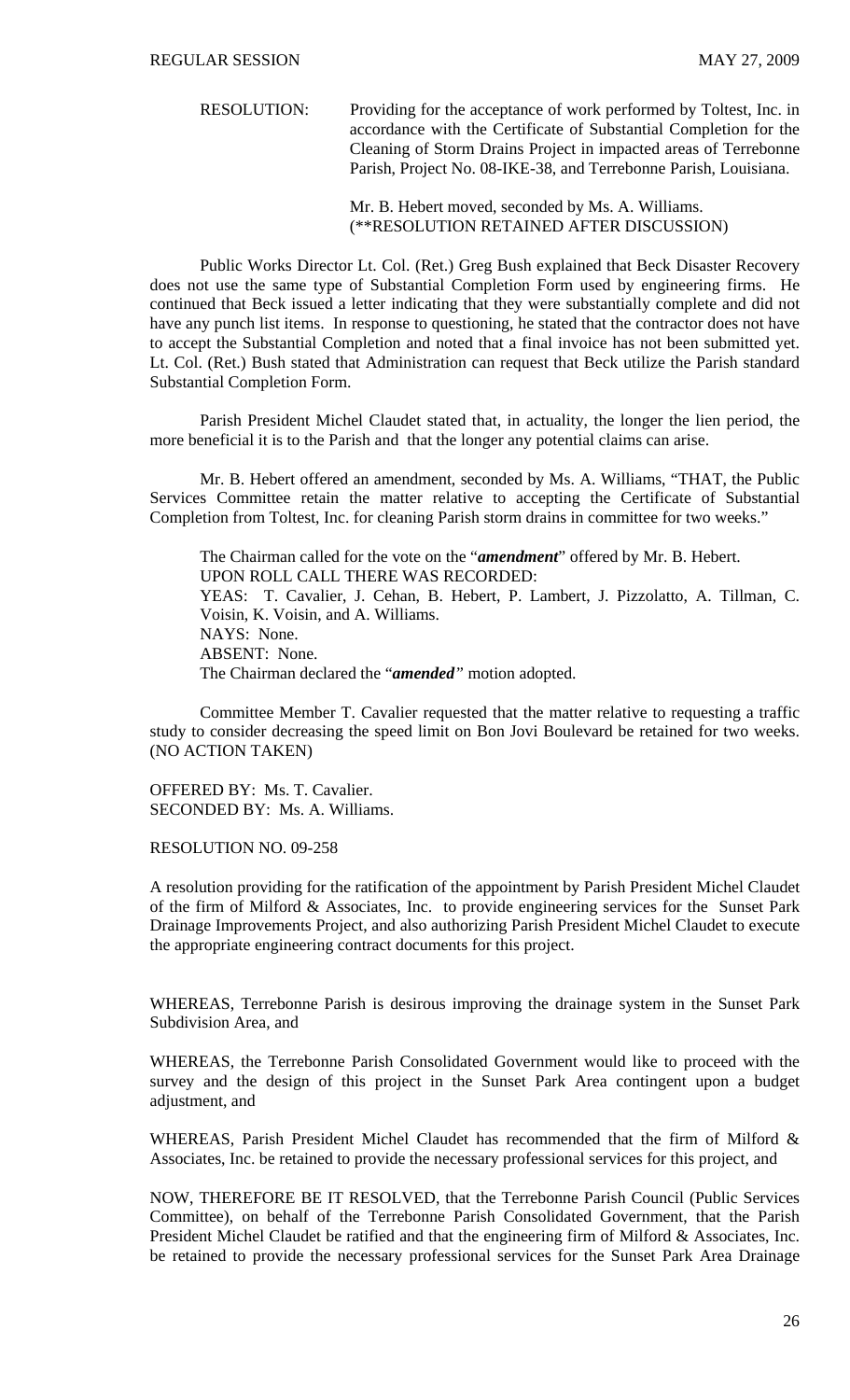Improvements Project and that Parish President Michel Claudet be authorized to execute any and all documents with said firm for this project, contingent upon a budget adjustment.

THERE WAS RECORDED: YEAS: T. Cavalier, J. Cehan, B. Hebert, P. Lambert, J. Pizzolatto, A. Tillman, C. Voisin, K. Voisin and A. Williams. NAYS: None. ABSTAINING: None. NOT VOTING: None. ABSENT: None. The Chairman declared the resolution adopted on this, the  $26<sup>th</sup>$  day of May, 2009. \* \* \* \* \* \* \* \* \*

 Public Works Director Lt. Col. (Ret.) Greg Bush stated that as part of the recommendation for the improvement of Sunset Subdivision, a "jack and bore" under a State highway and a permit. He continued that an engineer is required to get a permit. He continued that Administration investigated the dip in Southern Estates Subdivision and requested additional time to investigate the matter to see if improvement to the CCC Ditch will improve the situation.

 Committee Member T. Cavalier requested that the matter relative to the "dip" in Southern Estates Subdivision be retained for two weeks. (NO ACTION TAKEN)

OFFERED BY: Mr. P. Lambert. SECONDED BY: Mr. C. Voisin.

RESOLUTION NO. 09-259

A Resolution awarding and authorizing the signing of the Construction Contract for the Texas Gulf Road Bridge Replacement, and identified as Parish Project No. 07-BRG-10, Terrebonne Parish, Louisiana, and authorizing the issuance of the Notice to Proceed.

 WHEREAS, the Terrebonne Parish Consolidated Government did receive construction bids on the Texas Gulf Road Bridge Replacement, and identified as Parish Project No. 07-BRG-10, Terrebonne Parish, Louisiana, and

 WHEREAS, the base bid was that submitted by Cecil D. Gassiott, LLC. in the overall amount of \$677,703.91, and

 NOW, THEREFORE, BE IT RESOLVED that the Terrebonne Parish Council (Public Services Committee), on behalf of the Terrebonne Parish Consolidated Government, award the construction contract to Cecil D. Gassiott, LLC. in the overall amount of \$677,703.91 contingent upon a budget adjustment, and

 BE IT FURTHER RESOLVED that the President of Terrebonne Parish Consolidated Government, be and he is hereby authorized and empowered to sign a construction contract for and on behalf of the Terrebonne Parish Consolidated Government with Cecil D. Gassiott, LLC. contingent upon a budget adjustment and upon receipt of the performance bond in the amount of the contract price, and

 BE IT FURTHER RESOLVED that upon receipt of required certificates of insurance evidencing coverage as provided in the project specifications and upon execution and recordation of all contract documents, that the Engineer is hereby authorized to issue the Notice to Proceed to the Contractor to commence construction of the project.

THERE WAS RECORDED:

YEAS: T. Cavalier, J. Cehan, B. Hebert, P. Lambert, J. Pizzolatto, A. Tillman, C. Voisin, K. Voisin and A. Williams. NAYS: None. ABSTAINING: None. NOT VOTING: None.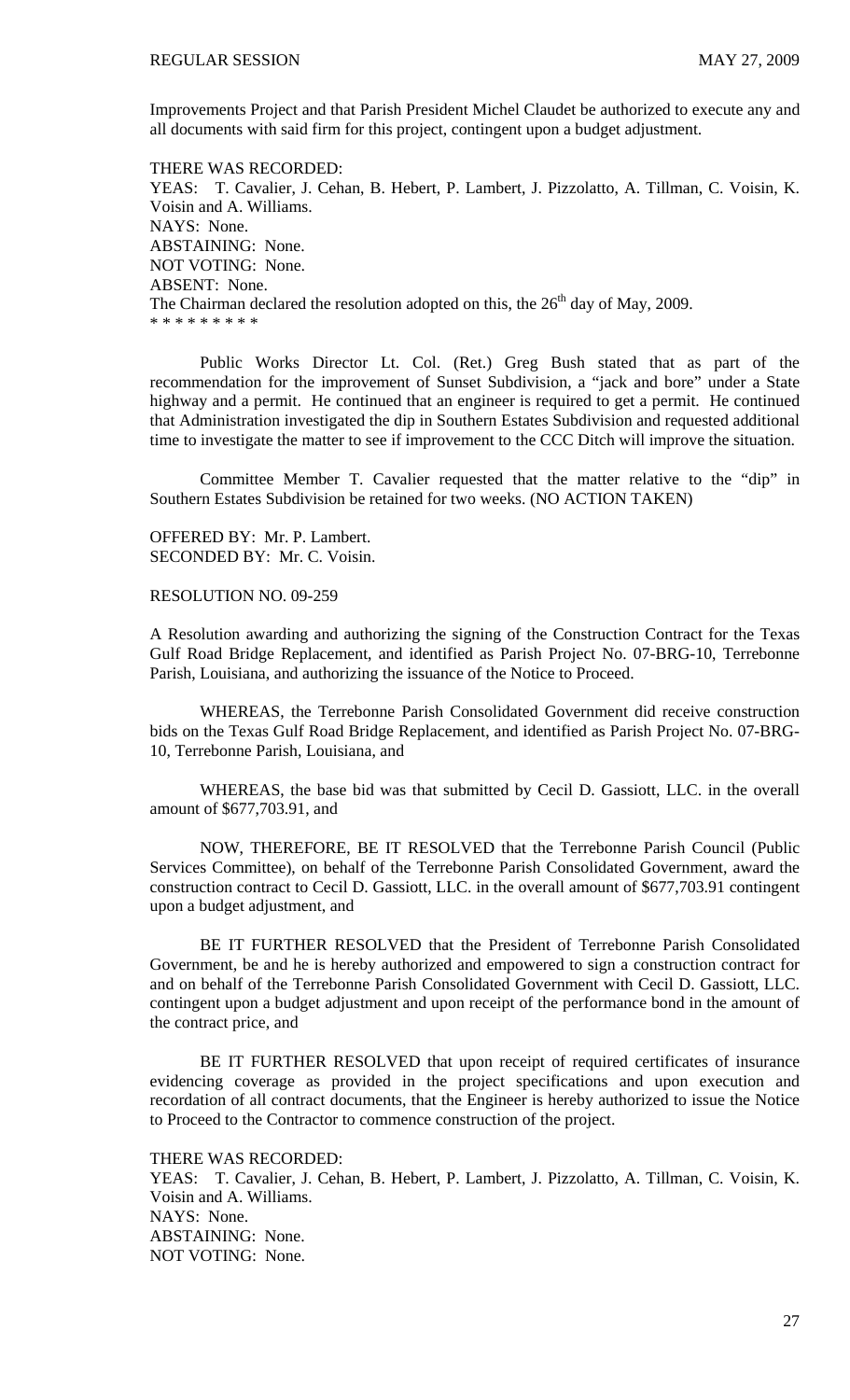ABSENT: None.

The Chairman declared the resolution adopted on this, the  $26<sup>th</sup>$  day of May, 2009. \* \* \* \* \* \* \* \* \*

 The Chairman recognized Mr. Jon Prejean of Tulip Drive, Mr. Gerald Giroir of Fern Street, and Mr. Prosper Toups of Forest Boulevard who expressed their support of implementing regulations which would address "slips", "channels", and "manmade waterways."

 Mr. K. Voisin moved, seconded by Mr. J. Pizzolatto, "THAT, the Public Services Committee request Administration to draft regulations and guidelines, to be included in the Parish Code, pertaining to 'slips', 'channels', and 'manmade waterways' and present a recommendation in 90-days.

The Chairman called for the vote on the motion offered by Mr. K. Voisin. UPON ROLL CALL THERE WAS RECORDED: YEAS: T. Cavalier, J. Cehan, B. Hebert, P. Lambert, J. Pizzolatto, A. Tillman, C. Voisin, K. Voisin, and A. Williams. NAYS: None. ABSENT: None. The Chairman declared the motion adopted.

 Committee Member K. Voisin requested that the matter relative to drainage problems in Westgate Subdivision, Addendum No. 6 be retained for two weeks. (NO ACTION TAKEN)

 Committee Member A. Williams stated that the matter relative to problems along Linda Ann Street is being investigated regarding State action and then requested Administration to inspect the obstruction in the drainage ditch at the end of Hedgeford Street in Hedgeford Estates Subdivision.

 Public Works Director Lt. Col. (Ret.) Greg Bush requested additional time to investigate the drainage ditch in Hedgeford Estates Subdivision.

 Committee Member A. Williams inquired about Hedgeford Estates being included in the clearing of the CCC Ditch. (NO ACTION TAKEN)

 Pollution Control Administrator Michael Ordogne presented historical information with respect to the Gibson/Jarvis Sewerage Project; noted that the estimated project cost to lay a traditional gravity system in the middle of the roadway exceeded the allocated CDBG funding; continued that other alternatives were evaluated noting that a low pressure/grade-to-grinder system was most cost efficient; and requested clarification with respect who would maintain the system, electrical components, and expanding the system.

 In response to questioning, Public Works Director Lt. Col. (Ret.) Greg Bush stated that low pressure/grade-to-grinder system is reliable, cost efficient, and easy to install. He responded to questions regarding who will maintain the system; whether the system is public or private; who maintains the line from the grinder to the Parish line; and training for employees.

 Discussion transpired with respect to providing sewerage in rural areas and problems with individuals being required to maintain private systems.

 Upon questioning, Chief Finance Director Jamie Elfert stated that the there is a Sewerage Fund and only users pay into the system.

Mr. Ordogne suggested going with a traditional gravity system.

 Ms. A. Williams moved, seconded by Mr. C. Voisin, "THAT, the Public Services Committee direct Administration to submit a cost analysis of a traditional gravity system for the Gibson/Jarvis Sewerage System and that the matter be placed on every Committee agenda until the issue is resolved." (\*\*MOTION ADOPTED AFTER DISCUSSION)

Additional discussion ensued with respect to sewerage concerns.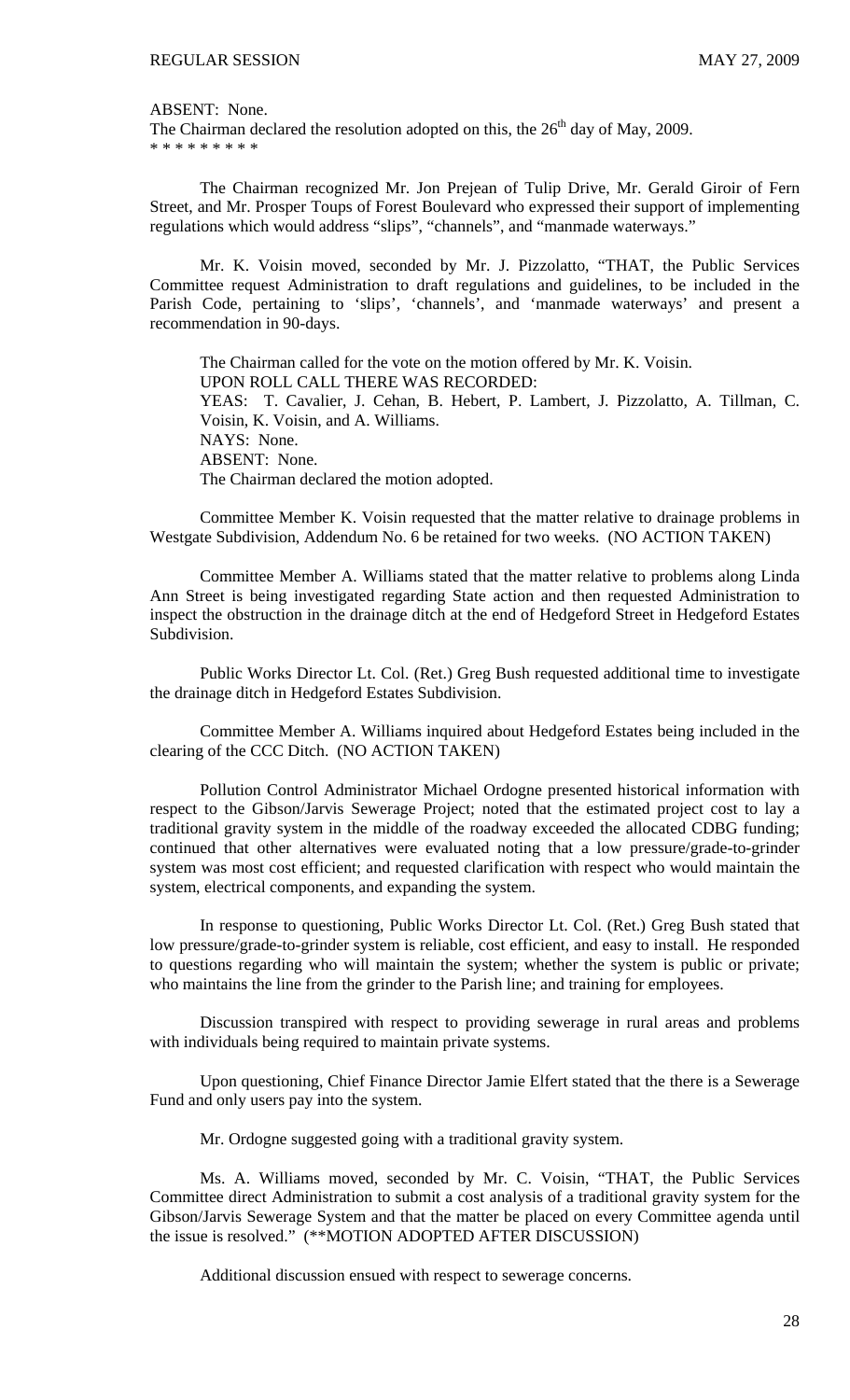Mrs. Elfert stated that there is no sewerage ad valorem tax; that the Parish has capital sewerage bonds; and that sewerage sales tax bonds are in effect and are collected Parishwide.

\*\*The Chairman called for the vote on the motion offered by Ms. A. Williams. UPON ROLL CALL THERE WAS RECORDED: YEAS: T. Cavalier, J. Cehan, B. Hebert, P. Lambert, J. Pizzolatto, A. Tillman, C. Voisin, K. Voisin, and A. Williams. NAYS: None. ABSENT: None. The Chairman declared the motion adopted.

 Ms. T. Cavalier moved, seconded by Mr. P. Lambert, "THAT, the Public Services Committee request Administration to contact the Terrebonne Parish Sheriff's Office to ask for trustees to help clean Parish waterways."

The Chairman called for the vote on the motion offered by Ms. T. Cavalier. UPON ROLL CALL THERE WAS RECORDED: YEAS: T. Cavalier, J. Cehan, B. Hebert, P. Lambert, J. Pizzolatto, A. Tillman, K. Voisin, and A. Williams. NAYS: None. ABSENT: C. Voisin. The Chairman declared the motion adopted.

OFFERED BY: Ms. A. Williams. SECONDED BY: Mr. A. Tillman.

### RESOLUTION NO. 09-259A

A RESOLUTION REQUESTING THE LOUISIANA DEPARTMENT OF TRANSPORTATION AND DEVELOPMENT TO ALLOCATE THE NECESSARY FUNDS TO ELEVATE TWO SECTIONS OF STATE HIGHWAYS SO THAT FLOODING DOES NOT OCCUR DURING TIMES OF EMERGENCY.

 WHEREAS, the quick and orderly evacuation of motorists during times of extreme disasters are vital to the safety and well being of the 110,000+ residents of Terrebonne Parish; and,

 WHEREAS, there are currently portions of two state highways that are prone to flooding during times of heavy rain and both are vital links to the evacuation of thousands of local residents, and

 WHEREAS, a portion of Highway 24N between the UPS facility and its intersection with Highway 316 (Bayou Blue Road) and a portion of Highway 315 (Bayou Dularge) between the Cenac Towing office and the Crozier Subdivision, regularly retain water during heavy rains, and

 WHEREAS, the lack of proper elevation of these two relatively short sections of state highways could seriously jeopardize the safety of many families during times of major evacuations, and

 WHEREAS, the members of Terrebonne Parish's Legislative Delegation are aware of the problem areas and are extremely interested in elevating these two sections of state highways.

 NOW, THEREFORE BE IT RESOLVED that the Terrebonne Parish Council (Public Services Committee), on behalf of the Terrebonne Parish Consolidated Government, that the Louisiana Department of Transportation and Development be requested to do everything possible to allocate the necessary funding to elevate those previously mentioned portions of Highway 24N and Highway 315 so that the safety of local citizens may not be jeopardized during times of extreme disaster and evacuation, and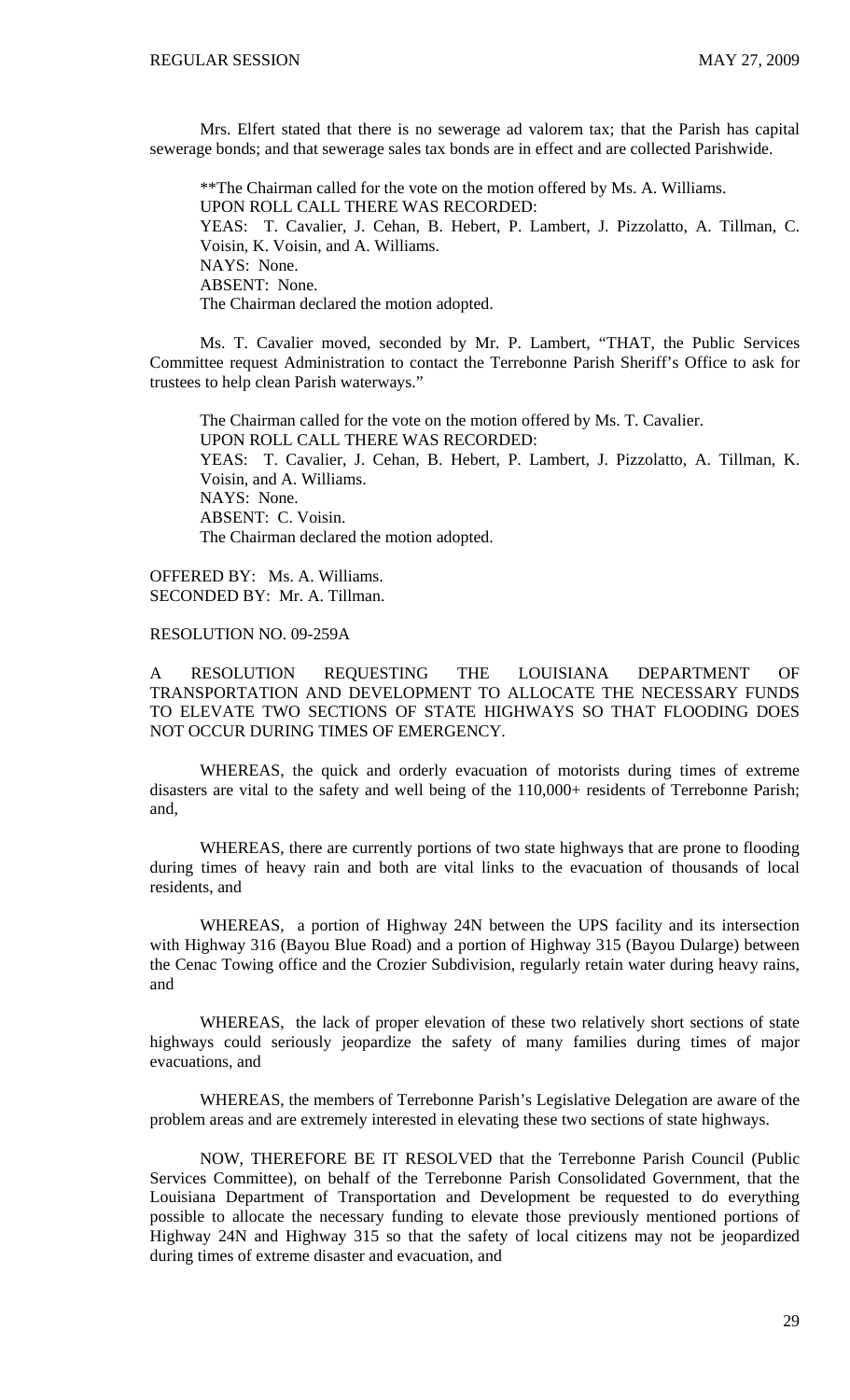BE IT FURTHER RESOLVED that a copy of this resolution be forwarded to Terrebonne Parish's Legislative Delegation, asking for their concurrence and assistance in this matter.

THERE WAS RECORDED: YEAS: T. Cavalier, J. Cehan, B. Hebert, P. Lambert, J. Pizzolatto, A. Tillman, C. Voisin, K. Voisin and A. Williams. NAYS: None. ABSTAINING: None. NOT VOTING: None. ABSENT: None. The Chairman declared the resolution adopted on this, the  $26<sup>th</sup>$  day of May, 2009. \* \* \* \* \* \* \* \* \*

 Committee Member A. Williams noted that the aforementioned matter was addressed at a recent meeting of the Metropolitan Planning Organization and that the areas are located near the UPS facility in Gray and Cenac Towing in Upper Bayou Dularge.

 Parish President Michel Claudet stated that improvements in the Crozier community extending toward Chet Morrison are scheduled to commence prior to storm season.

 Public Works Director Lt. Col. (Ret.) Greg Bush stated that Administration has identified the culvert in Sugarwood Subdivision; noted that an additional 5 feet of exposed culvert has been identified; and added that work would not commence until the depth has been identified.

 Committee Member K. Voisin requested that the matter relative to collapsing land in Sugarwood Subdivision be retained for 30-days. (NO ACTION TAKEN)

 Interim Parish Manager Patrick Gordon stated that Administration has re-evaluated the "No Parking Signs" on Alma Street; presented photographs of the area noting visual obstructions; added that each resident has adequate parking; and reaffirmed Administration's previous recommendation regarding the matter. (NO ACTION TAKEN)

 Public Works Director Lt. Col. (Ret.) Greg Bush stated that Administration has completed a visual assessment of the culvert along Louisiana Highway 311 near the Lakes Subdivision; noted that there are no separations in the culvert; suggested that the culvert needs to be dug up in order to determine what the problem is; and added that regular concrete would be used to repair the roadway once complete. (NO ACTION TAKEN)

 Mr. P. Lambert moved, seconded by Mr. A. Tillman, "THAT, the Public Services Committee add on to the agenda the matter relative to declaring a public emergency for the emergency reconstruction of the Lower Ward 7 Levee." (\*\*MOTION ADOPTED AFTER DISCUSSION)

 Parish President Michel Claudet explained that Administration omitted the inclusion of the aforementioned reconstruction of the Lower Ward 7 Levee in the previously adopted budget amendment which allocated over \$1.9 million dollars for said project.

 Committee Member C. Voisin expressed his opposition to using funding from other needed project being used to complete the Lower Ward 7 Levee reconstruction.

 Capital Projects Manager Al Levron explained the budget amendment and funding for the Lower Ward 7 Levee, adding that the project is ready to go to bid.

Lengthy discussion transpired with respect to the aforementioned funding allocation.

\*\*The Chairman called for the vote on "*add on"* offered by Mr. P. Lambert. UPON ROLL CALL THERE WAS RECORDED: YEAS: T. Cavalier, J. Cehan, B. Hebert, P. Lambert, J. Pizzolatto, A. Tillman, C.

Voisin, K. Voisin, and A. Williams. NAYS: None.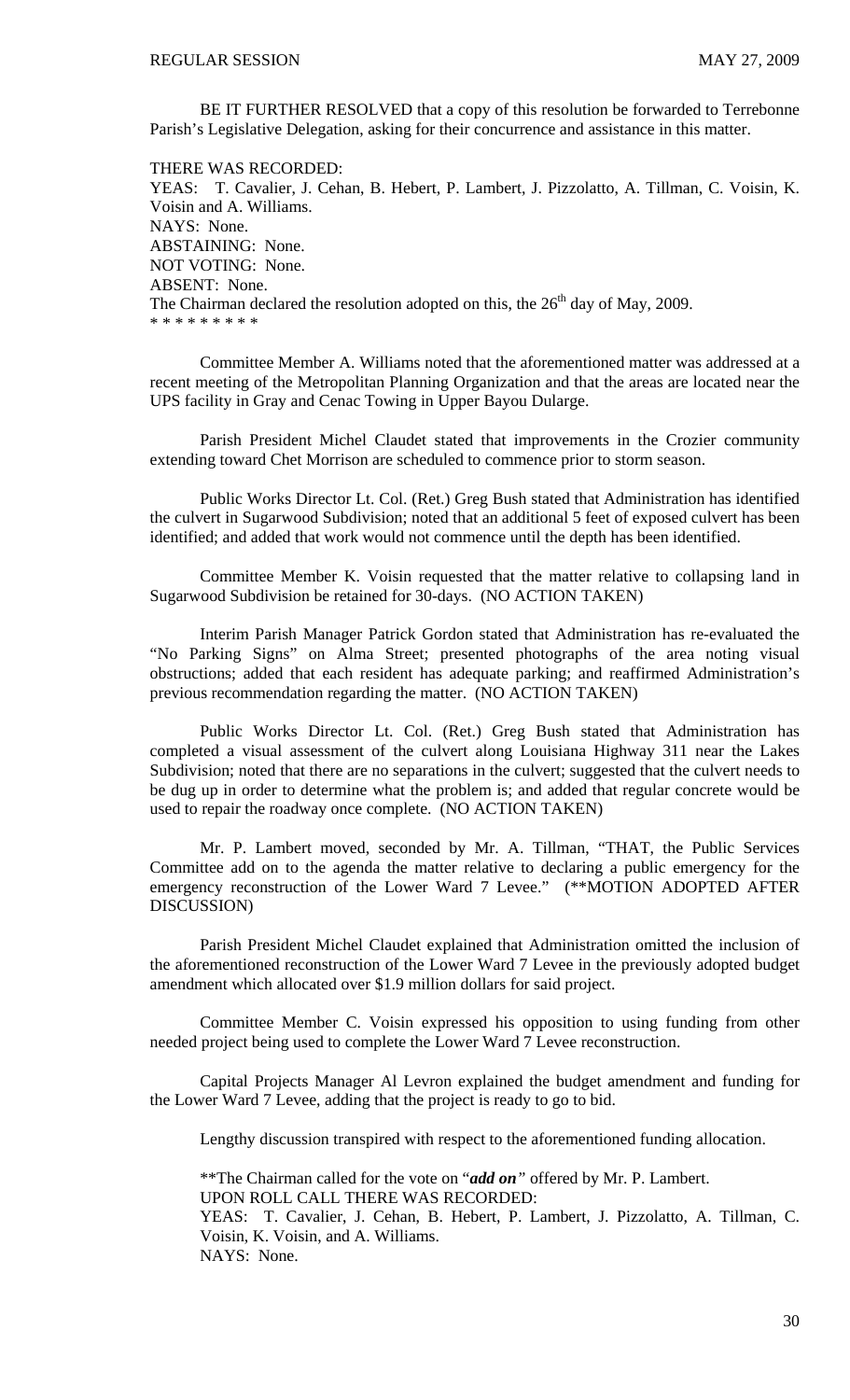ABSENT: None.

The Chairman declared the motion adopted.

 The Chairman called for public comments on the aforementioned matter of which Mr. Reggie Bourg of Country Drive expressed his opposition to spending additional funding on the Ward 7 Levee due to its continual subsidence.

 Ms. A. Williams moved, seconded by Mr. K. Voisin and Mr. B. Hebert, "THAT, the Public Services Committee close the public comment period on the '**add on**' regarding declaring a public emergency for the reconstruction of the Ward 7 Levee."

 The Chairman called for the vote on the motion offered by Ms. A. Williams. UPON ROLL CALL THERE WAS RECORDED: YEAS: T. Cavalier, J. Cehan, B. Hebert, P. Lambert, J. Pizzolatto, A. Tillman, C. Voisin, K. Voisin, and A. Williams. NAYS: None. ABSENT: None. The Chairman declared the motion adopted.

OFFERED BY: Mr. P. Lambert. SECONDED BY: Mr. K. Voisin.

### RESOLUTION NO. 09-260

WHEREAS, the Terrebonne Parish Consolidated Government has experienced an unparalleled disaster in the form of Hurricanes Gustav and Ike during 2008, and

WHEREAS, it has recently come to the attention of Terrebonne Parish Administration that an extensive area of the Lower Ward 7 Levee between Clinton St. and Boudreaux Canal has subsided to less than 6 ft in some areas, and

WHEREAS, this reduced level of protection results in a large number of residents being extremely vulnerable to elevated tides due to tropical weather conditions, and

WHEREAS, the 2009 Hurricane season will begin on June 1, 2009,

WHEREAS, Administration recommends that immediate action be taken to reduce the threat of flooding, by initiating an emergency project to elevate the levee low spots that have recently been identified, and

NOW, THEREFORE BE IT RESOLVED that the Terrebonne Parish Council (Public Services Committee), on behalf of the Terrebonne Parish Consolidated Government, does hereby declare that an extreme public emergency exists and that Parish President Michel Claudet is authorized to proceed with the receipt of construction bids, and award of a construction contract for the Emergency Reconstruction of the Lower Ward 7 Levee.

### THERE WAS RECORDED:

YEAS: T. Cavalier, J. Cehan, B. Hebert, P. Lambert, J. Pizzolatto, A. Tillman, C. Voisin, K. Voisin and A. Williams. NAYS: None. ABSTAINING: None. NOT VOTING: None. ABSENT: None. The Chairman declared the resolution adopted on this, the  $26<sup>th</sup>$  day of May, 2009. \* \* \* \* \* \* \* \* \*

 Ms. A. Williams moved, seconded by Mr. K. Voisin, "THAT, there being no further business to come before the Public Services Committee, the meeting be adjourned."

 The Chairman called for the vote on the motion offered by Ms. A. Williams. UPON ROLL CALL THERE WAS RECORDED: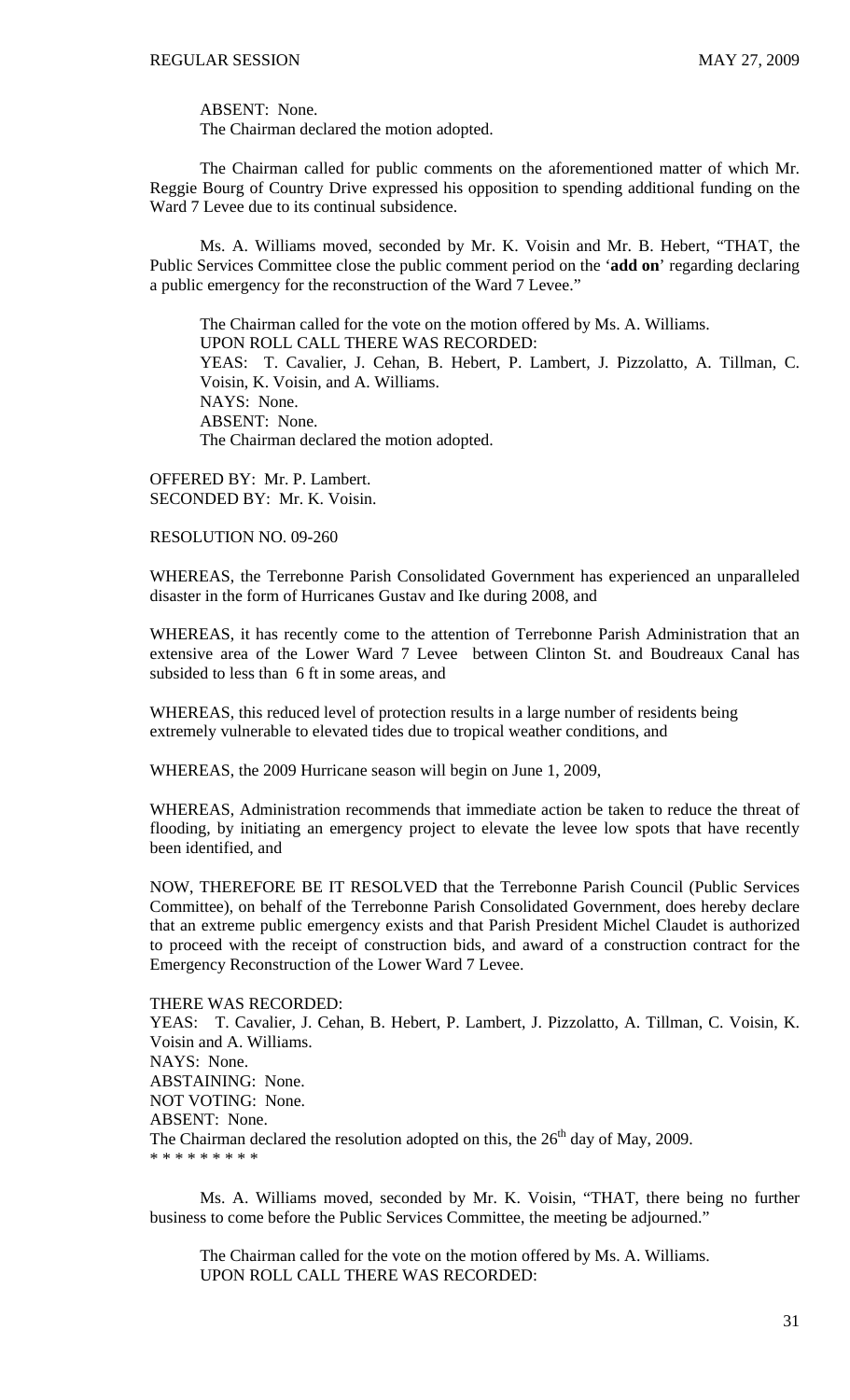YEAS: T. Cavalier, J. Cehan, B. Hebert, P. Lambert, J. Pizzolatto, A. Tillman, C. Voisin, K. Voisin, and A. Williams.

NAYS: None.

ABSENT: None.

The Chairman declared the motion adopted and the meeting was adjourned at 7:27 p.m.

Joey Cehan, Chairman

Suzette Thomas, Minute Clerk

Mr. J. Cehan moved, seconded by Mr. B. Hebert, "THAT, the Council accept and ratify the minutes of the Public Services Committee meeting held on 5/26/09."

 The Chairwoman called for a vote on the motion offered by Mr. J. Cehan. UPON ROLL CALL THERE WAS RECORDED: YEAS: A. Tillman, A. Williams, B. Hebert, T. Cavalier, J. Pizzolatto, K. Voisin, C. Voisin, J. Cehan, and P. Lambert NAYS: None ABSENT: None The Chairwoman declared the motion adopted.

 The Chairwoman called for a report on the Community Development & Planning Committee meeting held on 5/26/09, whereupon the Committee Chairman, noting that ratification of the minutes calls a public hearing on 6/10/09, rendered the following:

### **COMMUNITY DEVELOPMENT & PLANNING COMMITTEE**

### **MAY 26, 2009**

 The Chairman, A. Tillman, called the Community Development & Planning Committee meeting to order at 7:31 p. m. in the Terrebonne Parish Council Meeting Room with the Invocation led by Ms. T. Cavalier and the Pledge of Allegiance led by Mr. K. Voisin. Upon roll call, Committee Members recorded as present were: T. Cavalier, J. Cehan, B. Hebert, P. Lambert, A. Tillman, K. Voisin, and A. Williams. Committee Members C. Voisin and J. Pizzolatto entered the proceedings at 7:33 p. m. and 7:36 p. m., respectively. A quorum was declared present.

OFFERED BY: Mr. P. Lambert. SECONDED BY: Ms. A. Williams.

RESOLUTION NO. 09-261

A RESOLUTION OBLIGATING THE NECESSARY FUNDING UNDER THE TERREBONNE PARISH FLOOD HAZARD MITIGATION PROGRAM/HURRICANE KATRINA, PROJECT NO 1607-109-0001 TO COMPLETE THE ELEVATION OF VARIOUS STRUCTURES CONDITIONED ON ADMINISTRATIVE REVIEW AND AUTHORIZATION TO PROCEED IS RECEIVED FROM THE GOVERNOR'S OFFICE OF HOMELAND SECURITY AND EMERGENCY PREPAREDNESS.

WHEREAS, the Terrebonne Parish Consolidated Government has been formally notified that the Hurricane Katrina Flood Hazard Mitigation Program (HMGP), Project No. 1607-109-0001, can proceed with the mitigation of 120 Beth Ann, Montegut, Lousiana 70377; and

WHEREAS, under the administrative guidance of Shaw Environmental and Infrastructure Group, the required "elevation packet" has been prepared and executed by the property owner; and

WHEREAS the project has been approved after administrative review by the Governor's Office of Homeland Security and Emergency Preparedness.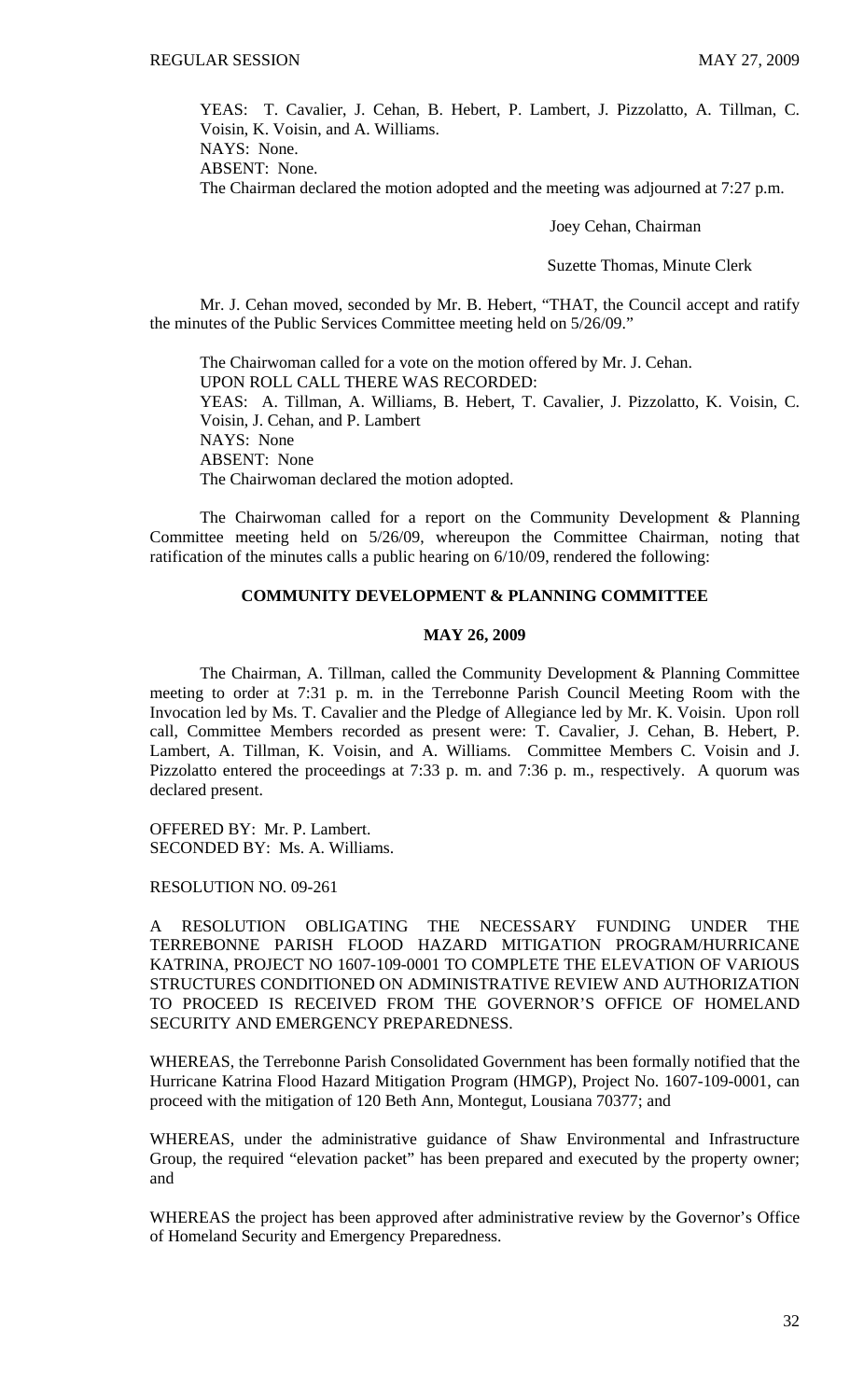NOW, THEREFORE, BE IT RESOLVED by the Terrebonne Parish Council (Community Development and Planning Committee), on behalf of the Terrebonne Parish Consolidated Government, that the necessary funding under the Terrebonne Parish Flood Hazard Mitigation Program/Hurricane Katrina, Project No. 1607-109-0001 be hereby obligated in facilitation of the mitigation of 120 Beth Ann owned by Mr. Ray Rodrigue.

THERE WAS RECORDED: YEAS: T. Cavalier, J. Cehan, B. Hebert, P. Lambert, A. Tillman, K. Voisin and A. Williams. NAYS: None. ABSTAINING: None. NOT VOTING: None. ABSENT: J. Pizzolatto and C. Voisin. The Chairman declared the resolution adopted on this, the  $26<sup>th</sup>$  day of May, 2009. \* \* \* \* \* \* \* \* \*

OFFERED BY: Mr. J. Cehan. SECONDED BY: Mr. P. Lambert.

RESOLUTION NO. 09-262

A RESOLUTION GIVING NOTICE OF INTENT TO ADOPT AN ORDINANCE TO AUTHORIZE THE ACQUISITION OF STRUCTURES AND LANDS UNDER THE TERMS AND CONDITIONS OF THE TERREBONNE PARISH HURRICANE RITA HAZARD MITIGATION GRANT PROGRAM (HMGP), PROJECT NO. #1603-109-0001, PROJECT #0011; TO AUTHORIZE THE PARISH PRESIDENT TO EXECUTE ANY AND ALL DOCUMENTS NECESSARY TO EFFECT ACQUISITION; AND CALLING A PUBLIC HEARING ON SAID MATTER FOR WEDNESDAY, JUNE 10, 2009 AT 6:30 P. M.

 WHEREAS, the Terrebonne Parish Consolidated Government, in the implementation of its Hurricane Rita Hazard Mitigation Grant Program, Project No. #1603-109-0001, #0011, has executed all necessary documents with the following property owner to acquire all structures and lands located at the address and for the amount stipulated below:

Owner(s): Mr. Eric Authement

Address: 4673 Grand Caillou Houma, Louisiana 70383-7220

Appraised Value: \$293,300.00

Total Project Costs: \$266,719.88.00

Offer Amount: \$238,447.10

Legal Description: That property shown on the map showing survey of Tract "A-B-C-D-E-F-G-H-A" belonging to Eric Authement located in Section 11, T18S, R17E, Terrebonne Parish, LA.

 WHEREAS, the above listed property owner has agreed to the offer to purchase for the amounts stipulated.

NOW, THEREFORE, BE IT RESOLVED by the Terrebonne Parish Council (Community Development and Planning Committee), on behalf of the Terrebonne Parish Consolidated Government, that notice is hereby given to adopt an ordinance to authorize the acquisition of structures and lands under the terms and conditions of the Terrebonne Parish Hurricane Rita Hazard Mitigation Grant Program (HMGP), Project No. #1603-109-0001, Project #0011; to authorize the Parish President to execute any and all documents necessary to effect acquisition; and calling a public hearing on said matter for Wednesday, June 10, 2009, at 6:30 p.m.

THERE WAS RECORDED: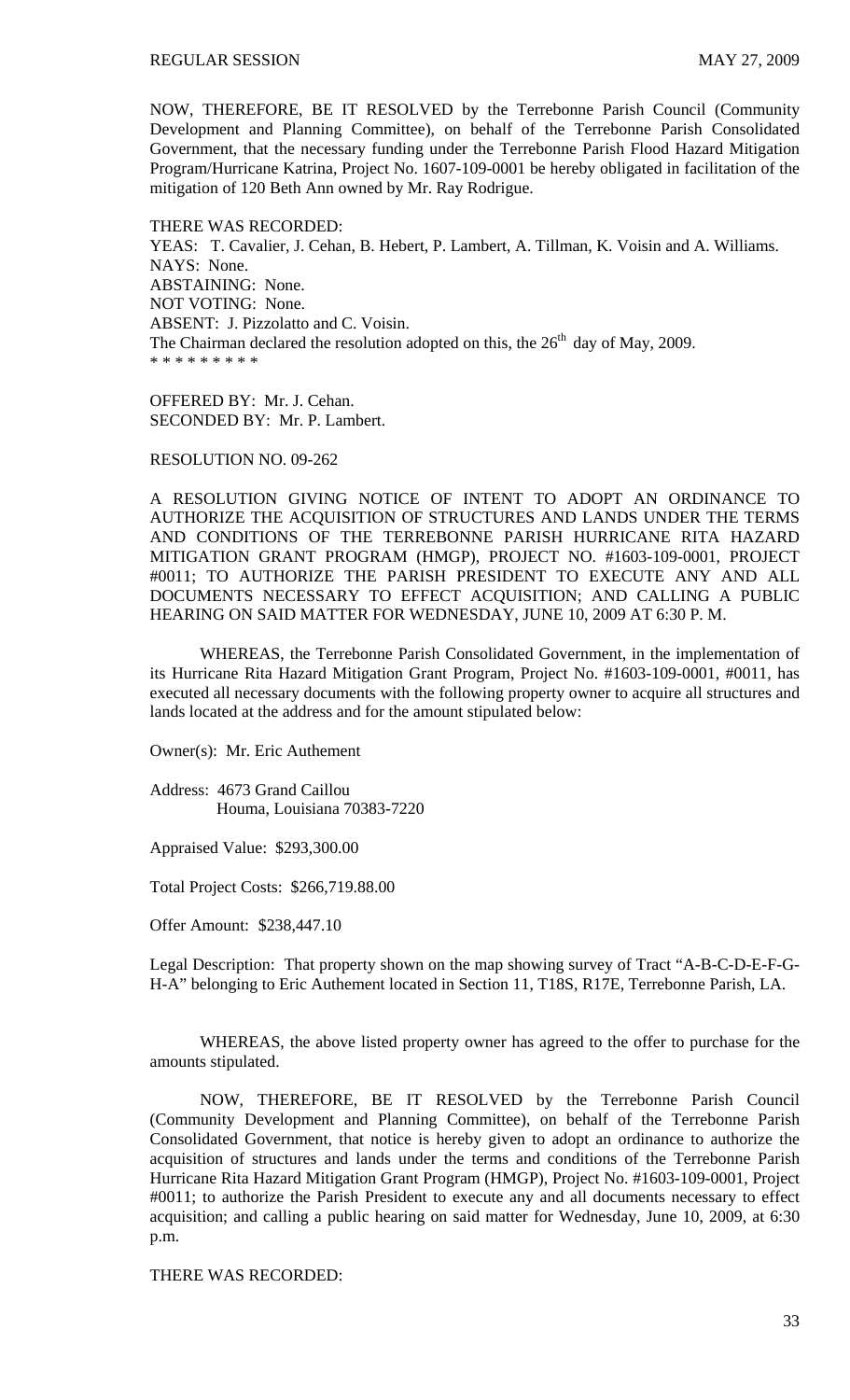YEAS: T. Cavalier, J. Cehan, B. Hebert, P. Lambert, A. Tillman, K. Voisin and A. Williams. NAYS: None. ABSTAINING: None. NOT VOTING: None. ABSENT: J. Pizzolatto and C. Voisin. The Chairman declared the resolution adopted on this, the  $26<sup>th</sup>$  day of May, 2009. \* \* \* \* \* \* \* \* \*

Committee Member C. Voisin entered the proceedings at this time.

 Mr. P. Lambert moved, seconded by Ms. A. Williams and Mr. C. Voisin, "THAT, the Community Development & Planning Committee authorize the Parish President to enter into an agreement by and between the State of Louisiana, Town of Lockport, City of Thibodaux, Assumption Parish, Lafourche Parish, and Terrebonne Parish with respect to the creation of the Houma-Thibodaux Metropolitan Transportation Study Area."

The Chairman called for the vote on the motion offered by Mr. P. Lambert. UPON ROLL CALL THERE WAS RECORDED: YEAS: T. Cavalier, J. Cehan, B. Hebert, P. Lambert, A. Tillman, C. Voisin, K. Voisin, and A. Williams. NAYS: None. ABSENT: J. Pizzolatto. The Chairman declared the motion adopted.

Committee Member J. Pizzolatto entered the proceedings at this time.

 Committee Member A. Williams noted transportation problems for residents enrolling their children at the Gibson Head Start site (Devon Keller Community Center); stated that it would be more difficult for residents to obtain transportation to Head Start sites in Schriever or within City of Houma; and requested that Administration allow the Gibson site to remain open until the beginning of the 2009-2010 school year to determine the enrollment count and be prepared to enroll the students at the Schriever site in the event that enrollment does not increase.

OFFERED BY: Ms. A. Williams. SECONDED BY: Mr. P. Lambert.

RESOLUTION NO. 09-263

WHEREAS, the purpose of Head Start is to promote school readiness by enhancing the social and cognitive development of children through the provision of educational, health, nutritional, social and other services to enrolled children and families,

WHEREAS, Chapter 45 Part 1305 (b) states a Head Start grantee must maintain its funded enrollment level,

WHEREAS, the Gibson Head Start site has been unable to maintain its funded enrollment since 2001,

NOW THEREFORE BE IT RESOLVED that the Terrebonne Parish Council (Community Development and Planning Committee) on behalf of the Terrebonne Paris Consolidated Government does hereby authorize the Parish President, Michel H. Claudet, to discontinue the Head Start services to the Gibson site AFTER the commencement of the 2009-2010 school year and AFTER it is proven that the enrollment does not increase sufficiently, and

BE IT FURTHER RESOLVED that, should the enrollment not increase, the Terrebonne Parish Council does hereby authorize the Parish President, Michel H. Claudet, to relocate the Gibson Head Start allocated eligible slots to another available Head Start classroom and that provisions be made to transport the existing students to the new site; and,

BE IT FURTHER RESOLVED that the Terrebonne Parish Council does hereby authorize the Parish President, Michel H. Claudet, to execute any and all documents necessary between the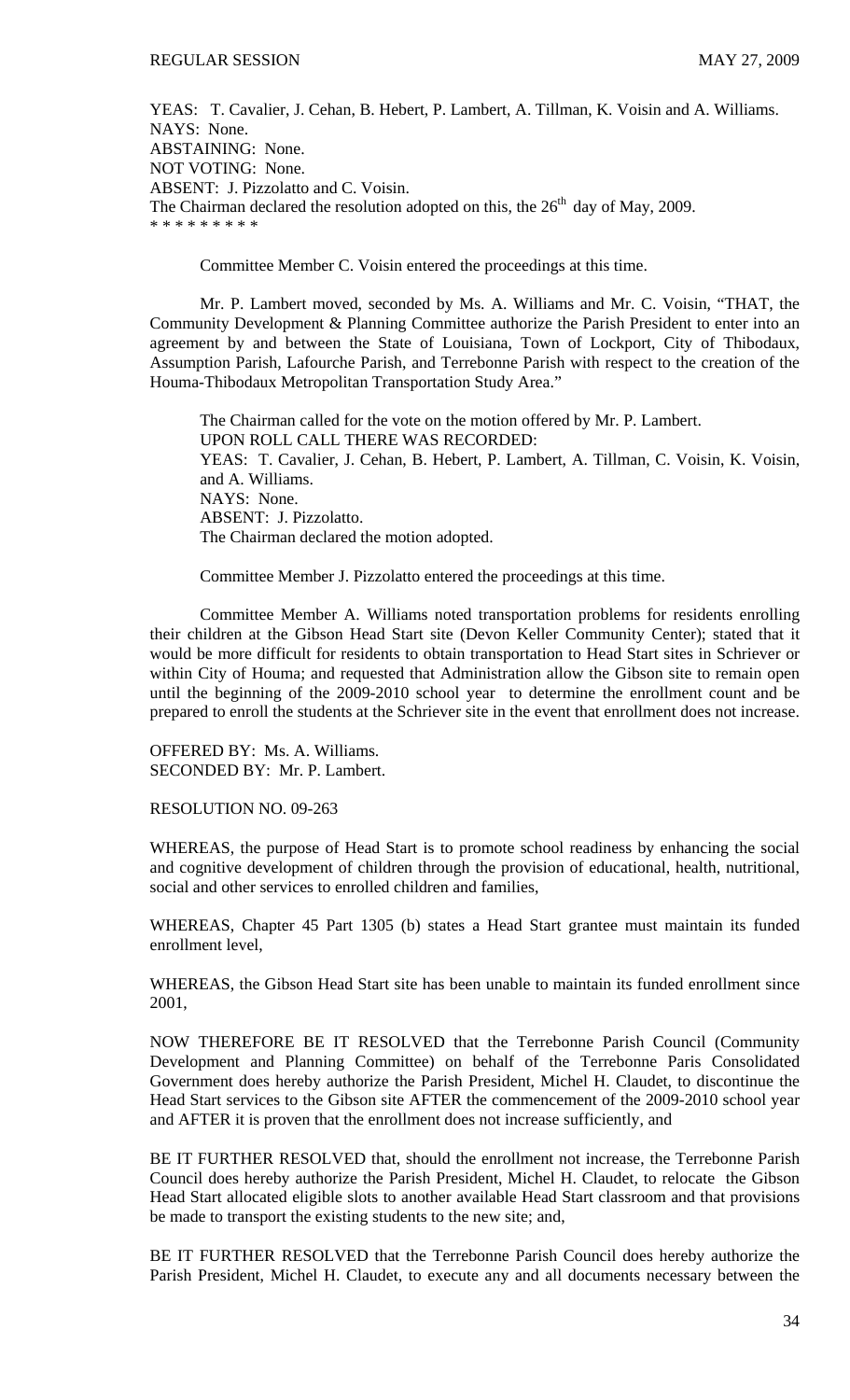Terrebonne Parish Consolidated government and the U.S. Department of Health and Human Services Administration for Children and Families, Office of Head Start upon approval of this resolution.

THERE WAS RECORDED: YEAS: T. Cavalier, J. Cehan, B. Hebert, P. Lambert, A. Tillman, C. Voisin, K. Voisin and A. Williams. NAYS: None. ABSTAINING: J. Pizzolatto. NOT VOTING: None. ABSENT: None. The Chairman declared the resolution adopted on this, the  $26<sup>th</sup>$  day of May, 2009. \* \* \* \* \* \* \* \* \*

 In response to questioning, Parish Attorney Courtney Alcock stated that, although the aforementioned request is a substantial change in the initial resolution, now is the appropriate time to make the request.

OFFERED BY: Ms. A. Williams. SECONDED BY: Mr. C. Voisin.

### RESOLUTION NO. 09-264

 WHEREAS, the Terrebonne Parish Council (Community Development and Planning Committee) on behalf of the Terrebonne Parish Consolidated Government, adopted the Terrebonne Parish Section 8 Annual Plan on October 8, 2008 stating the six local preferences, and

 WHEREAS, the purpose of the Section 8 Administrative Plan is to establish policies for carrying out the program in a manner consistent with HUD requirements and the local goals and objectives contained in the Agency Plan, and

 WHEREAS, to insure that the Agency Annual Plan and the Administrative Plan agree the following preferences are being listed in the Administrative Plan

 Working Continuing Education Elderly Disabled Local Residency Honorably Discharged Veteran

 NOW, THEREFORE BE IT RESOLVED that the Terrebonne Parish Council (Community Development and Planning Committee), on behalf of the Terrebonne Parish Government, does hereby adopt the above revision of the Administrative Plan.

#### THERE WAS RECORDED:

YEAS: T. Cavalier, J. Cehan, B. Hebert, P. Lambert, J. Pizzolatto, A. Tillman, C. Voisin, K. Voisin and A. Williams. NAYS: None. ABSTAINING: None. NOT VOTING: None. ABSENT: None. The Chairman declared the resolution adopted on this, the  $26<sup>th</sup>$  day of May, 2009. \* \* \* \* \* \* \* \* \*

 Ms. A. Williams moved, seconded by Mr. K. Voisin, "THAT, there being no further business to come before the Community Development & Planning Committee, the meeting be adjourned."

 The Chairman called for the vote on the motion offered by Ms. A. Williams. UPON ROLL CALL THERE WAS RECORDED: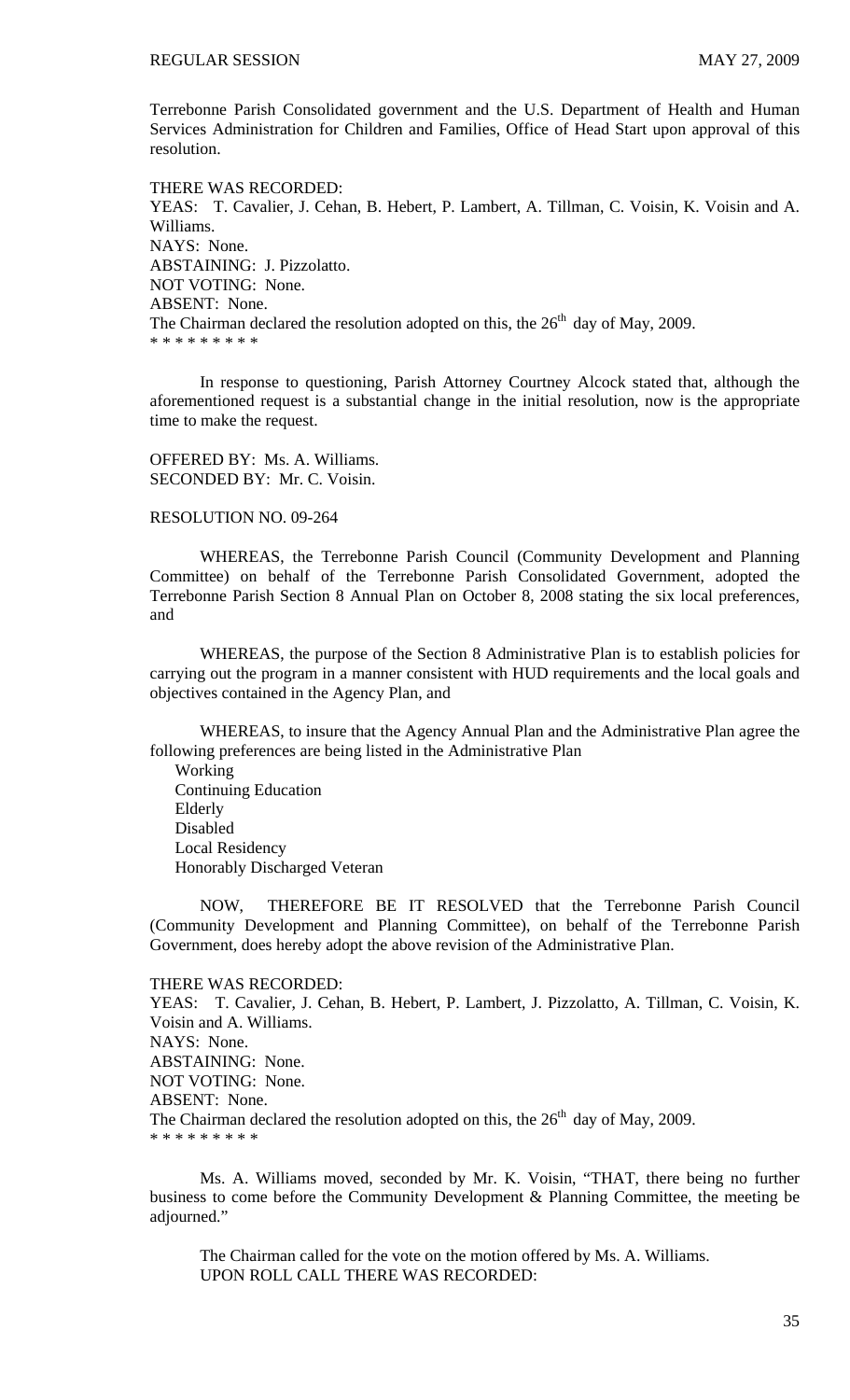YEAS: T. Cavalier, J. Cehan, B. Hebert, P. Lambert, J. Pizzolatto, A. Tillman, C. Voisin, K. Voisin, and A. Williams.

NAYS: None. ABSENT: None.

The Chairman declared the motion adopted and the meeting was adjourned at 7:38 p.m.

Alvin Tillman, Chairman

Suzette Thomas Minute Clerk

Mr. A. Tillman moved, seconded by Mr. J. Cehan, "THAT, the Council accept and ratify the minutes of the Community Development & Planning Committee meeting held on 5/26/09."

 The Chairwoman called for a vote on the motion offered by Mr. A. Tillman. UPON ROLL CALL THERE WAS RECORDED: YEAS: A. Tillman, A. Williams, B. Hebert, T. Cavalier, J. Pizzolatto, K. Voisin, C. Voisin, J. Cehan, and P. Lambert NAYS: None ABSENT: None The Chairwoman declared the motion adopted.

 The Chairwoman called for a report on the Budget & Finance Committee meeting held on 5/26/09, whereupon the Committee Chairman, noting that ratification of the minutes calls public hearings on 6/10/09, rendered the following:

### **BUDGET & FINANCE COMMITTEE**

#### **MAY 26, 2009**

 The Chairman, Billy Hebert, called the Budget & Finance Committee meeting to order at 7:44 p. m. in the Terrebonne Parish Council Meeting Room with the Invocation led by Mr. J. Pizzolatto and the Pledge of Allegiance led by Mr. J. Cehan. Upon roll call, Committee Members recorded as present were: T. Cavalier, J. Cehan, B. Hebert, P. Lambert, J. Pizzolatto, A. Tillman, C. Voisin, K. Voisin, and A. Williams. A quorum was declared present.

 Mr. P. Lambert moved, seconded by Mr. J. Cehan, "THAT, the Budget & Finance Committee introduce an ordinance to amend the 2009 Adopted Budget and Budgeted Positions for a Senior Grants Writer and Assistant Planning Director as well as amend the Classification and Compensation Plan and all matters relative thereto and call a public hearing on said matter on Wednesday, June 10, 20009 at 6:30 p. m." (\*\*SUBSTITUTE MOTION OFFERED DIED; ORIGINAL MOTION ADOPTED AFTER DISCUSSION)

 Interim Parish Manager Patrick Gordon explained that the new "Assistant Planning Director" position would assist the Parish in its recovery efforts in order to manage anticipated funding.

 Parish President Michel Claudet interjected that the Senior Grants Writer would work in conjunction with Ms. Dale Norred and that an additional person is needed to seek grant funding under the stimulus program.

 Committee Member T. Cavalier opposed the idea of hiring another grants writer and inquired about the possibility of separating the ordinance to provide ordinances for each proposed position.

 Parish Attorney Courtney Alcock stated that unless the aforementioned positions are tied to the same grant funding, two ordinances could be introduced.

 Ms. T. Cavalier offered a substitute motion, "THAT, the Budget & Finance Committee consider the introduction of two ordinances with respect to the creation of an Assistant Planning Director position and a Senior Grants Writer position." (\*\*MOTION DIES DUE TO THE LACK OF A SECOND)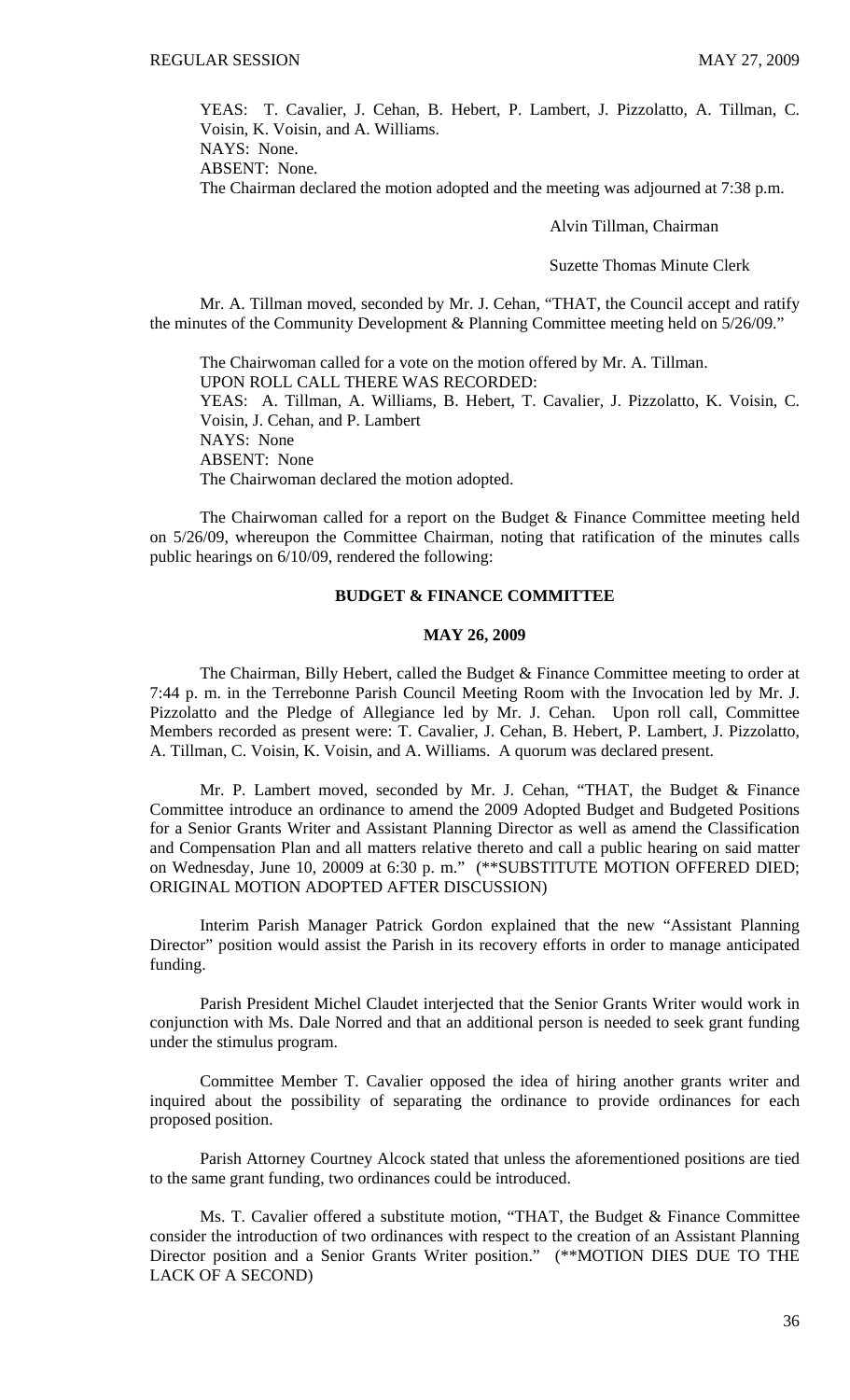In response to questioning, Mr. Gordon stated that the "Senior Grants Writer" position would be under the auspices of the Housing and Human Services Department.

 President Claudet interjected that of the approximate \$122,000,000.00 in CDBG grant funding, 5% may be used for administrative capacity building.

 Committee Member K. Voisin inquired about the success rate of the current "Grants Writer" and whether or not the new position will be permanent or temporary.

 Mr. Gordon stated that two meetings have been held with respect to pending stimulus funding; that many department heads have indentified grants that they would like to apply for; and that there is no one on staff who can apply for the grants. He noted the benefits of hiring an additional "Grants Writer".

 Committee Member K. Voisin asked if the current "Grants Writer" is being paid via grant funding and why does the Parish expect to have better results by hiring an additional employee.

 In response to several requests, Mr. Gordon stated that he would provide the Council with information regarding the number of grants that have been applied for and the number of pending grants.

 Committee Member J. Pizzolatto stated that the additional "Grants Writer" would be able to assist other Parish entities (Recreation districts, volunteer Fire Districts, etc.) that request assistance in completing grant applications.

 Committee Member Joey Cehan requested that the "Grants Writer" be requested to appear before the Committee to provide a status on the number of grants received, applied for, and pending.

 In response to questioning, Chief Finance Officer Jamie Elfert stated that the "Senior Grants Writer" would oversee all grants.

Discussion continued with respect to hiring an additional "Grants Writer".

 Committee Member A. Tillman requested that Administration set-up a meeting with him and the "Senior Grants Writer" once the individual is hired.

 Upon questioning, Mrs. Elfert stated that the Parish does not have an assigned program for the stimulus grant funding and that the proposed positions would be funded through the General Fund. She continued that the Parish hopes to get reimbursement once the grant funding is received.

\*\*The Chairman called for the vote on the motion offered by Mr. P. Lambert. UPON ROLL CALL THERE WAS RECORDED: YEAS: J. Cehan, B. Hebert, P. Lambert, J. Pizzolatto, A. Tillman, C. Voisin, K. Voisin, and A. Williams. NAYS: T. Cavalier. ABSENT: None. The Chairman declared the motion adopted.

OFFERED BY: Mr. A. Tillman. SECONDED BY: Mr. P. Lambert.

### RESOLUTION NO. 09-265

A Resolution introducing an Ordinance to declare computer and other miscellaneous equipment from the Fire, Fleet Maintenance, Government Buildings, Information Technology, Houma Police, Housing & Human Services, Planning & Zoning, Purchasing, Warehouse, and Utilities departments as surplus as described in the attached Exhibit "A" and authorizing said items to be disposed of by public bid, negotiated sale, junked or any other legally approved method.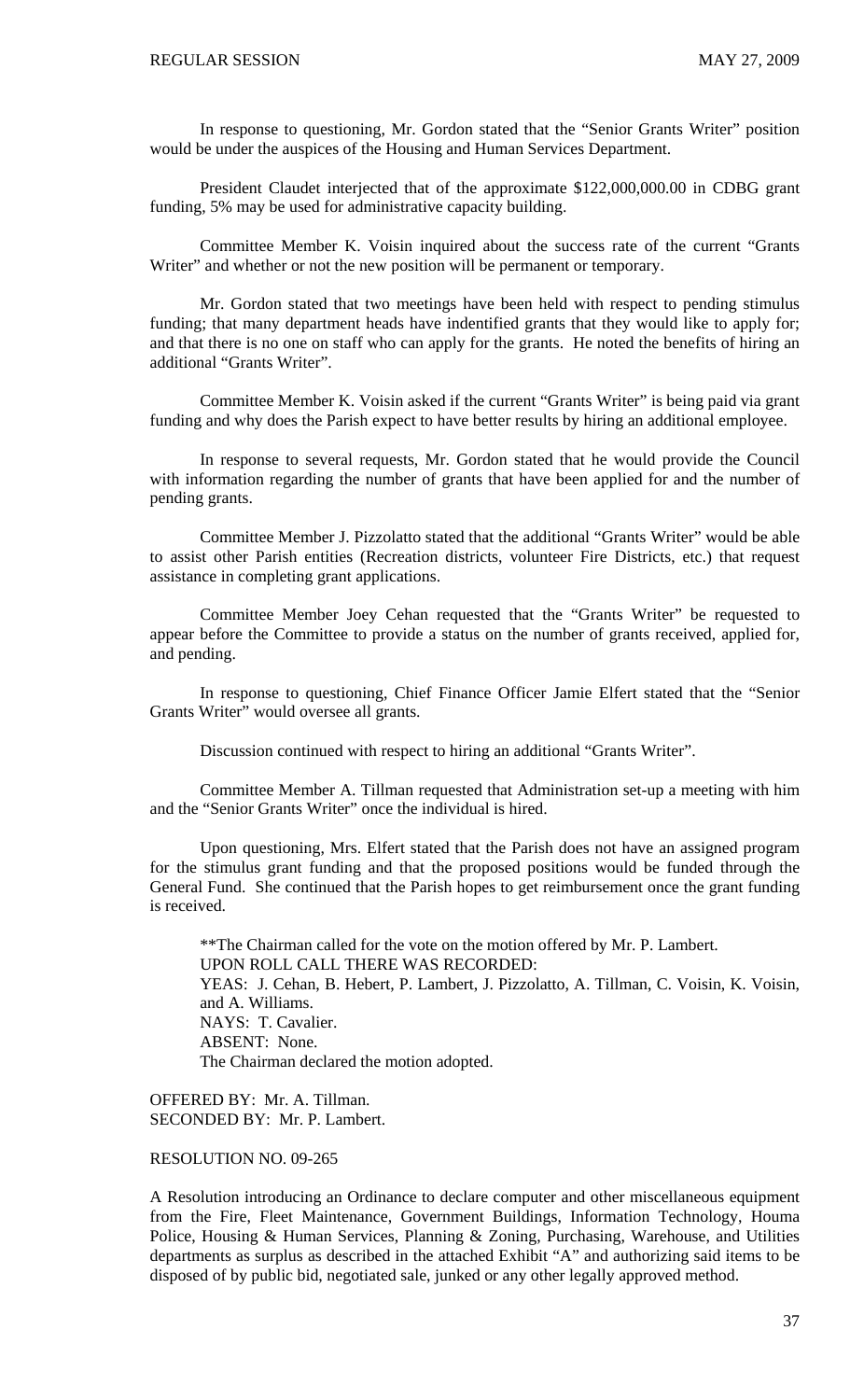NOW THEREFORE BE IT RESOLVED that the Terrebonne Parish Council (Budget and Finance Committee), on behalf of the Terrebonne Parish Consolidated Government, does hereby introduce an ordinance which will declare the attached Exhibit "A" as surplus and authorizes the Parish President to dispose of said items by public bid, negotiated sale, junked or any other legally approved method, and that a public hearing on said matter be called for Wednesday, June 10, 2009 at 6:30 o'clock p.m.

#### THERE WAS RECORDED:

YEAS: T. Cavalier, J. Cehan, B. Hebert, P. Lambert, J. Pizzolatto, A. Tillman, C. Voisin, K. Voisin and A. Williams. NAYS: None. ABSTAINING: None. NOT VOTING: None. ABSENT: None. The Chairman declared the resolution adopted on this, the  $26<sup>th</sup>$  day of May, 2009. \* \* \* \* \* \* \* \* \*

OFFERED BY: Mr. J. Pizzolatto. SECONDED BY: Mr. J. Cehan.

### RESOLUTION NO. 09-266

A Resolution to reject the sole bid for Bid #08-S/P-42 Surplus Sale of Seven (7) Diesel Engines and Generators for the Electric Generation Division / Utilities Department and re-bid at a later date.

WHEREAS, on May 1, 2009, bids were received by the Terrebonne Parish Consolidated Government for Bid # 08-S/P-42 Surplus Sale of Seven (7) Diesel Engines and Generators for the Electric Generation Division / Utilities Department, and

 WHEREAS, it has been determined by Tom Bourg, Utilities Director that the sole bid be rejected for just cause, and

 WHEREAS, the Parish Administration concurs with the recommendation that the sole bid be rejected for just cause and re-bid at a later date, and

 NOW, THEREFORE BE IT RESOLVED by the Terrebonne Parish Council (Budget and Finance Committee), on behalf of the Terrebonne Parish Consolidated Government, that the recommendation of the Parish Administration be approved and that the sole bid received for Bid #08-S/P-42 Surplus Sale of Seven (7) Diesel Engines and Generators for the Electric Generation / Utilities Department be rejected and re-bid at a later date.

THERE WAS RECORDED: YEAS: T. Cavalier, J. Cehan, B. Hebert, P. Lambert, J. Pizzolatto, A. Tillman, C. Voisin, K. Voisin and A. Williams. NAYS: None. ABSTAINING: None. NOT VOTING: None. ABSENT: None. The Chairman declared the resolution adopted on this, the  $26<sup>th</sup>$  day of May, 2009. \* \* \* \* \* \* \* \* \*

OFFERED BY: Ms. A. Williams. SECONDED BY: Mr. A. Tillman.

### RESOLUTION NO. 09-267

A RESOLUTION AUTHORIZING THE PARISH PRESIDENT TO EXECUTE A COOPERATIVE ENDEAVOR AGREEMENT BETWEEN THE TERREBONNE PARISH CONSOLIDATED GOVERNMENT AND RECREATION DISTRICT 1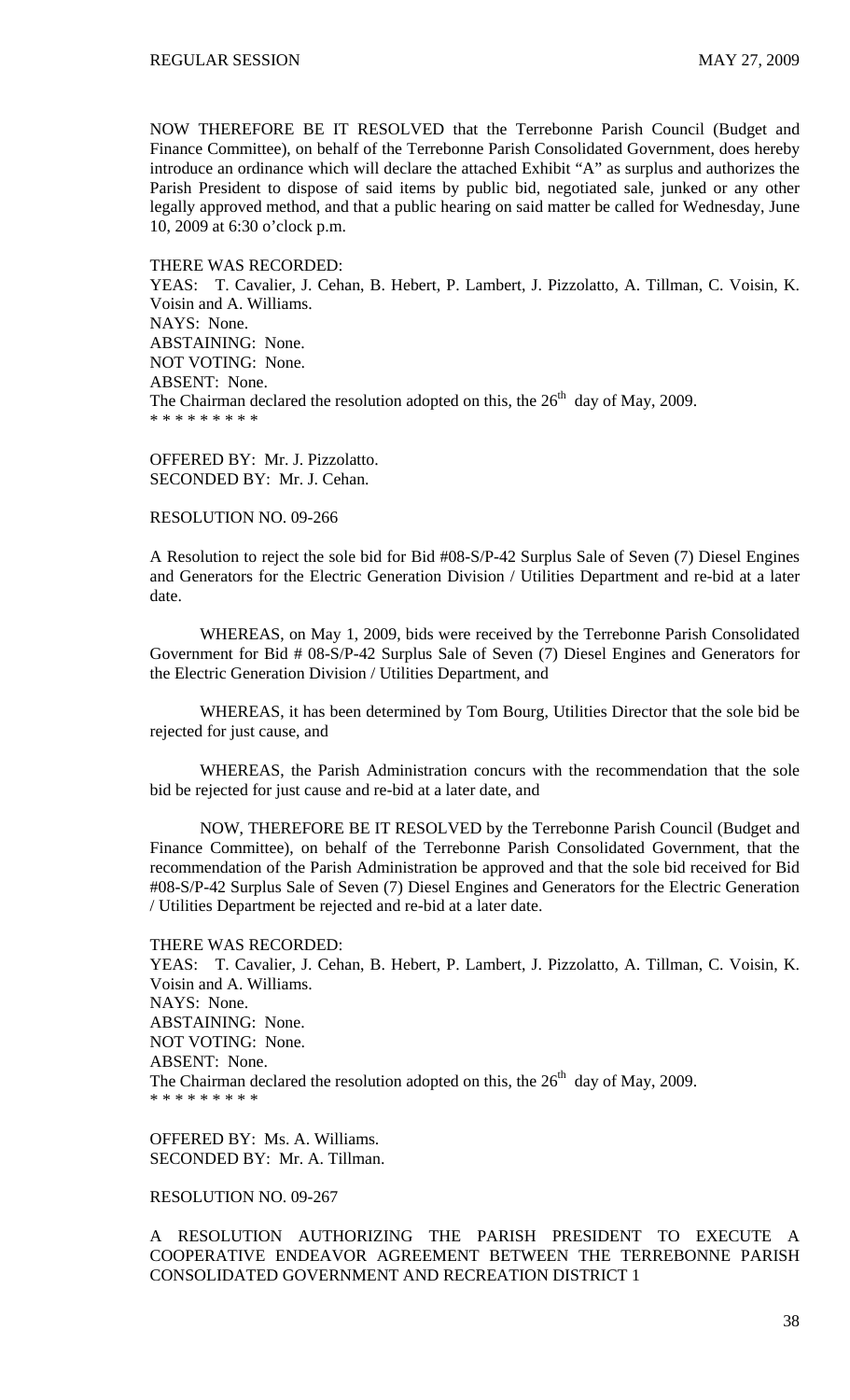WHEREAS, Article VII, Section 14 of the Louisiana Constitution provides that, "[F] or a public purpose, the state and its political subdivision or political corporations may engage in cooperative endeavors with each other, with the United States or its agencies, or with any public or private association, corporation or individual"; and

WHEREAS, Louisiana Revised Statute 33:4553 provides that local governing bodies may "establish systems of supervised recreation"; and

WHEREAS, TPCG maintains a Parks and Recreation Department responsible for recreational and leisure time activities in Terrebonne Parish; and

WHEREAS, the mission of DISTRICT is to address each child individually and to build confidence and love of learning, giving students a solid foundation for a healthy and happy life; and

WHEREAS, TPCG desires to provide supplemental funding to DISTRICT for the operation of its Summer Enrichment Program for 2009; and

WHEREAS, TPCG and DISTRICT believe they can substantially benefit the recreational and enrichment opportunities for youngsters in the area by entering into a cooperative endeavor with each other; and

WHEREAS, TPCG finds that providing funding for the terms of this cooperative endeavor will serve a public purpose and have a public benefit commensurate with the cost; and

NOW THEREFORE BE IT RESOLVED by the Terrebonne Parish Council (Budget and Finance Committee), on behalf of Terrebonne Parish Consolidated Government that the Parish President, Michel H. Claudet, is hereby authorized to execute a Cooperative Endeavor Agreement with Recreation District 1 containing substantially the same terms as those set out in the attached agreement.

#### THERE WAS RECORDED:

YEAS: T. Cavalier, J. Cehan, B. Hebert, P. Lambert, J. Pizzolatto, A. Tillman, C. Voisin, K. Voisin and A. Williams. NAYS: None. ABSTAINING: None. NOT VOTING: None. ABSENT: None. The Chairman declared the resolution adopted on this, the  $26<sup>th</sup>$  day of May, 2009. \* \* \* \* \* \* \* \* \* (The attachment to this document, in draft form, is on file in the office of the Terrebonne Parish Council,

8026 Main Street, Government Tower, Suite 600, Houma, Louisiana, and is available for inspection during regular business hours, Monday through Friday.) \*\*\*\*\*\*\*\*\*\*

 In response to questioning, Recreation Director Sterling Washington stated that each recreation district was sent information with respect to the availability of funding for summer camp programs in 2008; that meetings were held to discuss the funding; and that he would oversee the summer camps.

 Committee Member A. Williams stated that Mr. Washington was thorough in explaining the funding to each recreation district; that each district was given the opportunity to submit a plan and budget; and then thanked the various church organizations who are participating in the summer camp program.

 Mr. Washington interjected that those Recreation Districts that did not provide a summer camp would have extended service hours.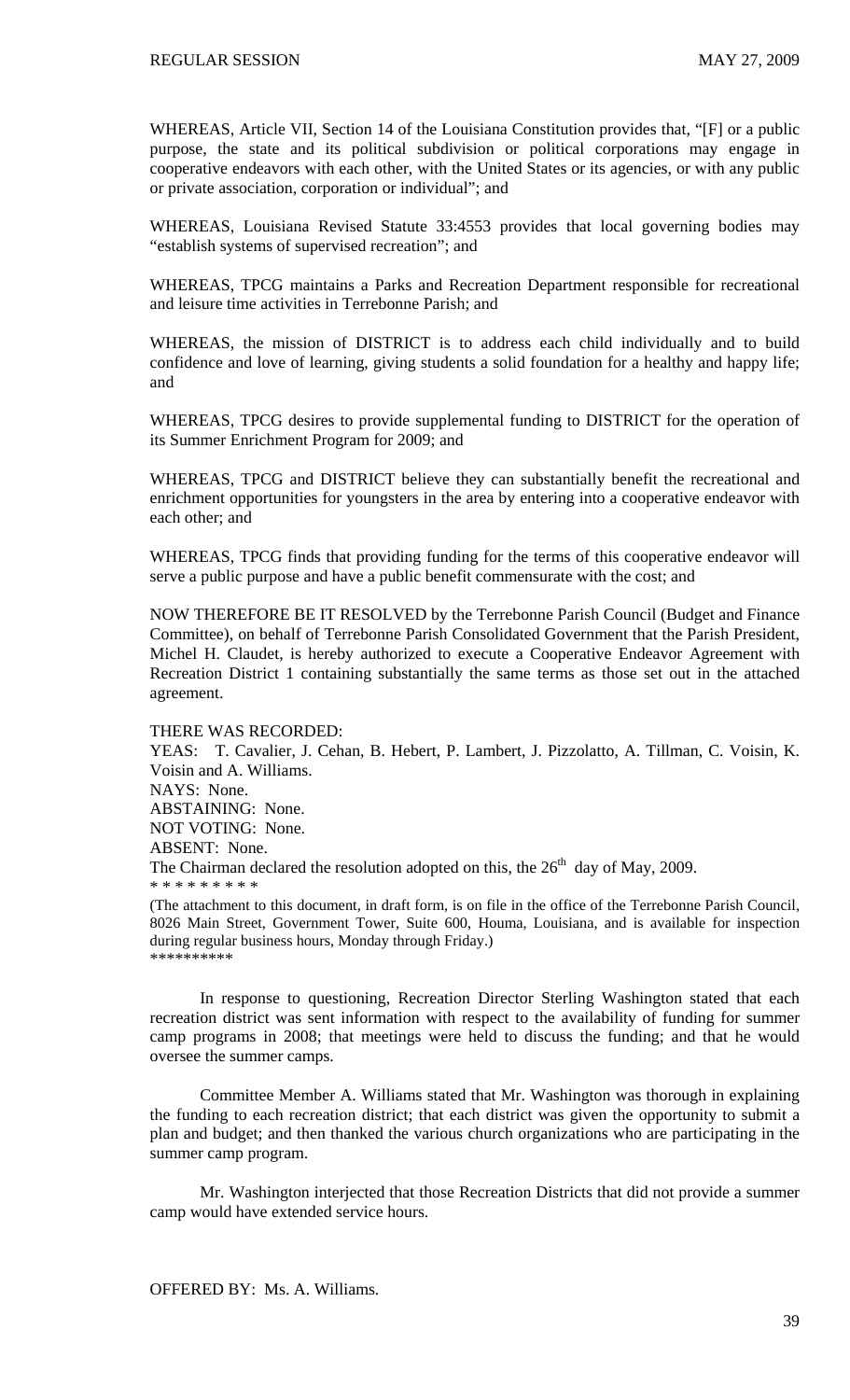#### SECONDED BY: Mr. A. Tillman.

#### RESOLUTION NO. 09-268

### A RESOLUTION AUTHORIZING THE PARISH PRESIDENT TO EXECUTE A COOPERATIVE ENDEAVOR AGREEMENT BETWEEN THE TERREBONNE PARISH CONSOLIDATED GOVERNMENT AND RECREATION DISTRICT 4

WHEREAS, Article VII, Section 14 of the Louisiana Constitution provides that, "[F] or a public purpose, the state and its political subdivision or political corporations may engage in cooperative endeavors with each other, with the United States or its agencies, or with any public or private association, corporation or individual"; and

WHEREAS, Louisiana Revised Statute 33:4553 provides that local governing bodies may "establish systems of supervised recreation"; and

WHEREAS, TPCG maintains a Parks and Recreation Department responsible for recreational and leisure time activities in Terrebonne Parish; and

WHEREAS, the mission of DISTRICT is to address each child individually and to build confidence and love of learning, giving students a solid foundation for a healthy and happy life; and

WHEREAS, TPCG desires to provide supplemental funding to DISTRICT for the operation of its Summer Enrichment Program for 2009; and

WHEREAS, TPCG and DISTRICT believe they can substantially benefit the recreational and enrichment opportunities for youngsters in the area by entering into a cooperative endeavor with each other; and

WHEREAS, TPCG finds that providing funding for the terms of this cooperative endeavor will serve a public purpose and have a public benefit commensurate with the cost; and

NOW THEREFORE BE IT RESOLVED by the Terrebonne Parish Council (Budget and Finance Committee), on behalf of Terrebonne Parish Consolidated Government that the Parish President, Michel H. Claudet, is hereby authorized to execute a Cooperative Endeavor Agreement with Recreation District 4 containing substantially the same terms as those set out in the attached agreement.

#### THERE WAS RECORDED:

YEAS: T. Cavalier, J. Cehan, B. Hebert, P. Lambert, J. Pizzolatto, A. Tillman, C. Voisin, K. Voisin and A. Williams. NAYS: None. ABSTAINING: None. NOT VOTING: None. ABSENT: None. The Chairman declared the resolution adopted on this, the  $26<sup>th</sup>$  day of May, 2009. \* \* \* \* \* \* \* \* \* (The attachment to this document, in draft form, is on file in the office of the Terrebonne Parish Council,

8026 Main Street, Government Tower, Suite 600, Houma, Louisiana, and is available for inspection during regular business hours, Monday through Friday.)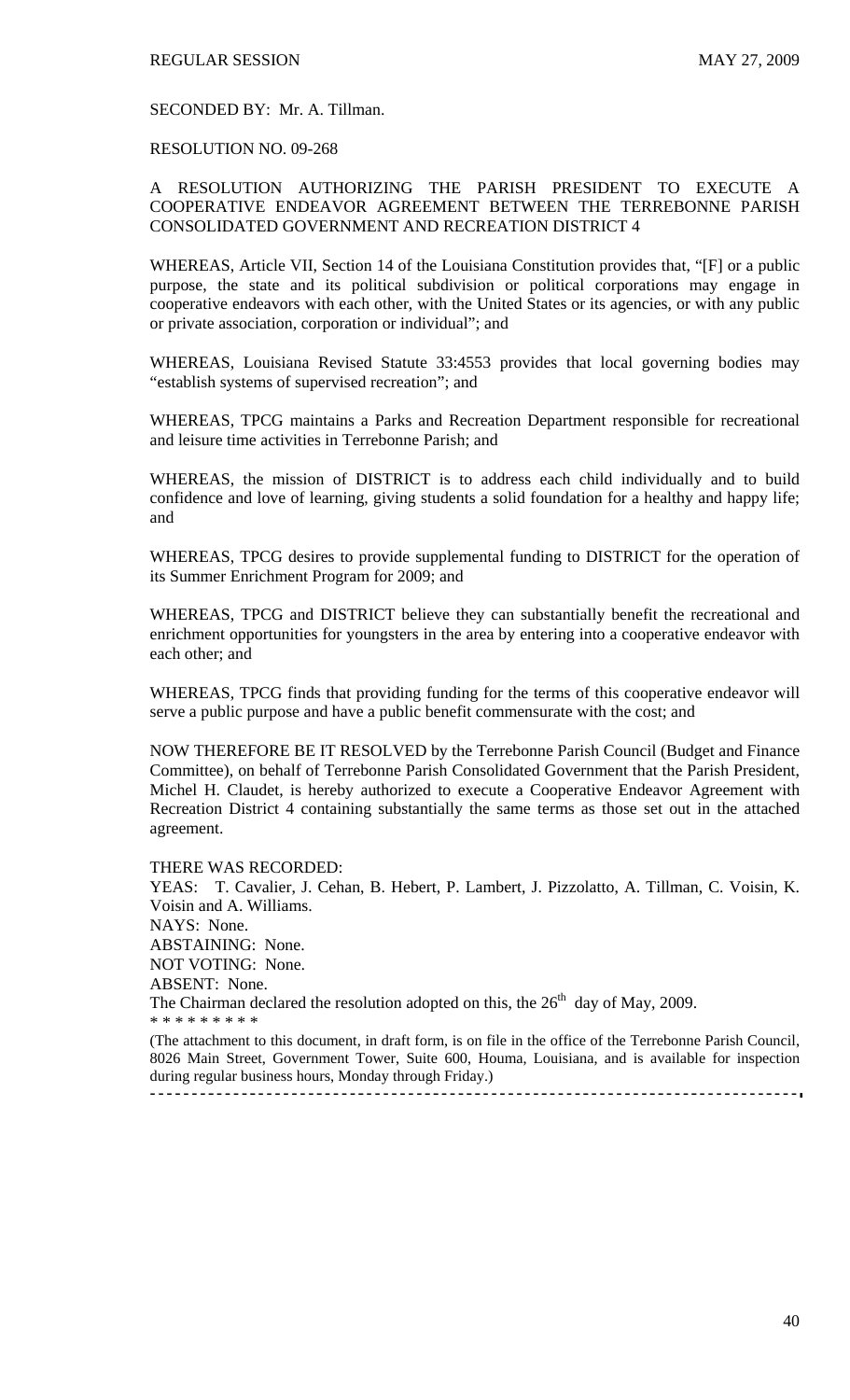### RESOLUTION NO. 09-269

### A RESOLUTION AUTHORIZING THE PARISH PRESIDENT TO EXECUTE A COOPERATIVE ENDEAVOR AGREEMENT BETWEEN THE TERREBONNE PARISH CONSOLIDATED GOVERNMENT AND RECREATION DISTRICT 7

WHEREAS, Article VII, Section 14 of the Louisiana Constitution provides that, "[F] or a public purpose, the state and its political subdivision or political corporations may engage in cooperative endeavors with each other, with the United States or its agencies, or with any public or private association, corporation or individual"; and

WHEREAS, Louisiana Revised Statute 33:4553 provides that local governing bodies may "establish systems of supervised recreation"; and

WHEREAS, TPCG maintains a Parks and Recreation Department responsible for recreational and leisure time activities in Terrebonne Parish; and

WHEREAS, the mission of DISTRICT is to address each child individually and to build confidence and love of learning, giving students a solid foundation for a healthy and happy life; and

WHEREAS, TPCG desires to provide supplemental funding to DISTRICT for the operation of its Summer Enrichment Program for 2009; and

WHEREAS, TPCG and DISTRICT believe they can substantially benefit the recreational and enrichment opportunities for youngsters in the area by entering into a cooperative endeavor with each other; and

WHEREAS, TPCG finds that providing funding for the terms of this cooperative endeavor will serve a public purpose and have a public benefit commensurate with the cost; and

NOW THEREFORE BE IT RESOLVED by the Terrebonne Parish Council (Budget and Finance Committee), on behalf of Terrebonne Parish Consolidated Government that the Parish President, Michel H. Claudet, is hereby authorized to execute a Cooperative Endeavor Agreement with Recreation District 7 containing substantially the same terms as those set out in the attached agreement.

THERE WAS RECORDED:

YEAS: T. Cavalier, J. Cehan, B. Hebert, P. Lambert, J. Pizzolatto, A. Tillman, C. Voisin, K. Voisin and A. Williams. NAYS: None.

ABSTAINING: None. NOT VOTING: None.

ABSENT: None.

The Chairman declared the resolution adopted on this, the  $26<sup>th</sup>$  day of May, 2009.

<sup>\* \* \* \* \* \* \* \* \*</sup>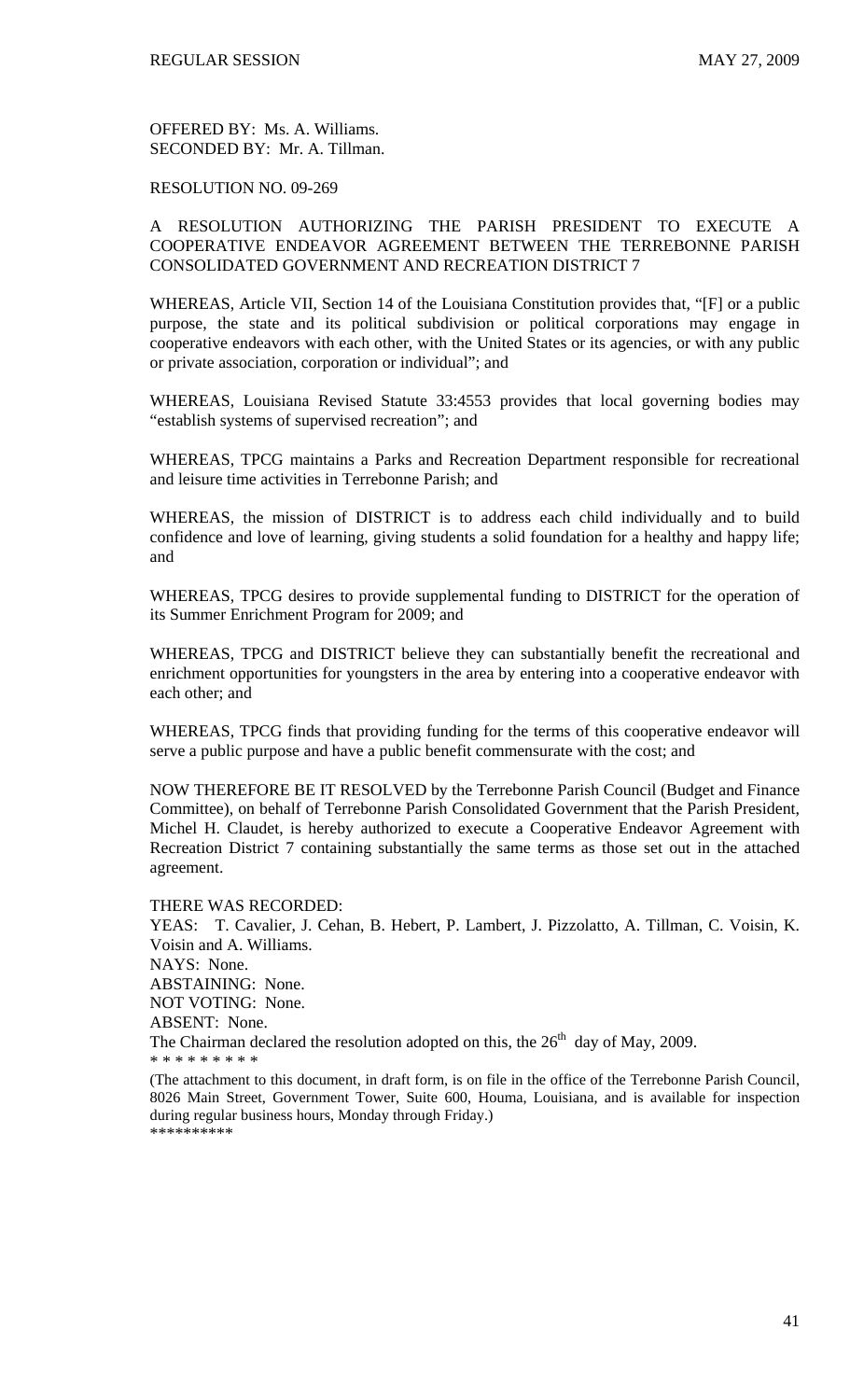### RESOLUTION NO. 09-270

### A RESOLUTION AUTHORIZING THE PARISH PRESIDENT TO EXECUTE A COOPERATIVE ENDEAVOR AGREEMENT BETWEEN THE TERREBONNE PARISH CONSOLIDATED GOVERNMENT AND RECREATION DISTRICT 8

WHEREAS, Article VII, Section 14 of the Louisiana Constitution provides that, "[F] or a public purpose, the state and its political subdivision or political corporations may engage in cooperative endeavors with each other, with the United States or its agencies, or with any public or private association, corporation or individual"; and

WHEREAS, Louisiana Revised Statute 33:4553 provides that local governing bodies may "establish systems of supervised recreation"; and

WHEREAS, TPCG maintains a Parks and Recreation Department responsible for recreational and leisure time activities in Terrebonne Parish; and

WHEREAS, the mission of DISTRICT is to address each child individually and to build confidence and love of learning, giving students a solid foundation for a healthy and happy life; and

WHEREAS, TPCG desires to provide supplemental funding to DISTRICT for the operation of its Summer Enrichment Program for 2009; and

WHEREAS, TPCG and DISTRICT believe they can substantially benefit the recreational and enrichment opportunities for youngsters in the area by entering into a cooperative endeavor with each other; and

WHEREAS, TPCG finds that providing funding for the terms of this cooperative endeavor will serve a public purpose and have a public benefit commensurate with the cost; and

NOW THEREFORE BE IT RESOLVED by the Terrebonne Parish Council (Budget and Finance Committee), on behalf of Terrebonne Parish Consolidated Government that the Parish President, Michel H. Claudet, is hereby authorized to execute a Cooperative Endeavor Agreement with Recreation District 8 containing substantially the same terms as those set out in the attached agreement.

THERE WAS RECORDED:

YEAS: T. Cavalier, J. Cehan, B. Hebert, P. Lambert, J. Pizzolatto, A. Tillman, C. Voisin, K. Voisin and A. Williams. NAYS: None. ABSTAINING: None. NOT VOTING: None.

ABSENT: None.

The Chairman declared the resolution adopted on this, the  $26<sup>th</sup>$  day of May, 2009.

<sup>\* \* \* \* \* \* \* \* \*</sup>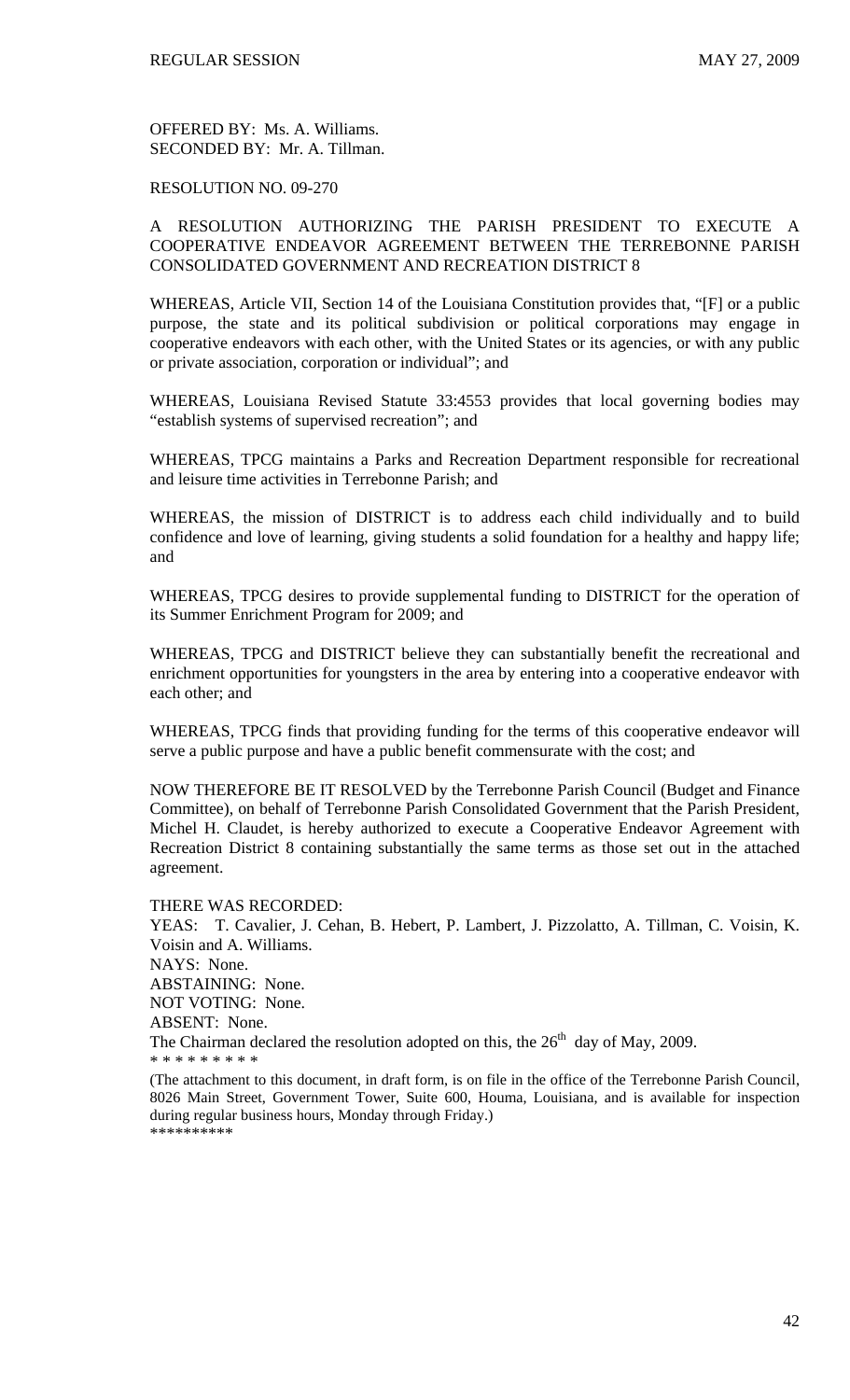RESOLUTION NO. 09-271

### A RESOLUTION AUTHORIZING THE PARISH PRESIDENT TO EXECUTE A COOPERATIVE ENDEAVOR AGREEMENT BETWEEN THE TERREBONNE PARISH CONSOLIDATED GOVERNMENT AND RECREATION DISTRICT 9

WHEREAS, Article VII, Section 14 of the Louisiana Constitution provides that, "[F] or a public purpose, the state and its political subdivision or political corporations may engage in cooperative endeavors with each other, with the United States or its agencies, or with any public or private association, corporation or individual"; and

WHEREAS, Louisiana Revised Statute 33:4553 provides that local governing bodies may "establish systems of supervised recreation"; and

WHEREAS, TPCG maintains a Parks and Recreation Department responsible for recreational and leisure time activities in Terrebonne Parish; and

WHEREAS, the mission of DISTRICT is to address each child individually and to build confidence and love of learning, giving students a solid foundation for a healthy and happy life; and

WHEREAS, TPCG desires to provide supplemental funding to DISTRICT for the operation of its Summer Enrichment Program for 2009; and

WHEREAS, TPCG and DISTRICT believe they can substantially benefit the recreational and enrichment opportunities for youngsters in the area by entering into a cooperative endeavor with each other; and

WHEREAS, TPCG finds that providing funding for the terms of this cooperative endeavor will serve a public purpose and have a public benefit commensurate with the cost; and

NOW THEREFORE BE IT RESOLVED by the Terrebonne Parish Council (Budget and Finance Committee), on behalf of Terrebonne Parish Consolidated Government that the Parish President, Michel H. Claudet, is hereby authorized to execute a Cooperative Endeavor Agreement with Recreation District 9 containing substantially the same terms as those set out in the attached agreement.

THERE WAS RECORDED:

YEAS: T. Cavalier, J. Cehan, B. Hebert, P. Lambert, J. Pizzolatto, A. Tillman, C. Voisin, K. Voisin and A. Williams. NAYS: None. ABSTAINING: None. NOT VOTING: None. ABSENT: None.

The Chairman declared the resolution adopted on this, the  $26<sup>th</sup>$  day of May, 2009.

\* \* \* \* \* \* \* \* \*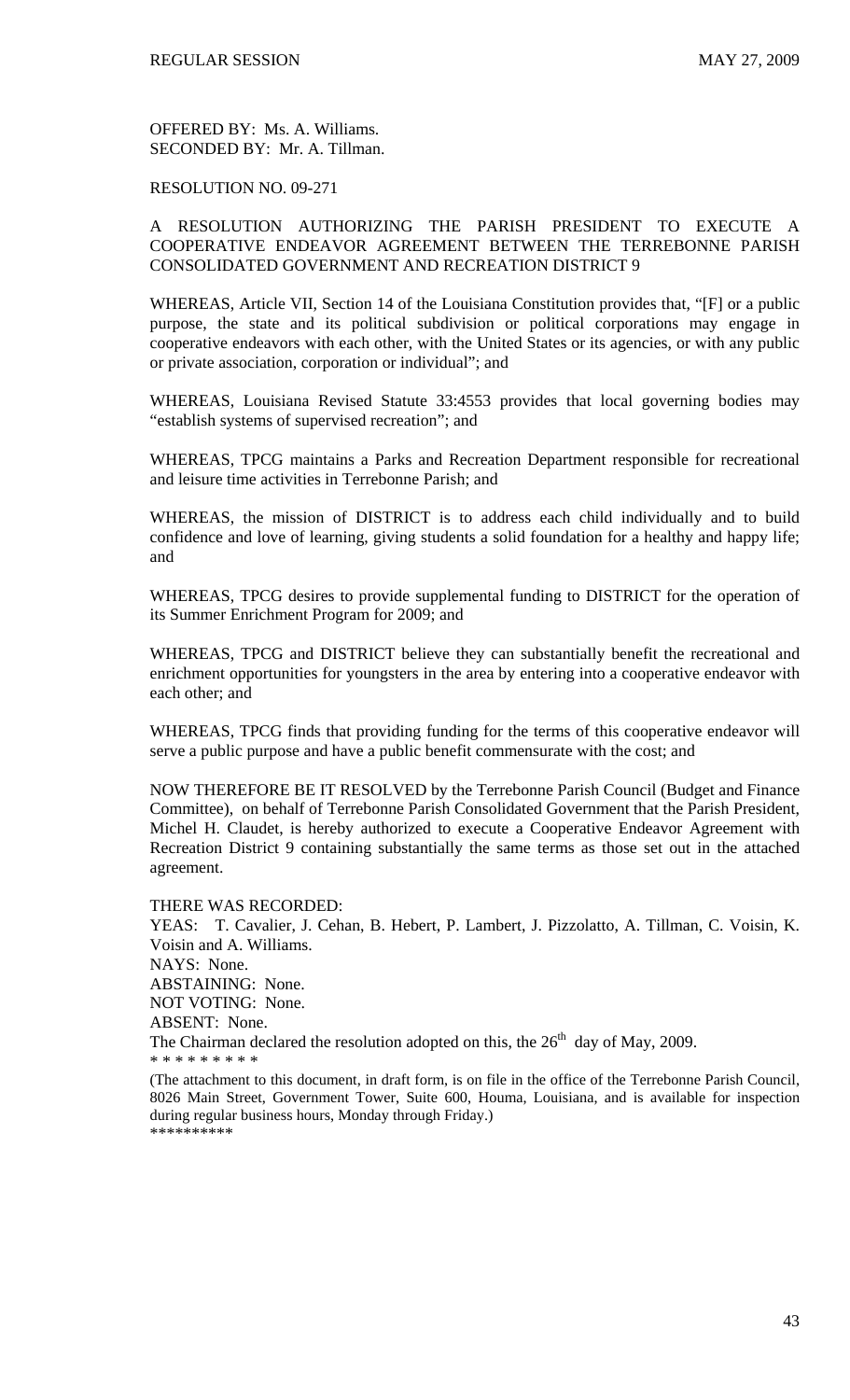### RESOLUTION NO. 09-272

### A RESOLUTION AUTHORIZING THE PARISH PRESIDENT TO EXECUTE A COOPERATIVE ENDEAVOR AGREEMENT BETWEEN THE TERREBONNE PARISH CONSOLIDATED GOVERNMENT AND RECREATION DISTRICT 10

WHEREAS, Article VII, Section 14 of the Louisiana Constitution provides that, "[F] or a public purpose, the state and its political subdivision or political corporations may engage in cooperative endeavors with each other, with the United States or its agencies, or with any public or private association, corporation or individual"; and

WHEREAS, Louisiana Revised Statute 33:4553 provides that local governing bodies may "establish systems of supervised recreation"; and

WHEREAS, TPCG maintains a Parks and Recreation Department responsible for recreational and leisure time activities in Terrebonne Parish; and

WHEREAS, the mission of DISTRICT is to address each child individually and to build confidence and love of learning, giving students a solid foundation for a healthy and happy life; and

WHEREAS, TPCG desires to provide supplemental funding to DISTRICT for the operation of its Summer Enrichment Program for 2009; and

WHEREAS, TPCG and DISTRICT believe they can substantially benefit the recreational and enrichment opportunities for youngsters in the area by entering into a cooperative endeavor with each other; and

WHEREAS, TPCG finds that providing funding for the terms of this cooperative endeavor will serve a public purpose and have a public benefit commensurate with the cost; and

NOW THEREFORE BE IT RESOLVED by the Terrebonne Parish Council (Budget and Finance Committee), on behalf of Terrebonne Parish Consolidated Government that the Parish President, Michel H. Claudet, is hereby authorized to execute a Cooperative Endeavor Agreement with Recreation District 10 containing substantially the same terms as those set out in the attached agreement.

THERE WAS RECORDED:

YEAS: T. Cavalier, J. Cehan, B. Hebert, P. Lambert, J. Pizzolatto, A. Tillman, C. Voisin, K. Voisin and A. Williams. NAYS: None. ABSTAINING: None. NOT VOTING: None.

ABSENT: None.

The Chairman declared the resolution adopted on this, the  $26<sup>th</sup>$  day of May, 2009.

<sup>\* \* \* \* \* \* \* \* \*</sup>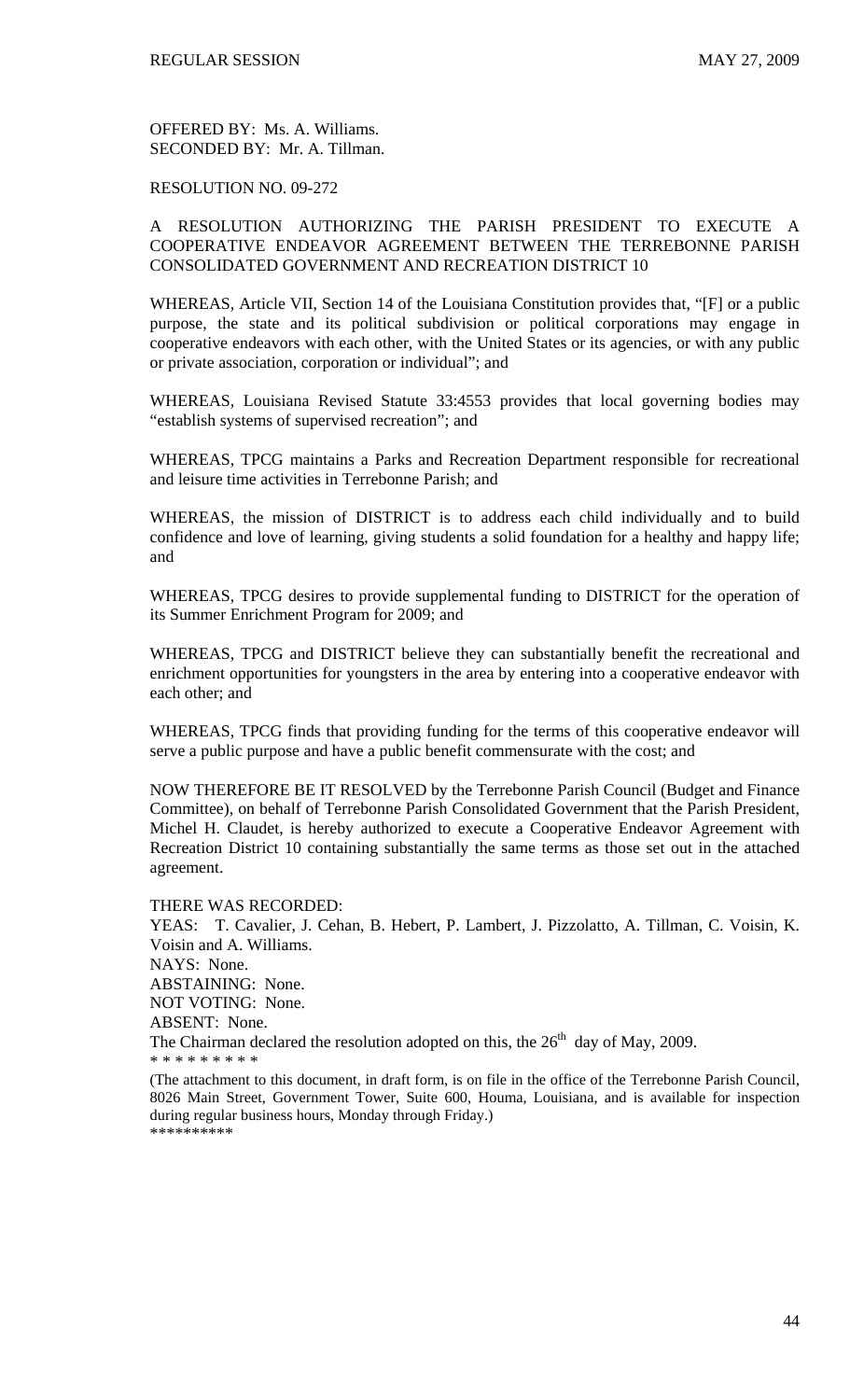### RESOLUTION NO. 09-273

### A RESOLUTION AUTHORIZING THE PARISH PRESIDENT TO EXECUTE A COOPERATIVE ENDEAVOR AGREEMENT BETWEEN THE TERREBONNE PARISH CONSOLIDATED GOVERNMENT AND RECREATION DISTRICT 11

WHEREAS, Article VII, Section 14 of the Louisiana Constitution provides that, "[F] or a public purpose, the state and its political subdivision or political corporations may engage in cooperative endeavors with each other, with the United States or its agencies, or with any public or private association, corporation or individual"; and

WHEREAS, Louisiana Revised Statute 33:4553 provides that local governing bodies may "establish systems of supervised recreation"; and

WHEREAS, TPCG maintains a Parks and Recreation Department responsible for recreational and leisure time activities in Terrebonne Parish; and

WHEREAS, the mission of DISTRICT is to address each child individually and to build confidence and love of learning, giving students a solid foundation for a healthy and happy life; and

WHEREAS, TPCG desires to provide supplemental funding to DISTRICT for the operation of its Summer Enrichment Program for 2009; and

WHEREAS, TPCG and DISTRICT believe they can substantially benefit the recreational and enrichment opportunities for youngsters in the area by entering into a cooperative endeavor with each other; and

WHEREAS, TPCG finds that providing funding for the terms of this cooperative endeavor will serve a public purpose and have a public benefit commensurate with the cost; and

NOW THEREFORE BE IT RESOLVED by the Terrebonne Parish Council (Budget and Finance Committee), on behalf of Terrebonne Parish Consolidated Government that the Parish President, Michel H. Claudet, is hereby authorized to execute a Cooperative Endeavor Agreement with Recreation District 11 containing substantially the same terms as those set out in the attached agreement.

THERE WAS RECORDED:

YEAS: T. Cavalier, J. Cehan, B. Hebert, P. Lambert, J. Pizzolatto, A. Tillman, C. Voisin, K. Voisin and A. Williams. NAYS: None. ABSTAINING: None. NOT VOTING: None.

ABSENT: None.

The Chairman declared the resolution adopted on this, the  $26<sup>th</sup>$  day of May, 2009.

<sup>\* \* \* \* \* \* \* \* \*</sup>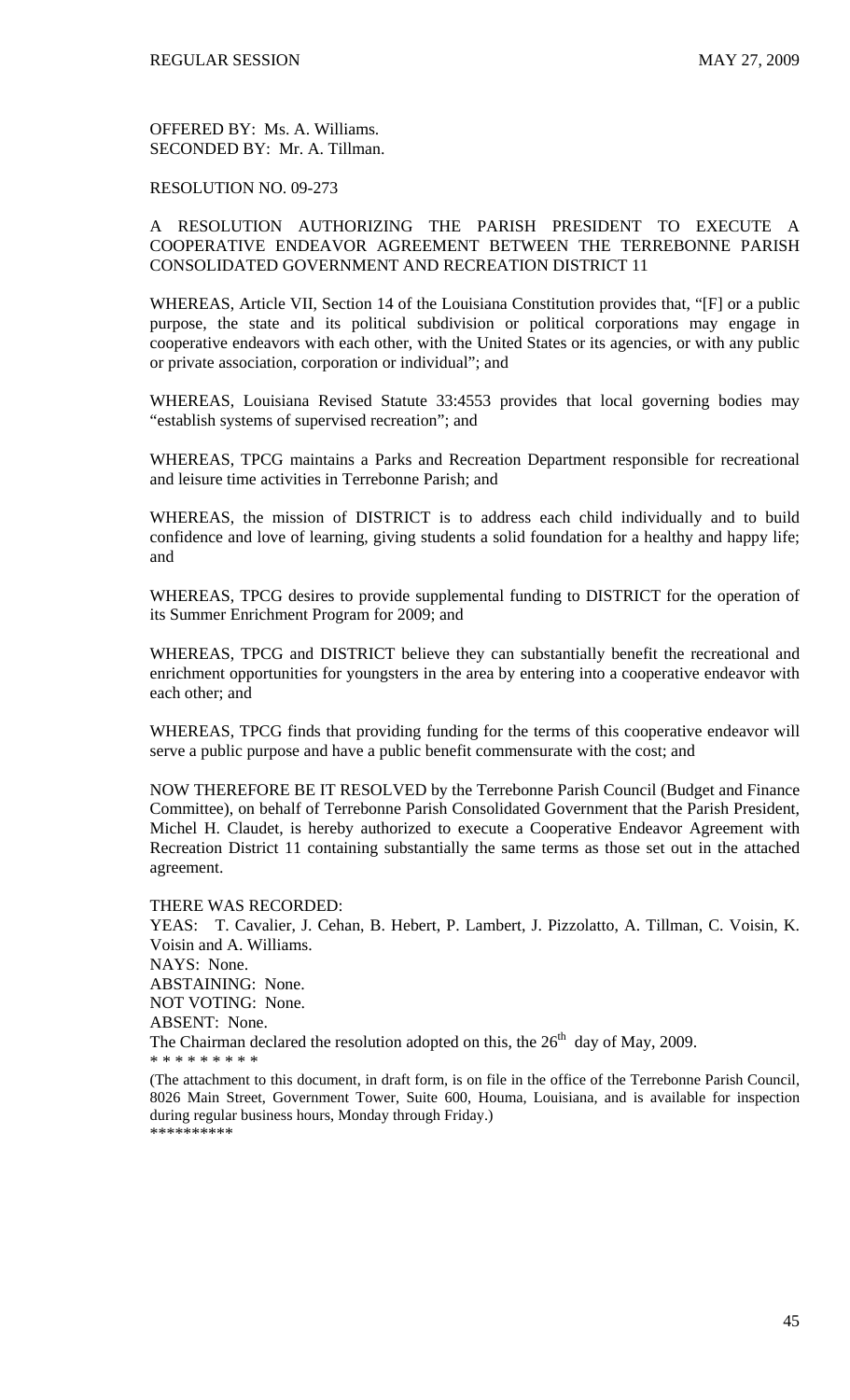The following resolution was offered by Mr. Alvin Tillman and seconded by Ms.

Arlanda J. Williams:

### RESOLUTION NO. 09-274

A resolution ordering and calling a special election to be held in Road Lighting District No. 3A of the Parish of Terrebonne, State of Louisiana, to authorize the renewal of a special tax therein; making application to the State Bond Commission in connection therewith; and providing for other matters in connection therewith.

BE IT RESOLVED by the Terrebonne Parish Council of the Parish of Terrebonne, State of Louisiana (the "Governing Authority"), acting as the governing authority of Road Lighting District No. 3A of the Parish of Terrebonne, State of Louisiana (the "District"), that:

SECTION 1. Election Call. Subject to the approval of the State Bond Commission, and under the authority conferred by Article VI, Sections 30 and 32 of the Constitution of the State of Louisiana of 1974, the applicable provisions of Chapter 5 and Chapter 6-A of the Louisiana Election Code, and other constitutional and statutory authority, a special election is hereby called and ordered to be held in the District on SATURDAY, OCTOBER 17, 2009, between the hours of six o'clock (6:00) a.m., and eight o'clock (8:00) p.m., in accordance with the provisions of La. R.S. 18:541, and at the said election there shall be submitted to all registered voters qualified and entitled to vote at the said election under the Constitution and laws of this State and the Constitution of the United States, the following proposition, to-wit:

### ROAD LIGHTING DISTRICT NO. 3A RENEWAL PROPOSITION

Summary: Authority to continue to levy a 10-year 6.50 mills property tax for the purpose of providing and maintaining electric lights on the streets, roads, highways, alleys and public places within and for said District.

Shall Road Lighting District No. 3A of the Parish of Terrebonne, State of Louisiana (the "District"), continue to levy and collect a six and one-half (6.5) mills tax on all property subject to taxation in said District for a period of ten (10) years, beginning with the year 2010 and ending with the year 2019 (an estimated \$749,000 reasonably expected at this time to be collected from the levy of the tax for an entire year), for the purpose of providing and maintaining electric lights on the streets, roads, highways, alleys and public places within and for said District?

SECTION 2. Publication of Notice of Election. A Notice of Special Election shall be published in *The Courier*, a daily newspaper of general circulation within the District, published in Houma, Louisiana, and being the official journal of the District, once a week for four consecutive weeks, with the first publication to be made not less than forty-five (45) days nor more than ninety (90) days prior to the date of the election, which Notice shall be substantially in the form attached hereto as "Exhibit A" and incorporated herein by reference the same as if it were set forth herein in full.

SECTION 3. Canvass. This Governing Authority shall meet at its regular meeting place, the 8026 Main Street, Government Tower, Suite 600, Houma, Louisiana, on WEDNESDAY, OCTOBER 28, 2009, at SIX O'CLOCK (6:00) P.M., and shall then and there in open and public session proceed to examine and canvass the returns and declare the result of the said special election.

SECTION 4. Polling Places. The polling places set forth in the aforesaid Notice of Special Election are hereby designated as the polling places at which to hold the said election, and the Commissioners-in-Charge and Commissioners, respectively, will be the same persons as those designated in accordance with law.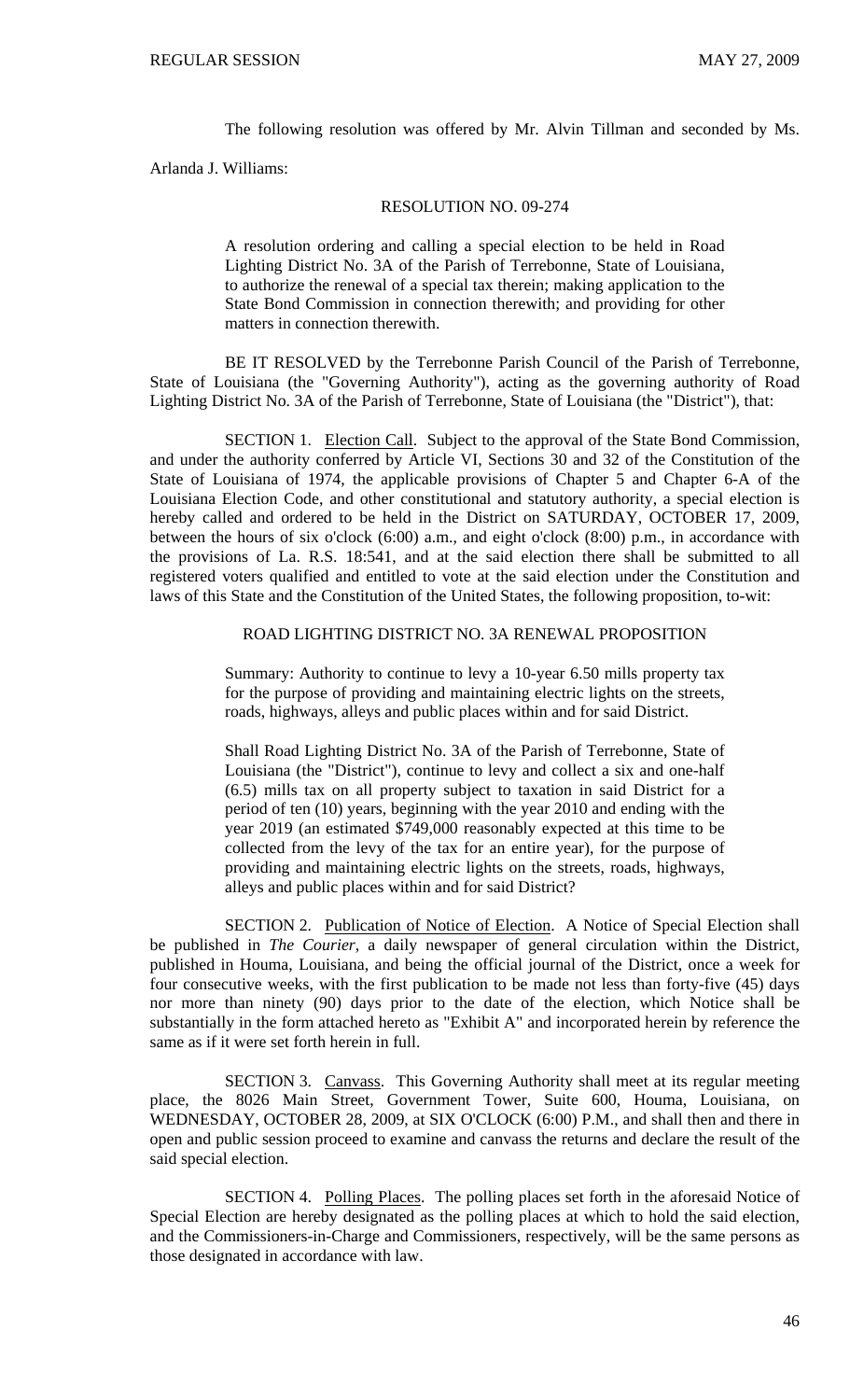SECTION 5. Election Commissioners; Voting Machines. The officers designated to serve as Commissioners-in-Charge and Commissioners pursuant to Section 4 hereof, or such substitutes therefor as may be selected and designated in accordance with La. R.S. 18:1287, shall hold the said special election as herein provided, and shall make due returns of said election for the meeting of the Governing Authority to be held on Wednesday, October 28, 2009, as provided in Section 3 hereof. All registered voters in the District will be entitled to vote at the special election, and voting machines shall be used.

SECTION 6. Authorization of Officers. The Clerk of the Council of the Governing Authority is hereby empowered, authorized and directed to arrange for and to furnish to said election officers in ample time for the holding of said election, the necessary equipment, forms and other paraphernalia essential to the proper holding of said election and the Chairwoman and/or Clerk of the Council of the Governing Authority are further authorized, empowered and directed to take any and all further action required by State and/or Federal law to arrange for the election, including but not limited to, appropriate submission to the Federal Department of Justice under Section 5 of the Federal Voting Rights Act of 1965, as amended.

SECTION 7. Furnishing Election Call to Election Officials. Certified copies of this resolution shall be forwarded to the Secretary of State, the Clerk of Court and *Ex-Officio* Parish Custodian of Voting Machines of Terrebonne Parish and the Registrar of Voters of Terrebonne Parish, as notification of the special election, in order that each may prepare for said election and perform their respective functions as required by law.

SECTION 8. Application to State Bond Commission. Application is made to the State Bond Commission for consent and authority to hold the special election as herein provided, and in the event said election carries for further consent and authority to continue to levy and collect the special tax provided for therein. A certified copy of this resolution shall be forwarded to the State Bond Commission on behalf of this Governing Authority, together with a letter requesting the prompt consideration and approval of this application.

This resolution having been submitted to a vote, the vote thereon was as follows:

YEAS: Alvin Tillman, Arlanda J. Williams, Billy Hebert, Teri C. Cavalier, Johnny Pizzolatto, Kevin Voisin, Clayton J. Voisin, Joey Cehan and Pete Lambert.

NAYS: None.

ABSENT: None.

And the resolution was declared adopted on this, the  $27<sup>th</sup>$  day of May, 2009.

\* \* \* \* \* \* \* \* \*

Chief Finance Officer Jamie Elfert stated that Administration has not seen an agenda for the October 17<sup>th</sup> ballot; that Administration elected to place the matter on the October ballot due to fall election generally having more items; that the aforementioned item was withdrawn from the ballot last year due to discrepancies in the Road Lighting District 3-A boundaries; and that Administration makes an effort to place more than one item on the election ballot. She further explained that the date cannot be changed due to the matter needing to be approved by the State Bond Commission.

OFFERED BY: Mr. J. Pizzolatto. SECONDED BY: Mr. K. Voisin.

### RESOLUTION NO. 09-275

A RESOLUTION SUPPORTING THE INTENT OF TERREBONNE PARISH SCHOOL BOARD RESOLUTION NO. 1798, WHICH REQUESTS ASSISTANCE WITH TAXES ON SCHOOL MEALS.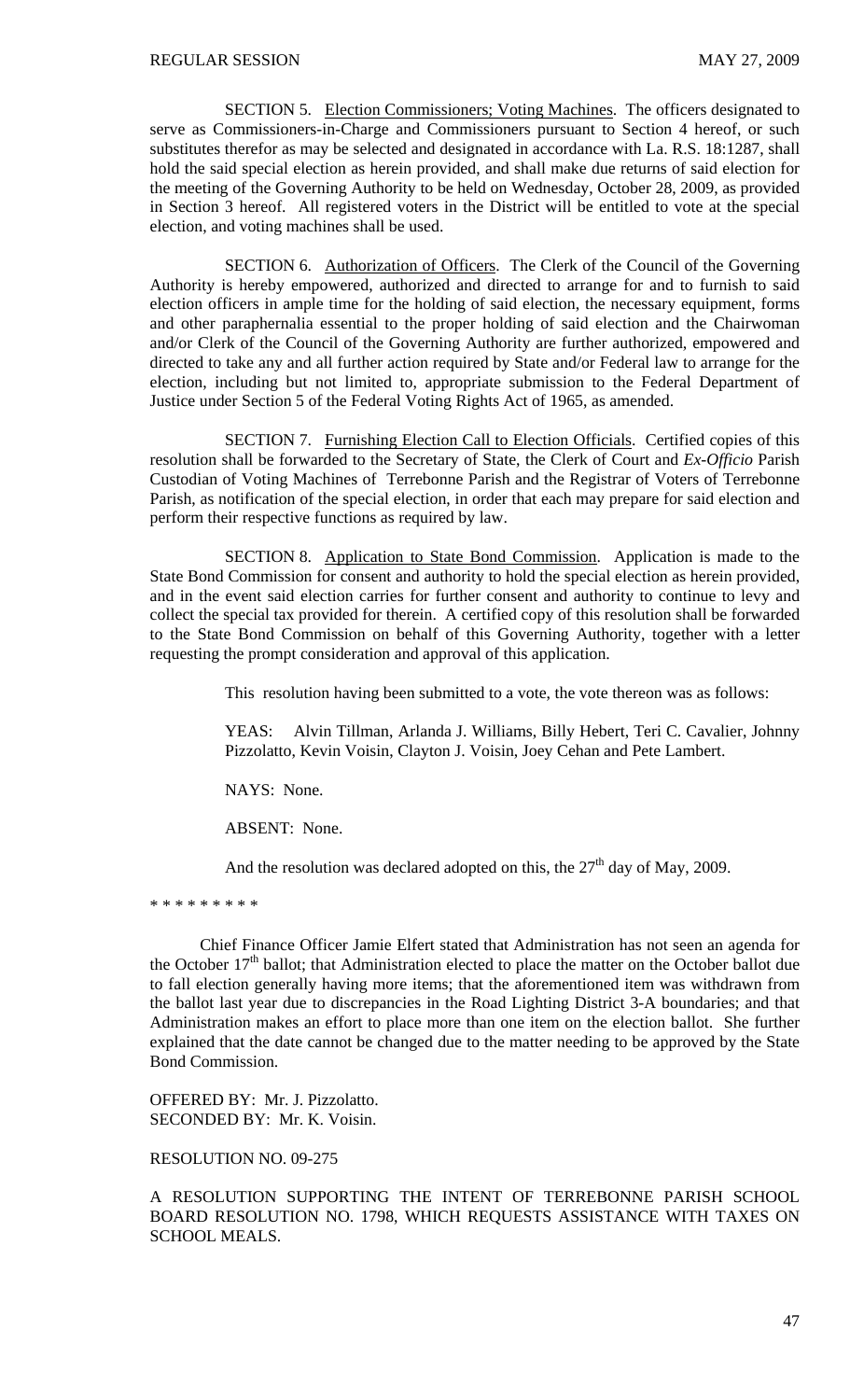WHEREAS, the Terrebonne Parish School Board has adopted Resolution No. 1798, which urges the Louisiana Legislature "to reinstate the exemption of all state sales tax on school lunches sold to students and staff at all education institutions as provided under LRS 47:302(R)"; and,

 WHEREAS, also within the aforementioned resolution, a request is issued that the Louisiana Department of Revenue grant all public and non-public schools and educational institutions a waiver for payment of any and all past and present state sales taxes not collected or remitted on the sale of school lunches and that this waiver be extended through the start of the 2009-2010 school year, and

 WHEREAS, the Terrebonne Parish Council is charged with a responsibility to uphold the health, safety and welfare of all of the citizens of Terrebonne Parish, and

 WHEREAS, as such, the Terrebonne Parish Council wishes to support the efforts of the Terrebonne Parish School Board in this regard.

 NOW, THEREFORE BE IT RESOLVED that the Terrebonne Parish Council (Budget and Finance Committee), on behalf of the Terrebonne Parish Consolidated Government, does hereby express its support of Terrebonne Parish School Board Resolution No. 1798, and reiterates the requests made therein; and,

 BE IT FURTHER RESOLVED that a copy of this resolution be forwarded to Terrebonne Parish's Congressional and State Legislative Delegations, asking for their concurrence and assistance in this matter.

#### THERE WAS RECORDED:

YEAS: T. Cavalier, J. Cehan, B. Hebert, P. Lambert, J. Pizzolatto, A. Tillman, C. Voisin, K. Voisin and A. Williams. NAYS: None. ABSTAINING: None. NOT VOTING: None. ABSENT: None. The Chairman declared the resolution adopted on this, the  $26<sup>th</sup>$  day of May, 2009. \* \* \* \* \* \* \* \* \*

 Council Clerk Paul Labat stated that Mr. Harris Henry of the Terrebonne Parish School System was unable to attend this evening's meeting; however, Sales & Use Tax Director Christa LaGarde was present to answer questions.

 Parish Attorney Courtney Alcock inquired about the percentage of tax was being exempted.

 Mrs. LaGarde stated that approximately 4% of the taxes would be exempted; that initially the entirely of the tax was exempt and in 2004, the exemption was removed; that the taxes are State taxes; that Legislation is being drafted which would reinstatement total exemption of the State taxes; and that the aforementioned resolution requests that the State Department of Revenue does not audit the school systems and charge them for the back taxes. Mrs. LaGarde recommended adoption of the aforementioned resolution.

 Ms. Alcock stated that the Council would be within their parameters to support the aforementioned motions.

 Chief Finance Officer Jamie Elfert stated that the proposed ordinance to amend the 2009 Adopted Budget and 5-Year Capital Outlay Budget authorizes the purchase of connections for portable generators to power Parish buildings in the event of a power outage.

 Interim Parish Manager Patrick Gordon stated that four small generators have been purchased with grant funding; that the remaining generators would be purchased from the State Bid list; and that generators would not be purchased for large Parish buildings; however,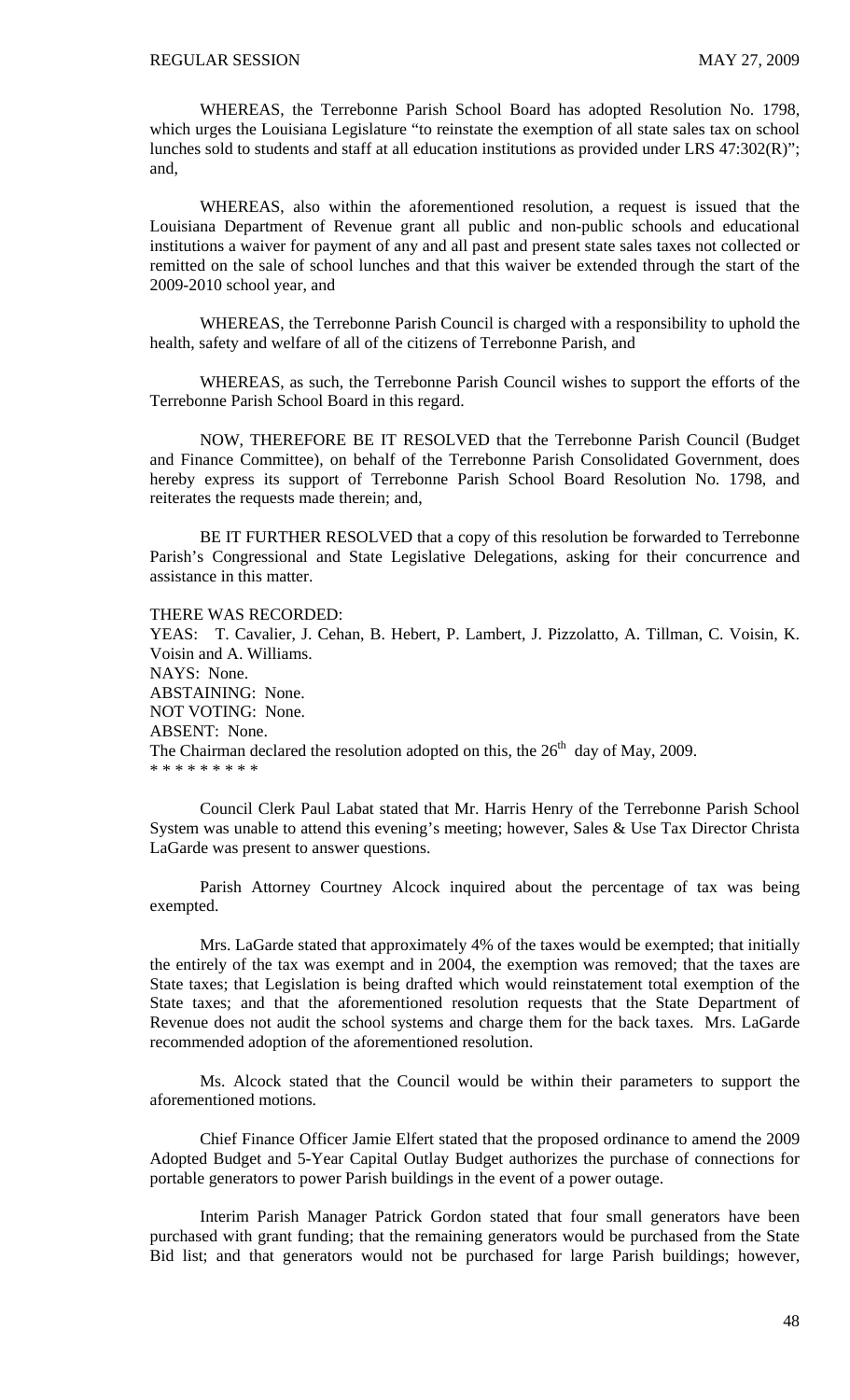portable generators would be on "stand-by" for use if needed. He added that connectors are need for the large buildings.

 Mr. J. Pizzolatto moved, seconded by Mr. J. Cehan and Mr. K. Voisin, "THAT, the Budget & Finance Committee introduce an ordinance to amend the 2009 Adopted Budget and the 5-Year Capital Outlay Budget to provide funding for the following items:

1. Citizens Corps Grant Award – 2006, \$14,535.00

2. Emergency Generator Connections -\$210,700.00

And call a public hearing on said matter on Wednesday, June 10, 2009 at 6:30 p. m."

The Chairman called for the vote on the motion offered by Mr. J. Pizzolatto. UPON ROLL CALL THERE WAS RECORDED: YEAS: T. Cavalier, J. Cehan, B. Hebert, P. Lambert, J. Pizzolatto, A. Tillman, C. Voisin, K. Voisin, and A. Williams. NAYS: None. ABSENT: None. The Chairman declared the motion adopted.

OFFERED BY: Mr. J. Cehan. SECONDED BY: Mr. K. Voisin.

### RESOLUTION NO. 09-276

 WHEREAS, bids (Bid Number 5000091404) were obtained by Jefferson Parish Purchasing Department for the purpose of purchasing automobiles and light trucks, and related items (Contract Numbers 55-00009956) and,

 WHEREAS, prices were obtained through the Louisiana State Commodity Catalog by the Terrebonne Parish Consolidated Government for the purpose of purchasing one (1) new/unused Ford F-350 Regular Cab & Chassis under state contract number 407710, and

 WHEREAS, after careful review by Jimmy Theriot, Gravity Drainage Superintendent and Gregory Bush, Public Works Director it has been determined that the price of Twenty-five Thousand, Six Hundred Forty-one Dollars (\$25,641.00) from Terrebonne Ford for the purchase of one (1) 2009 Ford F-350 Cab & Chassis and that the price of Eighteen Thousand, Four Hundred Sixty-one Dollars (\$18,461.00) from Truck and Transportation Equipment Co., Inc. for the purchase of one (1) Dump Body Assembly should be accepted as per the attached documents and the under provisions set forth in the Louisiana Revised Statutes Titles 39:1710 and 39:1701 et seq., and

 WHEREAS, the Parish Finance Department has verified that funds are budgeted and available in the 2009 Account Number 252-351-8915-06 for the combined purchases of the aforementioned 2009 Ford F-350 Cab & Chassis and Dump Body Assembly, and

 WHEREAS, the Parish Administration has recommended the acceptance of the prices for the aforementioned purchases from Terrebonne Ford at a cost of Twenty-five Thousand, Six Hundred Forty-one Dollars (\$25,641.00) and from Truck and Transportation Equipment Co., Inc. at a cost of Eighteen Thousand, Four Hundred Sixty-one Dollars (\$18,461.00), having a combined cost of Forty-four Thousand, One Hundred Two Dollars (\$44,102.00) as per the attached documents.

 NOW, THEREFORE BE IT RESOLVED by the Terrebonne Parish Council (Budget and Finance Committee), on behalf of the Terrebonne Parish Consolidated Government, that the recommendation of the Parish Administration be approved and that the purchase of the vehicle and equipment be accepted as per the attached documents.

THERE WAS RECORDED:

YEAS: T. Cavalier, J. Cehan, B. Hebert, P. Lambert, J. Pizzolatto, A. Tillman, C. Voisin, K. Voisin and A. Williams. NAYS: None. ABSTAINING: None.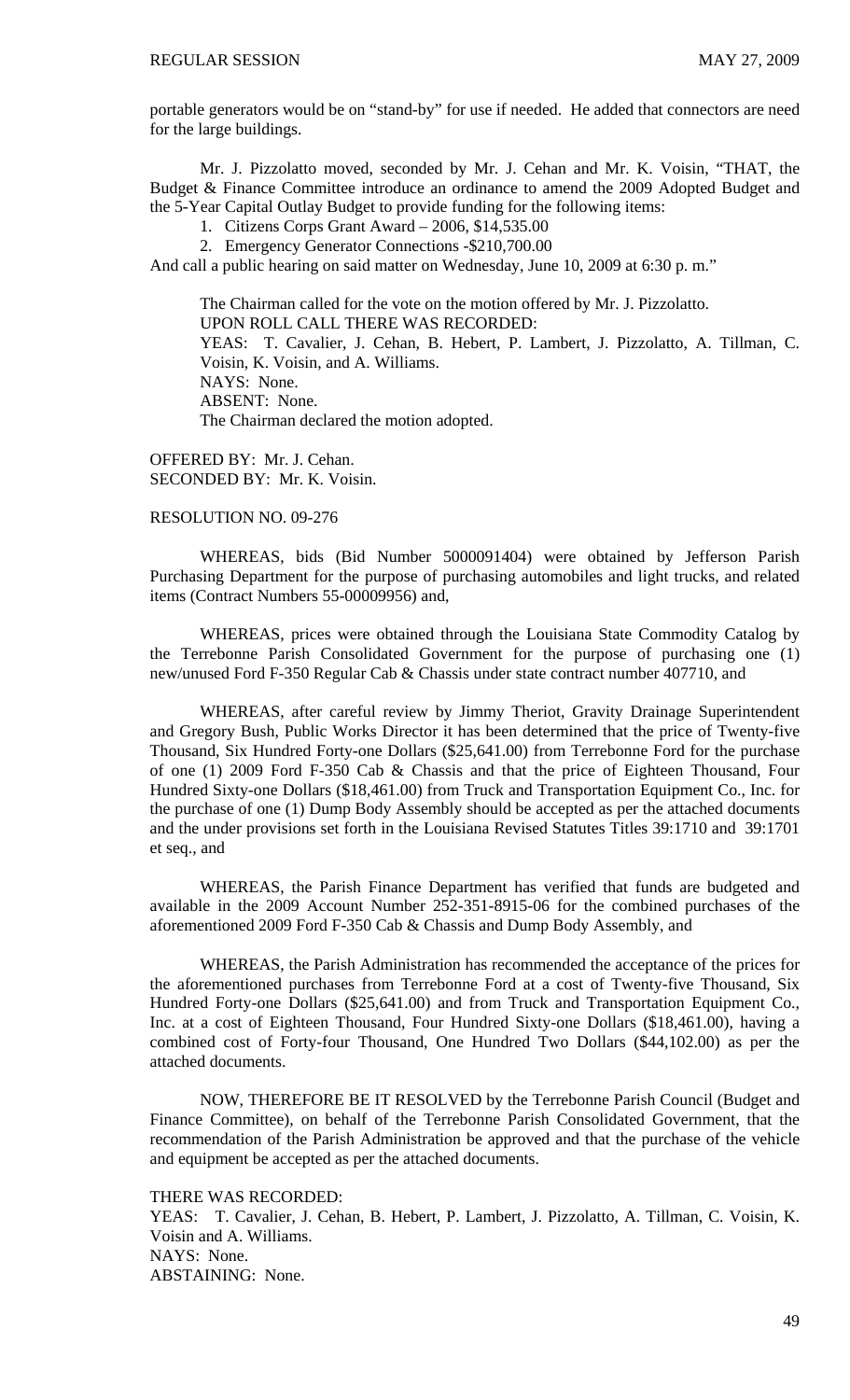NOT VOTING: None. ABSENT: None. The Chairman declared the resolution adopted on this, the  $26<sup>th</sup>$  day of May, 2009. \* \* \* \* \* \* \* \* \*

OFFERED BY: Mr. J. Cehan. SECONDED BY: Mr. J. Pizzolatto.

#### RESOLUTION NO. 09-277

WHEREAS, on April 29, 2009 bids were received by the Terrebonne Parish Consolidated Government for Bid No. 09-1/9-14 for the Annual Purchase of Sulfur Dioxide for Wastewater Treatment Plants for the Sewer Treatment Department for warehouse stock, and

WHEREAS, after careful review by the Purchasing Division; Michael Ordogne, Pollution Control administrator, Gregory Bush, Public Works Director, it has been determined that the bid of DPC Enterprises the lowest qualified bid for the amount of \$729.00 per ton for 12 months with the option to extend for a (3) year period, in (1) year increments, at the same unit prices when agreed by both parties, and

WHEREAS, the Department of Finance has verified that funds are budgeted and available for said chemicals, and

WHEREAS, the Parish Administration has concurred with the recommendation that the bid of DPC Enterprises is the lowest qualified bid for Bid No. 09-1/9-14 for the Annual Purchase of Sulfur Dioxide for the Sewer Treatment Department as per the attached bid forms.

NOW, THEREFORE BE IT RESOLVED by the Terrebonne Parish Council (Budget and Finance Committee), on behalf of the Terrebonne Parish Consolidated Government, that the recommendation of Parish Administration is approved and the bid DPC Enterprises be accepted as the lowest qualified bid for the amount of \$729.00 per ton, for 12 months with the option to extend for a (3) year period, in (1) year increments, at the same unit prices when agreed by both parties.

### THERE WAS RECORDED:

YEAS: T. Cavalier, J. Cehan, B. Hebert, P. Lambert, J. Pizzolatto, A. Tillman, C. Voisin, K. Voisin and A. Williams. NAYS: None. ABSTAINING: None. NOT VOTING: None. ABSENT: None. The Chairman declared the resolution adopted on this, the  $26<sup>th</sup>$  day of May, 2009. \* \* \* \* \* \* \* \* \*

 Mr. J. Cehan moved, seconded by Mr. K. Voisin, "THAT, there being no further business to come before the Budget & Finance Committee, the meeting be adjourned."

 The Chairman called for the vote on the motion offered by Mr. J. Cehan. UPON ROLL CALL THERE WAS RECORDED: YEAS: T. Cavalier, J. Cehan, B. Hebert, P. Lambert, J. Pizzolatto, A. Tillman, C. Voisin, K. Voisin, and A. Williams. NAYS: None. ABSENT: None. The Chairman declared the motion adopted and the meeting was adjourned at 8:23 p.m.

Billy Hebert, Chairman

Suzette Thomas, Minute Clerk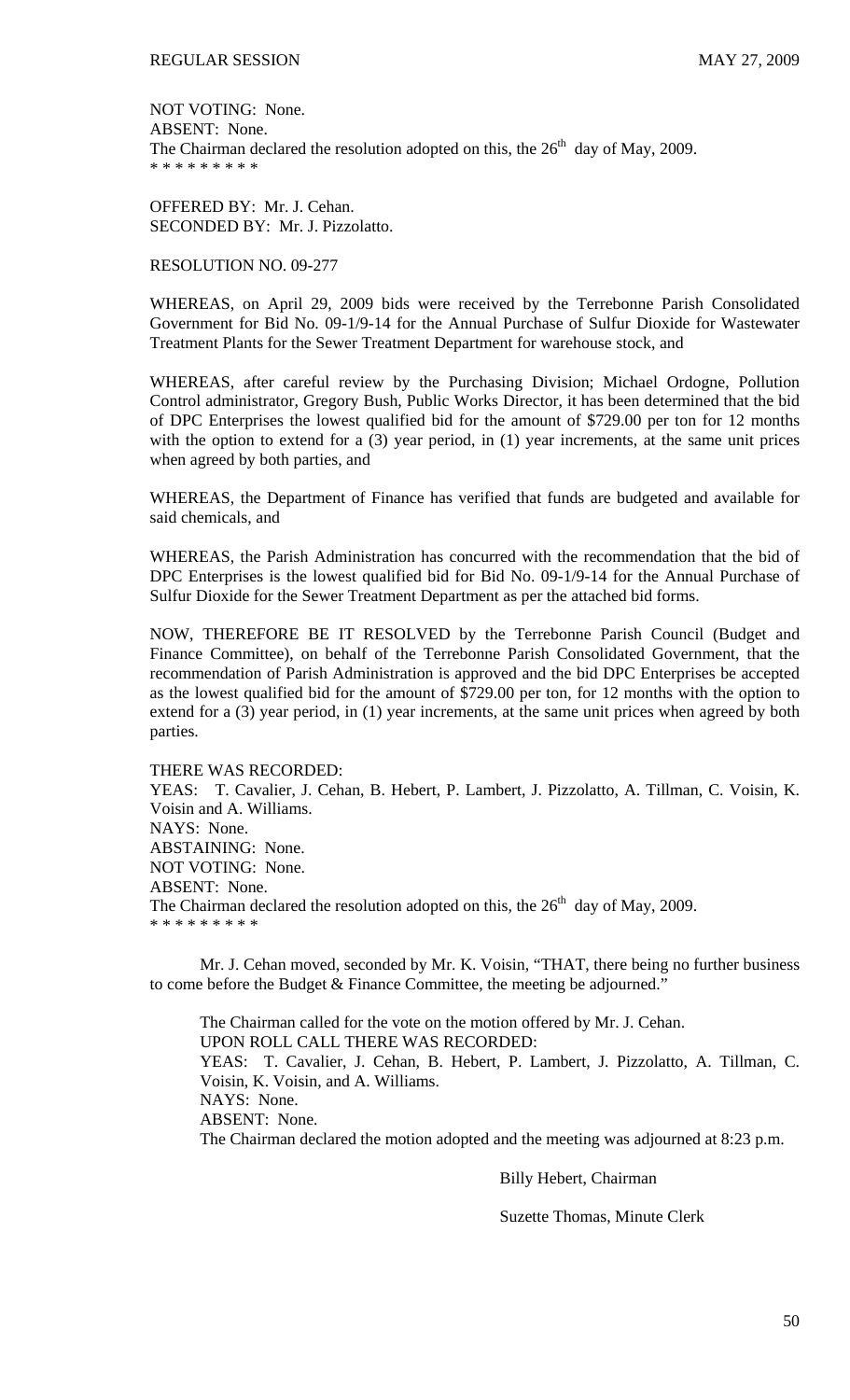Mr. B. Hebert moved, seconded by Mr. K. Voisin, "THAT, the Council accept and ratify the minutes of the Budget & Finance Committee meeting held on 5/26/09."

 The Chairwoman called for a vote on the motion offered by Mr. B. Hebert. UPON ROLL CALL THERE WAS RECORDED: YEAS: A. Tillman, A. Williams, B. Hebert, T. Cavalier, J. Pizzolatto, K. Voisin, C. Voisin, J. Cehan, and P. Lambert NAYS: None ABSENT: None The Chairwoman declared the motion adopted.

 The Chairwoman called for a report on the Policy, Procedure, & Legal Committee meeting held on 5/26/09, whereupon the Committee Chairman, noting that ratification of the minutes calls a public hearing on 6/10/09, rendered the following:

#### **POLICY, PROCEDURE, & LEGAL COMMITTEE**

### **MAY 26, 2009**

 The Chairman, Clayton J. Voisin, called the Policy, Procedure, & Legal Committee meeting to order at 8:30 p. m. in the Terrebonne Parish Council Meeting Room with the Invocation led by Mr. K. Voisin and the Pledge of Allegiance led by Mr. J. Cehan. Upon roll call, Committee Members recorded as present were: T. Cavalier, J. Cehan, B. Hebert, P. Lambert, J. Pizzolatto, A. Tillman, C. Voisin, K. Voisin, and A. Williams. A quorum was declared present.

 Mr. K. Voisin moved, "THAT, the Policy, Procedure, & Legal Committee add on to the agenda comments from Mr. Reggie Bourg with respect to CDBG funding." (MOTION DIES DUE TO THE LACK OF A SECOND)

OFFERED BY: Mr. J. Pizzolatto. SECONDED: Unanimously.

RESOLUTION NO. 09-278

A RESOLUTION REQUESTING AN APPOINTMENT FROM THE TERREBONNE PARISH REGION FOR THE NEW APPOINTEE TO THE UNITED STATES DISTRICT COURT, EASTERN DISTRICT OF LOUISIANA

 WHEREAS, Terrebonne Parish is one of the thirteen (13) parishes which compose the United States District Court, Eastern District of Louisiana; and,

 WHEREAS, there are currently twelve active duty judges appointed to the United States District Court, Eastern District of Louisiana, and

 WHEREAS, for the past three decades, the judge appointed to Section K of the U.S. District Court, Eastern District, has been an individual from the Terrebonne Parish region, and

 WHEREAS, the Terrebonne/Lafourche region constitutes over 13% of the population of the United States District Court, Eastern District of Louisiana and its residents represent a diverse and unique combination of Cajuns, Native Americans, African Americans and various ethnic backgrounds, and

 WHEREAS, Terrebonne Parish is in the virtual center of the district and is a major retail, cultural, medical and overall economic leader of the entire region, and

 WHEREAS, the current judge occupying the seat representing Section K, a well respected and proud resident of Houma, has taken "senior status" and that this seat is now vacant, and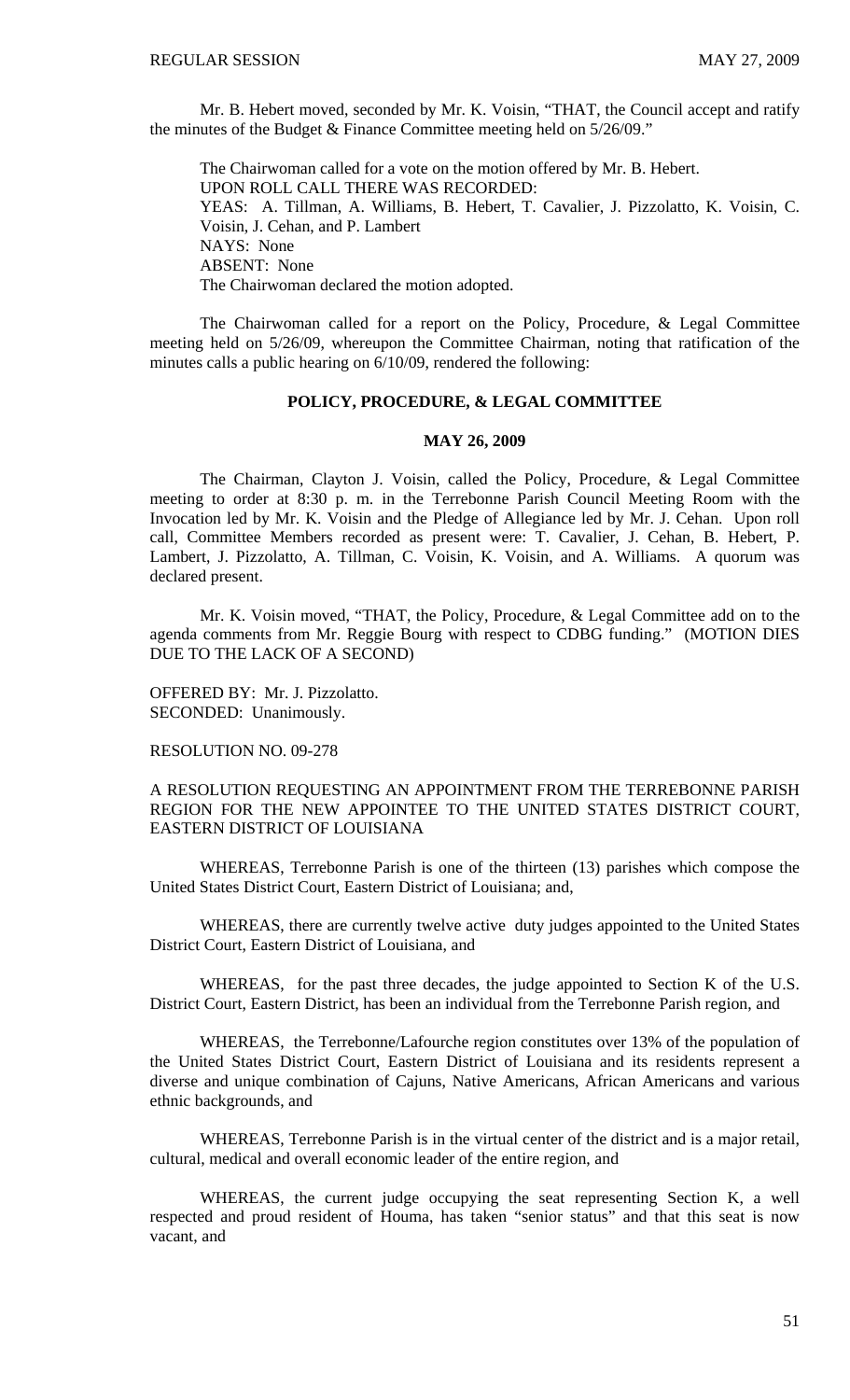WHEREAS, the Terrebonne Parish Council has recently learned that United States Senator Mary Landrieu has recommended a person from Orleans Parish to the Section K position, which would leave no active judge from the Terrebonne/Lafourche area for the United State District Court, Eastern District of Louisiana.

 NOW, THEREFORE BE IT RESOLVED that the Terrebonne Parish Council (Policy, Procedure & Legal Committee), on behalf of the Terrebonne Parish Consolidated Government, that Terrebonne Parish's Congressional Delegation be respectfully requested to do everything possible to ensure that an attorney from the Terrebonne Parish area be recommended for the appointment to the United States District Court, Eastern District of Louisiana, in order that the "bayou region" may continue to have a unique and diverse voice on the United States District Court, Eastern Division of Louisiana and that the thirty year tradition of having a Terrebonne Parish resident serve as the designated Section K representative continue, and

 BE IT FURTHER RESOLVED that a copy of this resolution be forwarded to Terrebonne Parish's Congressional Delegation, asking for their concurrence and assistance in this matter.

THERE WAS RECORDED:

YEAS: T. Cavalier, J. Cehan, B. Hebert, P. Lambert, J. Pizzolatto, A. Tillman, C. Voisin, K. Voisin and A. Williams. NAYS: None. ABSTAINING: None. NOT VOTING: None. ABSENT: None. The Chairman declared the resolution adopted on this, the  $26<sup>th</sup>$  day of May, 2009. \* \* \* \* \* \* \* \* \*

Committee Member A. Williams stated that, at a recent meeting of the Hurricane Evacuation//Shelter Advisory Committee Meeting, a proposed draft a survey for transporting "special needs individuals" was presented for consideration and use during an evacuation of the Parish in order to maintain a record of evacuees.

Parish Attorney Courtney Alcock stated that the Legal Department is working in conjunction with the Terrebonne Parish Office of Homeland Security and Emergency Preparedness and the Terrebonne Council on Aging with respect to devising a waiver on the "special needs transportation form, which would address HIPPA concerns.

Office of Homeland Security and Emergency Preparedness Director Earl Eues stated that Terrebonne Council on Aging has been requested to assist the Parish in devising and maintaining a a database of "special needs individuals and critical transportation citizens". He continued that the individuals would be requested to contact the Council on Aging to fill out the survey which contains questions regarding medical information and noted that a statement would be included on the survey releasing the Parish from any liability with respect to the dissemination of information to third parties. In response to questioning, Mr. Eues stated that individuals have the right to refuse to sign the waiver without affecting their transportation needs. (NO ACTION TAKEN)

Mr. J. Pizzolatto moved, seconded by Mr. J. Cehan, "THAT, the Policy, Procedure, & Legal Committee name *The Courier* as the Official Journal for the Terrebonne Parish Consolidated Government for the upcoming year, as per the rates quoted, and that in accordance with R. S. 43:181, the *Tri-Parish Times* be named the Auxiliary Official Journal, at the same rate as last year, for the same period."

 The Chairman called for the vote on the motion offered by Mr. J. Pizzolatto. UPON ROLL CALL THERE WAS RECORDED: YEAS: T. Cavalier, J. Cehan, B. Hebert, P. Lambert, J. Pizzolatto, A. Tillman, C. Voisin, K. Voisin, and A. Williams. NAYS: None. ABSENT: None. The Chairman declared the motion adopted.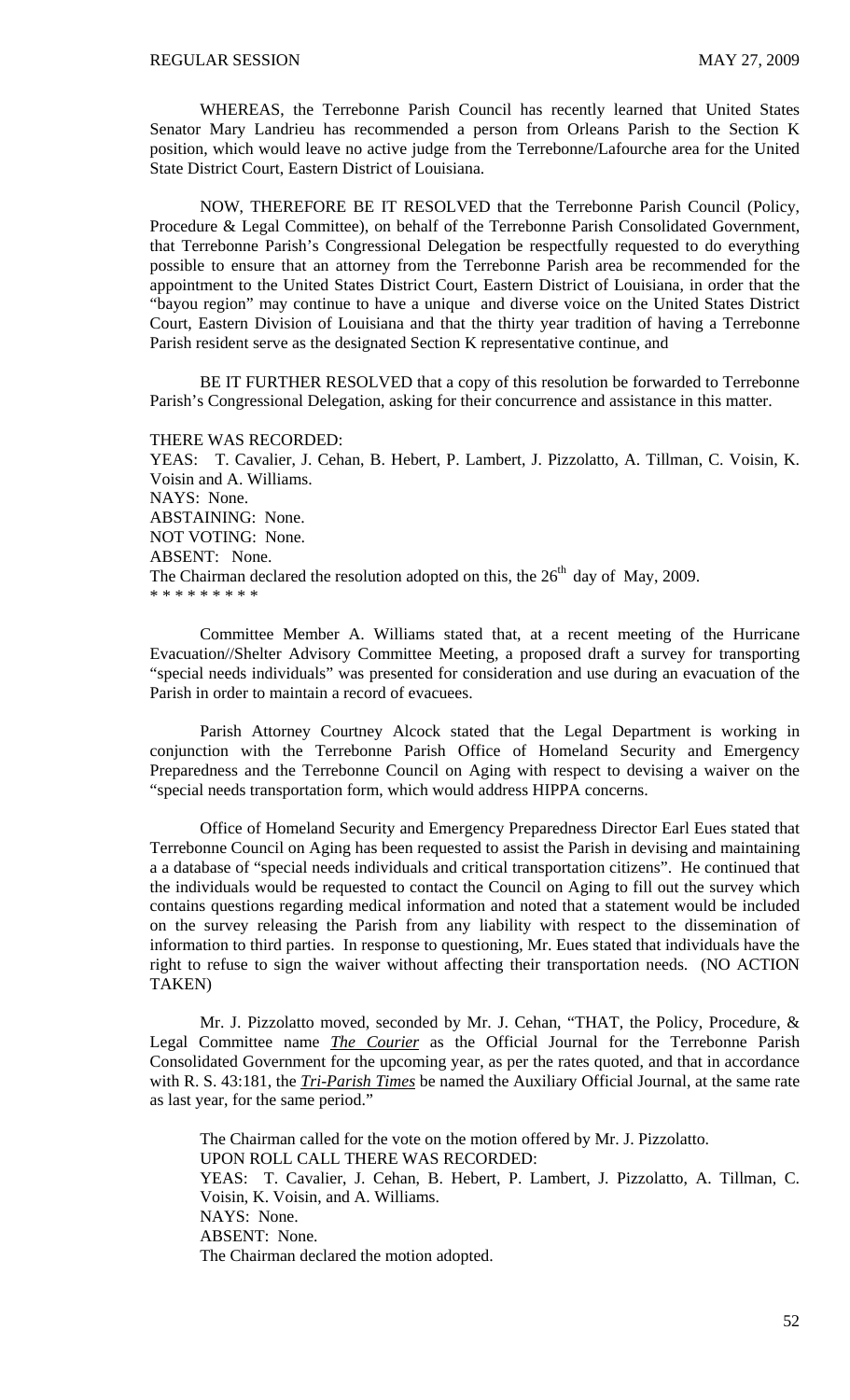The Chairman recognized Recreation District No. 9 Director Lee Hunt who presented historical information with respect to Mulberry Park; noted technicalities with respect to the collection of taxes for Recreation District No. 9 due to the boundary of Ward 9 not encompassing all property owners in the taxpaying district; explained the millage collection; suggested that if the boundaries of Ward 9 were expanded, that residents would incur the collection of the millage after the next tax election; and expressed concern with respect to Recreation District 9 taking over the auspices and improving of Mulberry and Summerfield Parks then at some later time, the parks may be taken over by the Parish.

 The Chairman noted that discussion has transpired with respect to constructing walking trails at Mulberry and Mandalay Parks and that funding is unavailable at this time.

 Parish President Michel Claudet explained the discrepancies with respect to residents residing within the boundaries of Recreation District 2,3 and 9 not being taxed for recreational services; added that residents would not be taxed until after they have decided the matter by ballot; and stated that Administration has met with the various recreation district requesting that they assume maintenance and upkeep of parks in their districts; however, Administration would continue to maintain grass cutting services for the parks.

 Parish Attorney Courtney Alcock stated that the Legal Department is working with Administration to review the boundaries of various recreation districts to assign residents who are not paying recreation taxes to their appropriate districts. She note that the residents would need to vote on the matter prior to them being assessed a tax.

 Mr. K. Voisin moved, seconded by Mr. J. Cehan, "THAT, the Policy, Procedure, & Legal Committee introduce an ordinance to amend the boundaries of Recreation District No. 9 to embrace that portion of Ward 9 that is within the City Limits as defined in Ordinance No. 3127 of 1977; to establish an effective date; and call a public hearing on said matter on June 10, 2009 at 6:30 p. m."

 The Chairman called for the vote on the motion offered by Mr. K. Voisin. UPON ROLL CALL THERE WAS RECORDED: YEAS: T. Cavalier, J. Cehan, B. Hebert, P. Lambert, J. Pizzolatto, A. Tillman, C. Voisin, K. Voisin, and A. Williams. NAYS: None. ABSENT: None. The Chairman declared the motion adopted.

 The Chairman recognized Mr. Mickey Fonseca of Magnolia Street, who requested that Administration give consideration to investigating closed captioning TV for impaired citizens in Terrebonne Parish.

 Utilities Director Tom Bourg stated that initial information provided with respect to the cost for providing closed captioning on TPTV indicated that the ability to do so would be costly and timely to prepare and televise. However, Mr. Bourg noted that additional information has been received and requested additional time to review the matter.

Mr. J. Cehan moved, seconded by Mr. B. Hebert, "THAT, the Policy, Procedure, & Legal Committee retain the matter relative to TPTV closed captioning in committee for further evaluation." (\*\*MOTION ADOPTED AFTER BRIEF COMMENTS)

Committee Member A. Williams requested that Administration also consider researching grant opportunities to fund closed captioning services.

\*\*The Chairman called for the vote on the motion offered by Mr. J. Cehan. UPON ROLL CALL THERE WAS RECORDED: YEAS: T. Cavalier, J. Cehan, B. Hebert, P. Lambert, J. Pizzolatto, A. Tillman, C. Voisin, K. Voisin, and A. Williams. NAYS: None. ABSENT: None. The Chairman declared the motion adopted.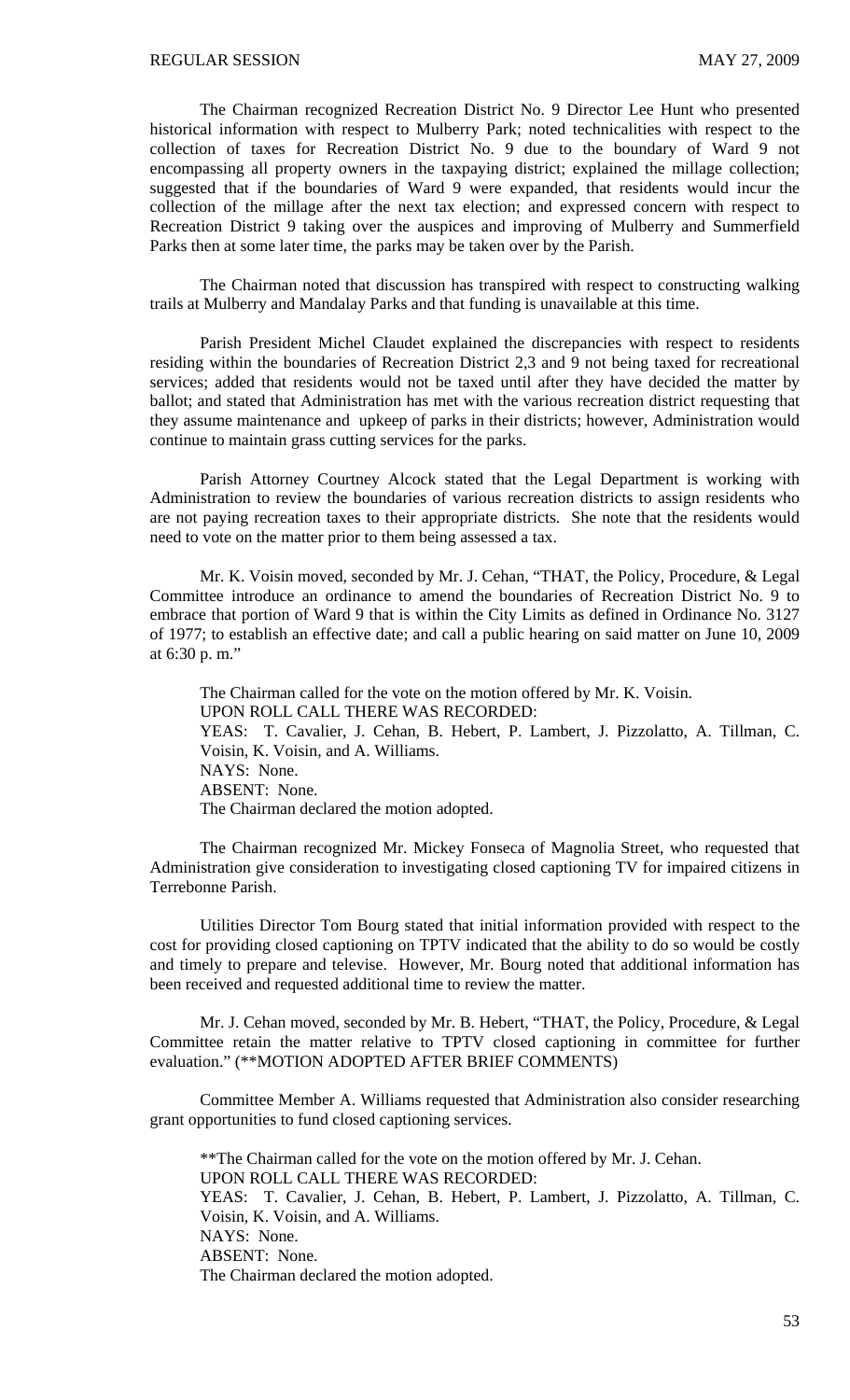Ms. A. Williams moved, seconded by Mr. K. Voisin, "THAT, there being no further business to come before the Policy, Procedure, & Legal Committee, the meeting be adjourned."

 The Chairman called for the vote on the motion offered by Ms. A. Williams. UPON ROLL CALL THERE WAS RECORDED: YEAS: T. Cavalier, J. Cehan, B. Hebert, P. Lambert, J. Pizzolatto, A. Tillman, C. Voisin, K. Voisin, and A. Williams. NAYS: None. ABSENT: None. The Chairman declared the motion adopted and the meeting was adjourned at 9:15 p.m.

Clayton J. Voisin, Chairman

Suzette Thomas, Minute Clerk

Mr. C. Voisin, seconded by Mr. P. Lambert, "THAT, the Council accept and ratify the minutes of the Policy, Procedure, & Legal Committee meeting held on 5/26/09."

 The Chairwoman called for a vote on the motion offered by Mr. C Voisin. UPON ROLL CALL THERE WAS RECORDED: YEAS: A. Tillman, A. Williams, B. Hebert, T. Cavalier, J. Pizzolatto, K. Voisin, C. Voisin, J. Cehan, and P. Lambert NAYS: None ABSENT: None The Chairwoman declared the motion adopted.

 Mr. A. Tillman moved, seconded by Mr. J. Pizzolatto, "THAT, the Council appoint Mr. Nigel Hodgson to the unexpired term on the Village East Fire Protection District Board to replace Mrs. Carla Luke, who recently resigned."

 The Chairwoman called for a vote on the motion offered by Mr. A. Tillman. UPON ROLL CALL THERE WAS RECORDED: YEAS: A. Tillman, A. Williams, B. Hebert, T. Cavalier, J. Pizzolatto, K. Voisin, C. Voisin, J. Cehan, and P. Lambert NAYS: None ABSENT: None The Chairwoman declared the motion adopted.

 Mr. K. Voisin moved, seconded by Mr. J. Cehan, "THAT, the Council accept the resignation of State Representative Joe Harrison on the Hurricane Evacuation/Emergency Shelter Advisory Committee."

 The Chairwoman called for a vote on the motion offered by Mr. K. Voisin. UPON ROLL CALL THERE WAS RECORDED: YEAS: A. Tillman, A. Williams, B. Hebert, T. Cavalier, J. Pizzolatto, K. Voisin, C. Voisin, J. Cehan, and P. Lambert NAYS: None ABSENT: None The Chairwoman declared the motion adopted.

Mr. A. Tillman moved, seconded by Mr. C. Voisin, "THAT, the Council accept the resignation of Ms. Wanda "Carol" Lirette and open nominations for the vacancy on the Women's Commission."

 The Chairwoman called for a vote on the motion offered by Mr. A. Tillman. UPON ROLL CALL THERE WAS RECORDED: YEAS: A. Tillman, A. Williams, B. Hebert, T. Cavalier, J. Pizzolatto, K. Voisin, C. Voisin, J. Cehan, and P. Lambert NAYS: None ABSENT: None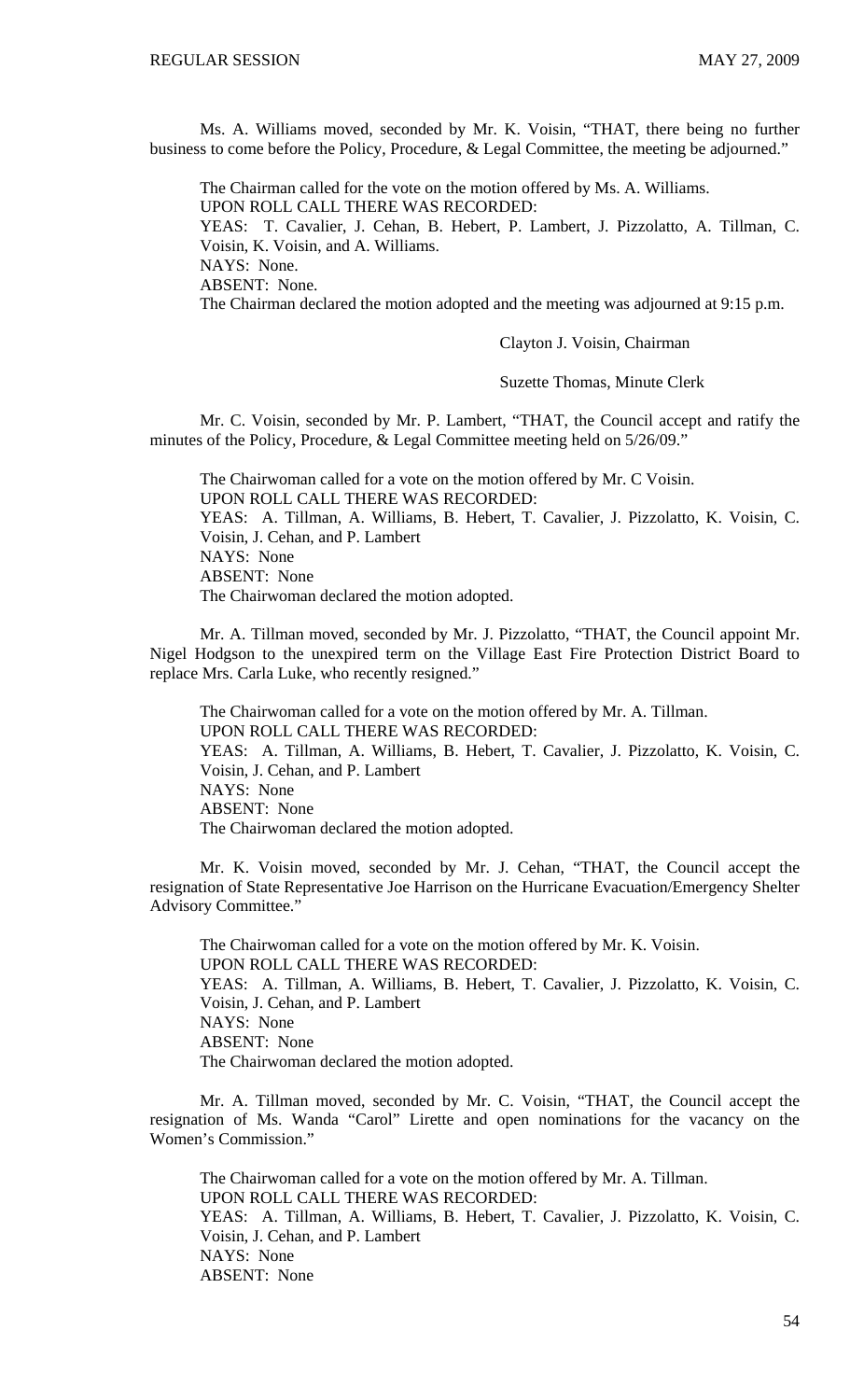The Chairwoman declared the motion adopted.

 Chairwoman A. Williams announced Congressman Charlie Melancon's public forum on the state of healthcare in America, Thursday, May 28, 2009, 5:30 p.m., Main Library.

 Councilman K. Voisin stated that he has recently been made aware of a situation where the Psychiatric Ward at Chabert Medical Center accepts transfers from out of town when beds are available. He said after the transfers come in, the individuals are being discharged into the community and may be homeless. He suggested that this situation be looked into.

 Upon questioning by Councilman K. Voisin, Parish Attorney C. Alcock suggested that the South Louisiana Central Human Services Authority be contacted regarding the matter for direction. She said that correspondence to the State could also be sent regarding the matter.

 Councilman K. Voisin requested that a letter from the Council be sent to the State Delegation requesting that the matter of the Psychiatric Ward at Chabert Medical Center and the individuals being discharged into the community. He also requested that the matter be sent to the appropriate committee for review.

 Chairwoman A. Williams stated that she was very pleased to announce that Terrebonne Parish was finally listed as a "priority parish" with Louisiana Housing Financing Agency (LHFA) and thanked Interim Parish Manager P. Gordon for his assistance.

 Mr. J. Pizzolatto moved, seconded by Ms. T. Cavalier, "THAT, the Council allow an add on to address a commendation for Council Clerk Paul Labat's volunteer service to the community."

 The Chairwoman called for a vote on the motion offered by Mr. J. Pizzolatto. UPON ROLL CALL THERE WAS RECORDED: YEAS: A. Tillman, A. Williams, B. Hebert, T. Cavalier, J. Pizzolatto, K. Voisin, C. Voisin, J. Cehan, and P. Lambert NAYS: None ABSENT: None The Chairwoman declared the motion adopted.

 The Chairwoman called for comments from the public on the aforementioned add on, there were none.

 Mr. J. Cehan moved, seconded by Mr. K. Voisin, "THAT, the Council close the call for public comments.

OFFERED BY: Mr. J. Cehan. SECONDED: Unanimously.

#### RESOLUTION NO. 09-279

WHEREAS, Council Clerk Paul Labat has donated countless volunteer hours to serve the citizens of Terrebonne Parish as a member of various agencies designed to improve the quality of life in Terrebonne Parish, and

WHEREAS, Mr. Labat's volunteer service to better Terrebonne Parish is testament to his concerns about actions affecting his community, and

WHEREAS, as a member of these many community service organizations, Mr. Labat has, in his own words, put his "whole focus and energy" towards their efforts, and

WHEREAS, the United Way of South Louisiana has recognized Mr. Labat's exemplary efforts and dedication as a member of their organization, and

WHEREAS, as a means of expressing its sincere appreciation for time and service, the United Way presented Mr. Labat with its highest honor for the year.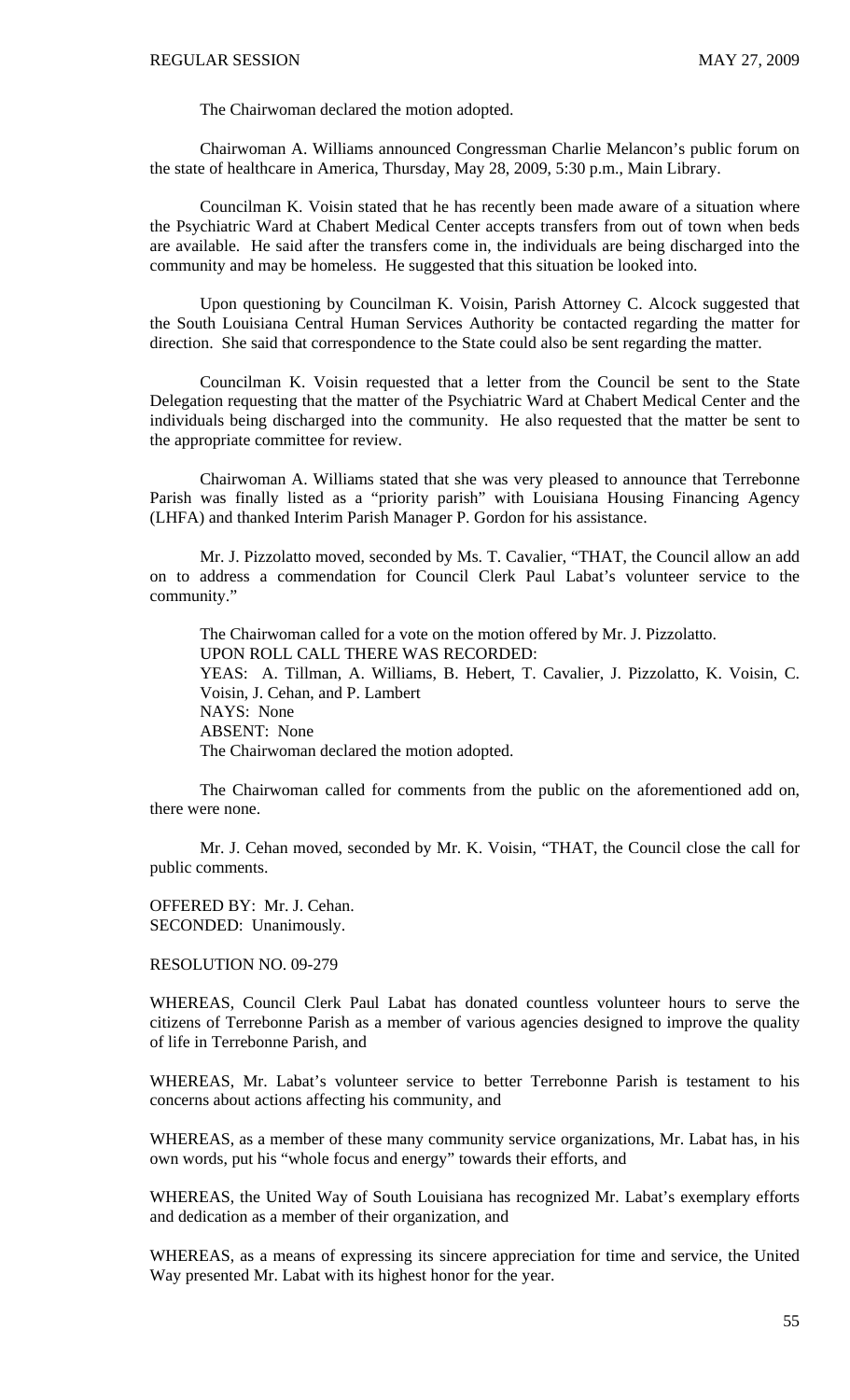NOW, THEREFORE BE IT RESOLVED by the Terrebonne Parish Council, on behalf of the Parish President and the entire Terrebonne Parish Consolidated Government, that Council Clerk Paul Labat be hereby congratulated and commended as the recipient of the United Way of South Louisiana's 2009 Hartwell Lewis Volunteer Service Award and for lending his knowledge and expertise to many other local civic and community causes.

THERE WAS RECORDED: YEAS: A. Tillman, A. Williams, B. Hebert, T. Cavalier, J. Pizzolatto, K. Voisin, C. Voisin, J. Cehan and P. Lambert. NAYS: None. ABSTAINING: None. ABSENT: None. The Chairwoman declared the resolution adopted on this, the  $27<sup>th</sup>$  day of May, 2009.

\* \* \* \* \* \* \* \*

Council Clerk P. Labat thanked the Council and Parish President for the commendation.

No action was necessary on agenda item 6A – Information List.

Mr. C. Voisin moved, seconded by Mr. A. Tillman and Mr. J. Cehan, "THAT, the Council ratify the Parish President's appointment of Ms. Janel Ricca as the Civic Center Department Director."

The Chairwoman called for a vote on the motion offered by Mr. C. Voisin. UPON ROLL CALL THERE WAS RECORDED: YEAS: A. Tillman, A. Williams, B. Hebert, T. Cavalier, J. Pizzolatto, K. Voisin, C. Voisin, J. Cehan, and P. Lambert NAYS: None ABSENT: None The Chairwoman declared the motion adopted.

The Chairwoman recognized Ms. Janel Ricca, who thanked the Council and Parish President for the appointment and stated she looks forward to working with the Council and Parish President.

 Mr. C. Voisin moved, seconded by Mr. A. Tillman and Mr. P. Lambert, "THAT, the Council accept the appointment of Mr. Al Levron as Parish Manager by the Parish President and that the matter be held over for two weeks as required by the Parish Code."

 The Chairwoman called for a vote on the motion offered by Mr. C. Voisin. UPON ROLL CALL THERE WAS RECORDED: YEAS: A. Tillman, A. Williams, B. Hebert, T. Cavalier, J. Pizzolatto, K. Voisin, C. Voisin, J. Cehan, and P. Lambert NAYS: None ABSENT: None The Chairwoman declared the motion adopted.

Parish President M. Claudet gave a status report on the following matters:

- Notification of the St. Louis Canal Road Improvements construction will begin on 6/3/09
- Sunday, 5/31/09, 12:00 noon to 5:00 p.m., the American Wetlands Storm Warning Event at the Downtown Harbor Marina
- This weekend being a State Sales Tax Holiday for purchasing storm supplies
- Still waiting for the D-FIRM Maps to find out when the appeal period starts. The notices will be 6/17/09 and 6/24/09 and there will be a 90-day appeal period
- Houma Police Department's efforts to search for juveniles who may violating curfew. He said that efforts are being made to prosecute stores that are allowing minors to purchase alcohol and tobacco
- La Bonne Terre's expansion project